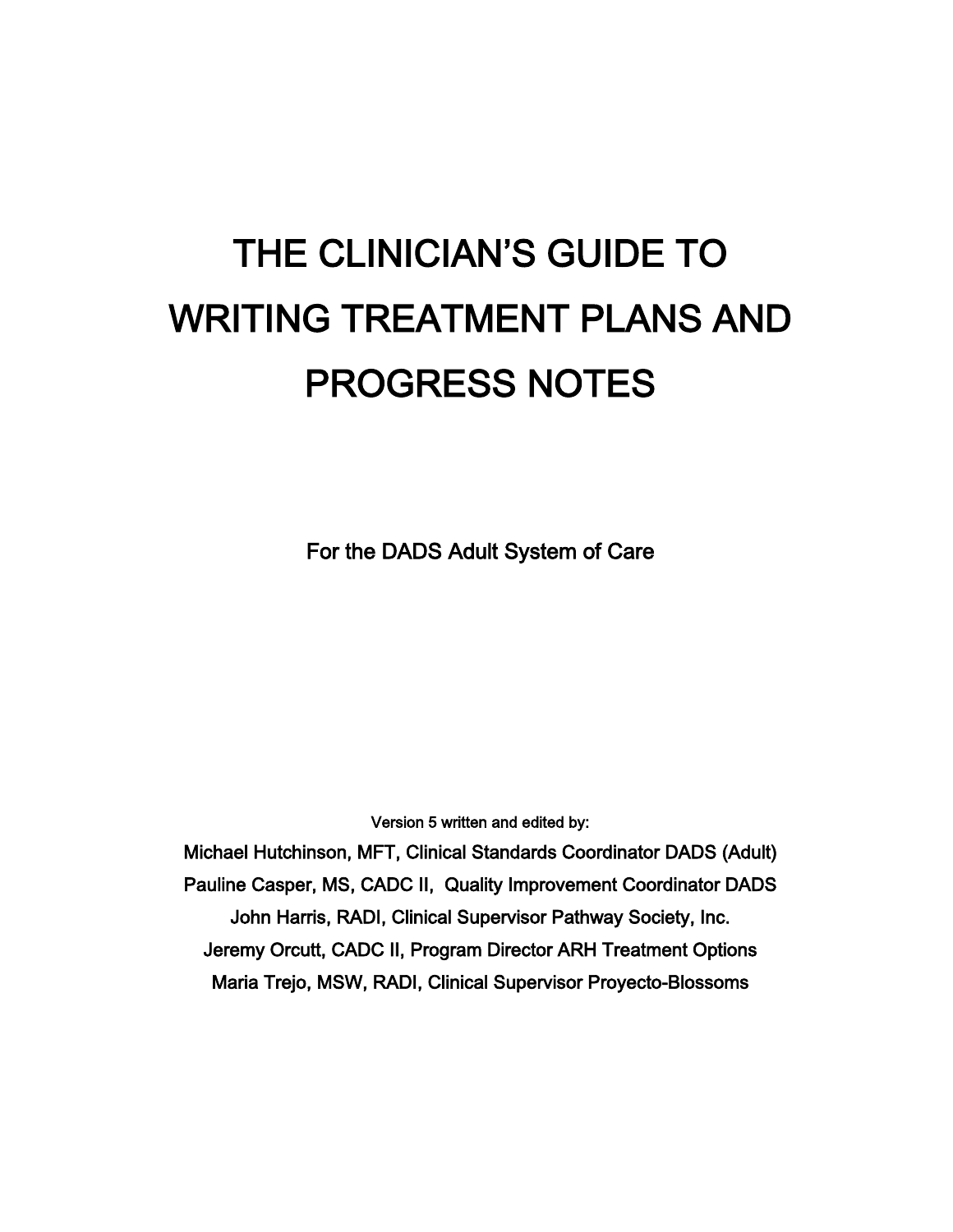#### FOREWARD

This guide is intended as a teaching tool for the Counselors, and their Clinical Supervisors, in the DADS Adult System of Care.

The focus is on creating a quality treatment plan and effective and useful progress notes. To that end, we have included several chapters that we believe are relevant to that task.

The first edition of this guide was originally prepared (May 2006) to assist staff in understanding the "clinical performance measures" in the yearly chart audits. As of this third edition, (May 2008), the yearly chart audits have been replaced by the use of concurrent client derived outcomes measurements (ORS & SRS).

However, the information in this guide is still relevant and essential for performing the counseling tasks that are a part of providing clinical services in the DADS system.

It should be understood that the information on treatment planning and progress notes represents the expected "standard of care" regarding chart documentation in the DADS Adult System of Care.

We hope that you find this guide helpful. We would appreciate any suggestions and/or feedback about its usefulness. Requests for this guide, and feedback, can be sent to:

michael.hutchinson@hhs.co.santa-clara.ca.us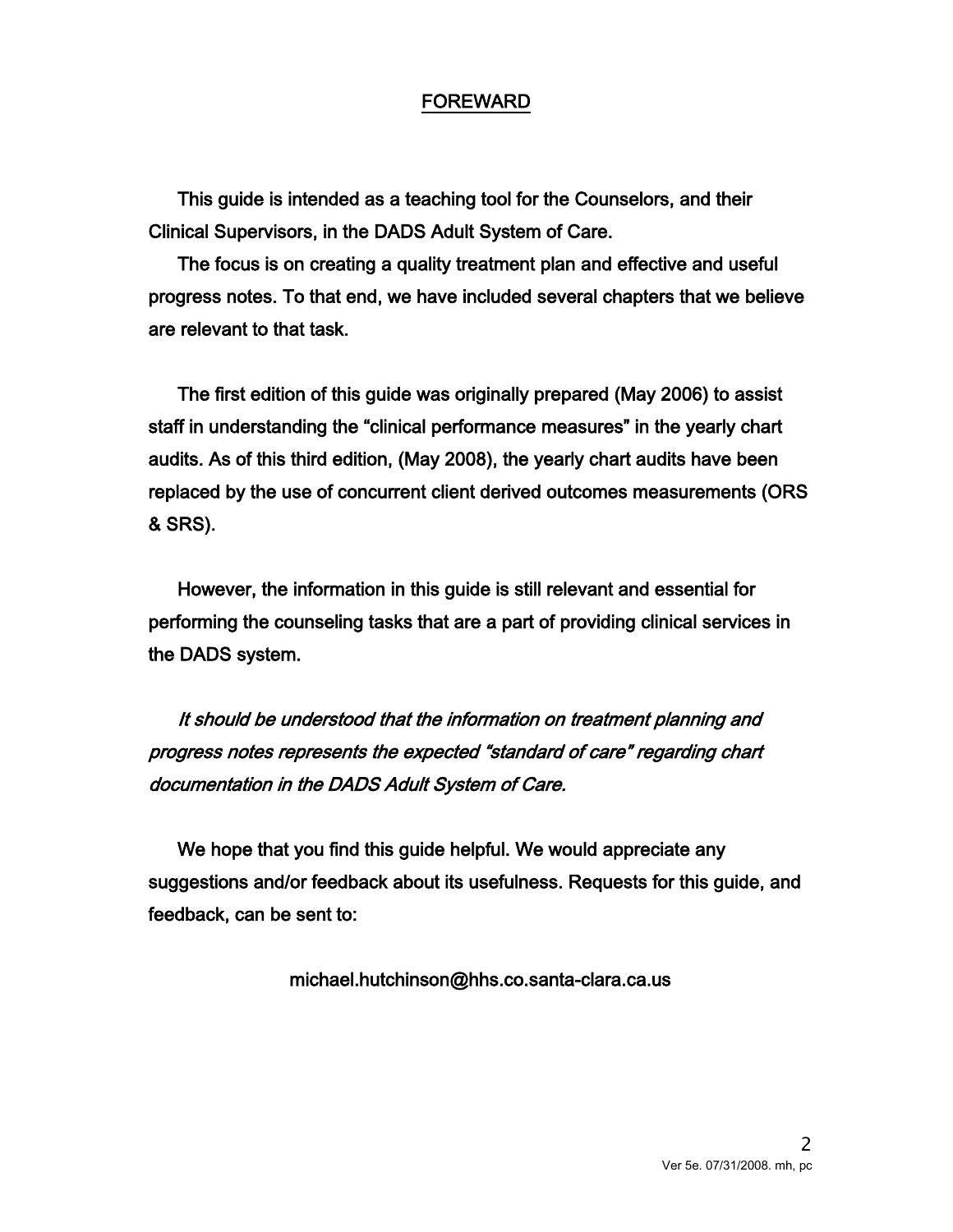## Table of Contents

| Chapter 1        | <b>Clinical Interviewing:</b>                |    |
|------------------|----------------------------------------------|----|
|                  | Overview                                     | 4  |
|                  | <b>Clinician Qualities</b>                   | 6  |
|                  | <b>Time Management</b>                       | 10 |
|                  | The First Contact - Intake                   | 11 |
|                  | <b>Subsequent Contacts</b>                   | 16 |
|                  | <b>Repairs</b>                               | 16 |
|                  | <b>Crisis</b>                                | 18 |
|                  | <b>One to Ones</b>                           | 22 |
|                  | <b>Treatment Transitions</b>                 | 26 |
| <b>Chapter 2</b> | The Summary and Problem List                 |    |
|                  | Overview                                     | 28 |
|                  | The Summary and Problem List                 | 29 |
|                  | <b>Severities</b>                            | 30 |
| Chapter 3        | The Treatment Plan:                          |    |
|                  | Overview                                     | 32 |
|                  | <b>Problem Statement(s)</b>                  | 34 |
|                  | <b>Stages of Change</b>                      | 38 |
|                  | Goals                                        | 46 |
|                  | <b>Action Steps</b>                          | 48 |
| Chapter 4        | <b>Progress Notes</b>                        | 51 |
| Chapter 5        | <b>Counselor's Thesaurus</b>                 | 55 |
| Chapter 6        | <b>Teaching Points for Using this Guide:</b> |    |
|                  | <b>Clinical Interviewing</b>                 | 63 |
|                  | <b>The Treatment Plan</b>                    | 66 |
|                  | <b>Progress Notes</b>                        | 68 |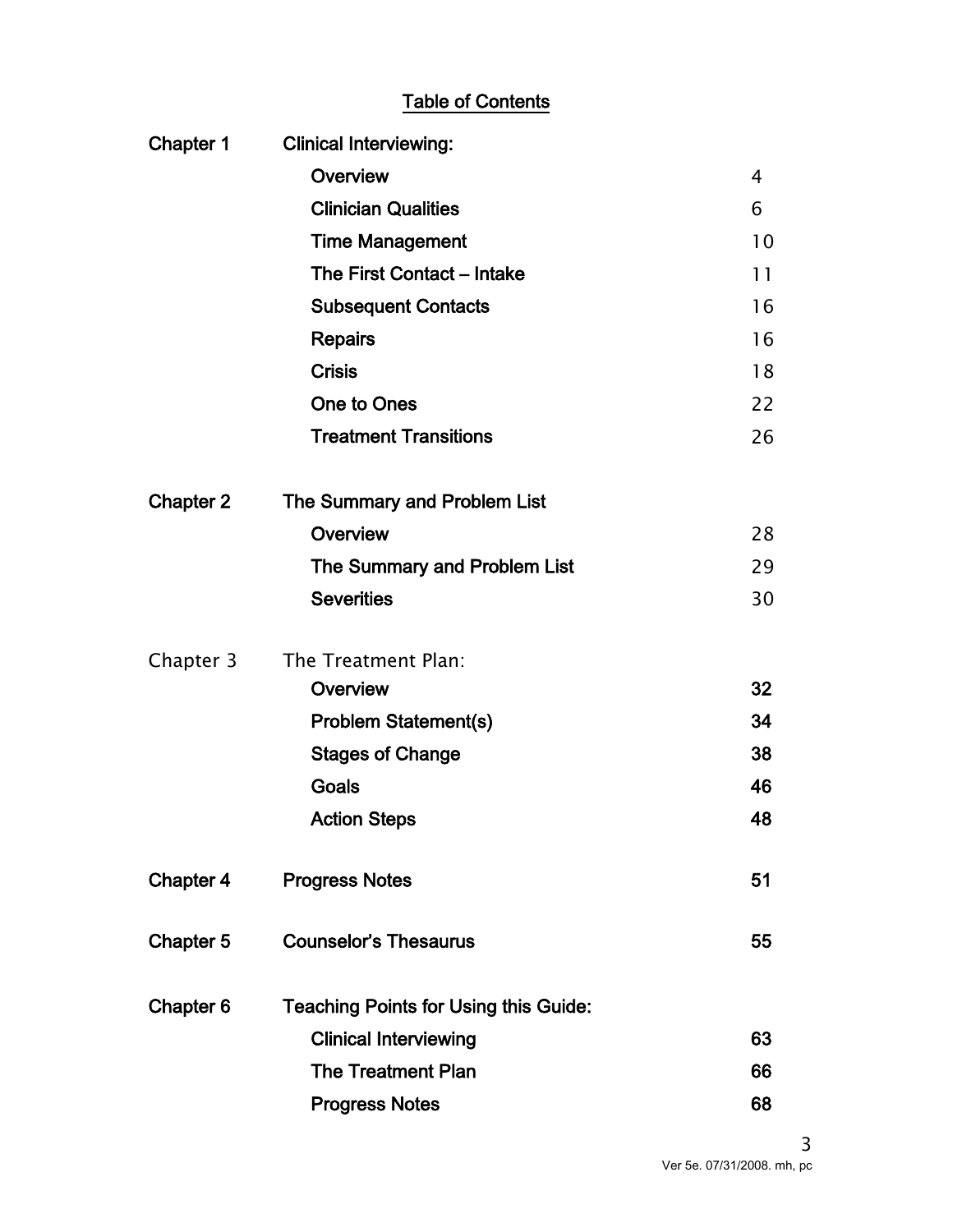# Chapter 1 CLINICAL INTERVIEWING

#### **Overview**

There are many points of contact that occur between a counselor and client over a treatment episode. Each of those contacts has the potential to provide the clinician with valuable information regarding that client and their specific treatment. If the counselor is aware of that valuable information and seeks to take advantage of those contacts they must rely on their interviewing skills to obtain that valuable information.

Clinical Interviewing is the single thread that binds an entire treatment episode together. From intake to completion of treatment, the clinical interview is a constant. For instance, the Intake Interview is typically when the treatment alliance begins between the client and the counselor. At the same time, there is a large amount of impersonal data being collected. Based upon the skills of the interviewer, there may either be an alliance formed (where the client feels understood and engages in treatment) or the treatment may stall; lacking a clear focus and having no real power, or worse, become a stalemate or face off with an underlying power struggle. It is imperative that the clinician develops his or her interviewing skills in order to help make a treatment episode effective and successful.

 The clinician should think of the interview as a "conversation with a purpose"[1](#page-3-0) . When a conversation has no central theme the participant's roles are not clearly defined. This type of conversation usually starts and ends with no clear purpose. The clinical interview, however, has a goal directed purpose that is aimed at achieving specific content. It has well defined roles between the participants. The specific purpose of the contact determines the type of interview conducted.

<span id="page-3-0"></span> $\overline{\phantom{a}}$ <sup>1</sup> Homepage.psy.utexas.edu/class/Psy364/Telch/Lectures/Interviewing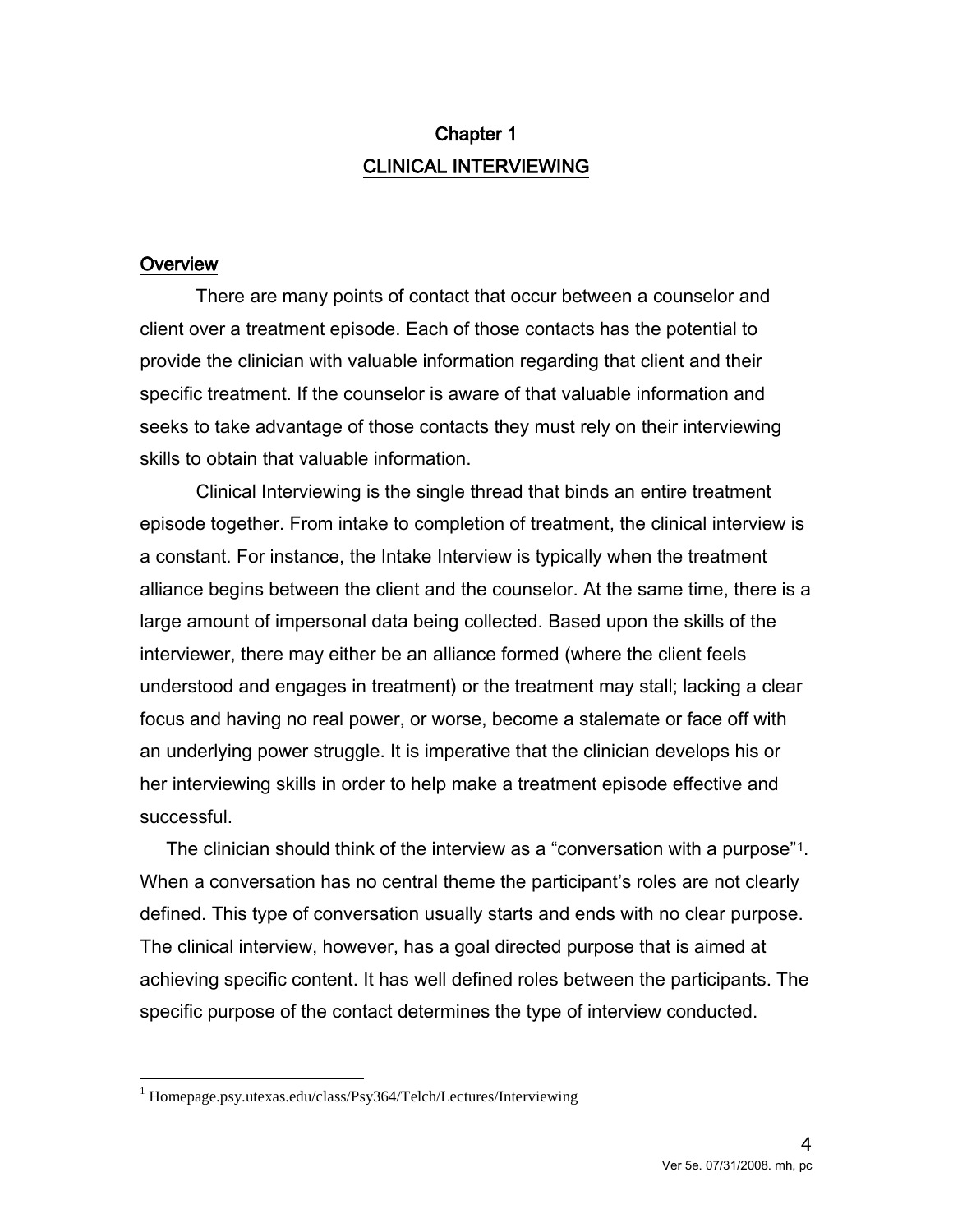By improving and sharpening their interviewing skills, a clinician can form a working alliance with the client that can greatly improve that client's treatment outcome. Research has shown that treatment outcomes are improved when the clinician attends to the relationship between themselves and the client during the initial interview alone.

It is through the various clinical interviews that the counselor learns to work with the client's perception of the problem and issues. The client benefits greatly from these contacts feeling the motivation and support to pursue their goals. The clinician benefits because they are working in a collaborative relationship, much of the paperwork provides a useful structure to enhance their interviewing techniques (rather than just being busywork), and the treatment remains on track.

In the pages to follow, we will discuss in depth the various aspects of clinical interviewing that can help the clinician be more successful with every aspect of treatment delivery. These areas will include: Clinician Qualities for Interviewing, The First Contact - Intake Interviewing, and Interviewing in Subsequent Contacts.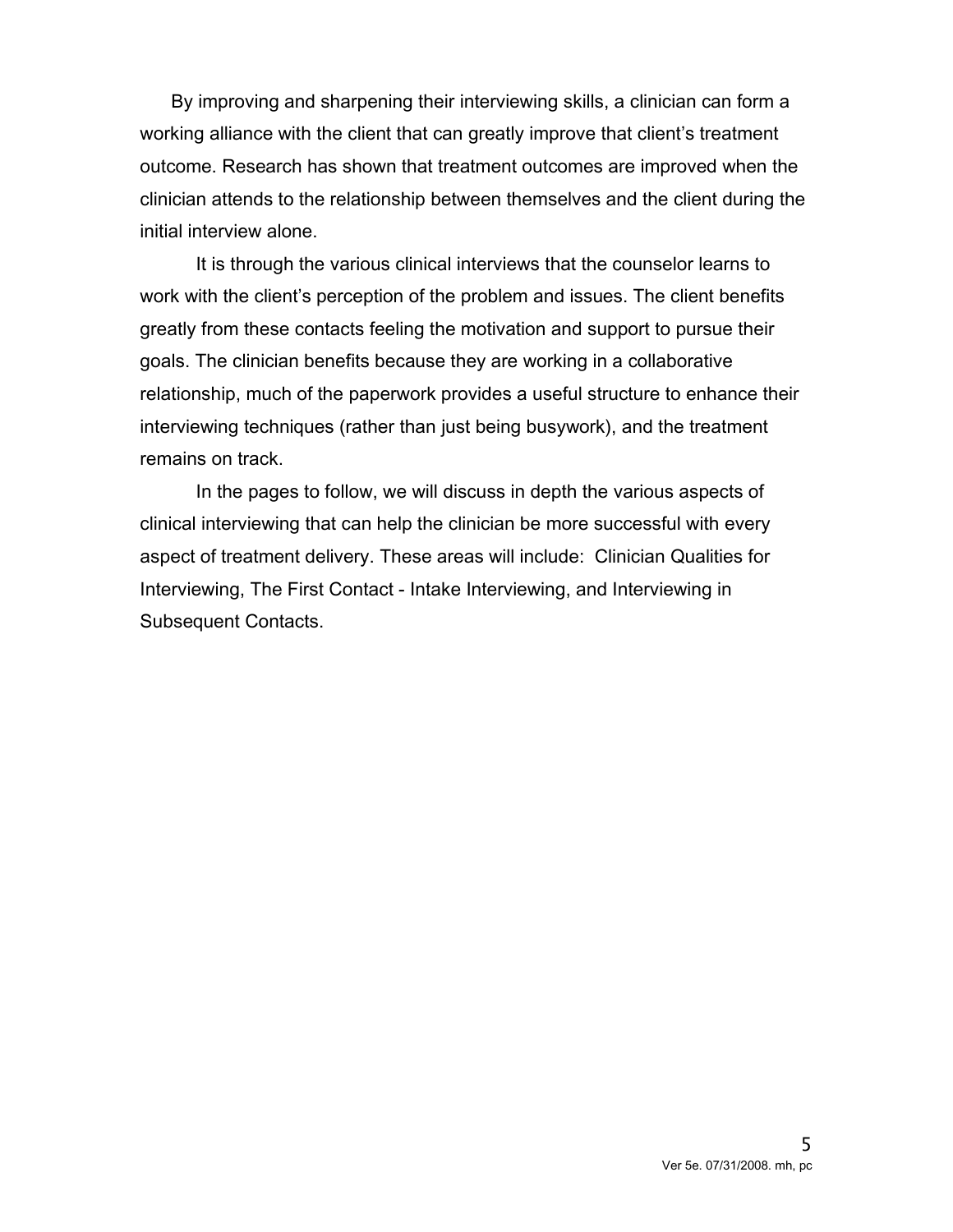#### Clinician Qualities

Through school and work we have all been taught which qualities make a good clinician. Empathy, genuineness, respect, warmth, immediacy, concreteness, potency, and self-actualization are just a few. Understanding, transparency, tolerance, patience, and skillful validation are other important qualities, along with being flexible, curious, and open-minded. And don't forget the various listening skills, such as clarification, paraphrasing, and reflection. It seems like a lot, and yet these skills are essential to creating an alliance (a partnership or bond) between yourself and your client.

Who is 100% responsible for the alliance? We, the counselors are. Some might say, "Hey, it's a two-way street. I'll take 50 % responsibility for the relationship with my client." This may be true of a relationship with your peers, but not with your clients. The first thing that is important to understand is the power imbalance between therapists and their clients. We have the authority, they don't. We make decisions that can change their lives. It doesn't mean we react from an authoritative position. Often, it actually means the opposite. We must strive to be in acceptance of the client, regardless of their situation or readiness for change.

When a client presents for an interview and is angry about feeling forced to enter treatment, the use of empathy, respect, and warmth will help the client to feel some reassurance that you respect what they have to say. It is okay to repeat back to them what you heard them say, "So your wife was really unreasonable about your drug use, pressuring you to come to treatment. You seem pretty angry about that." If the client wants to prove to his family that he doesn't need treatment and you support him in that endeavor, you have formed the basis for your alliance. It is common for us as counselors to think, "I bet he does have a problem; he's just in denial. I'll have to show him." Try to remain neutral in your opinions and avoid acting on your preconceived ideas about the client or what he needs. Clients pick up on our disbelief and our biases immediately and that often causes them to question our trustworthiness.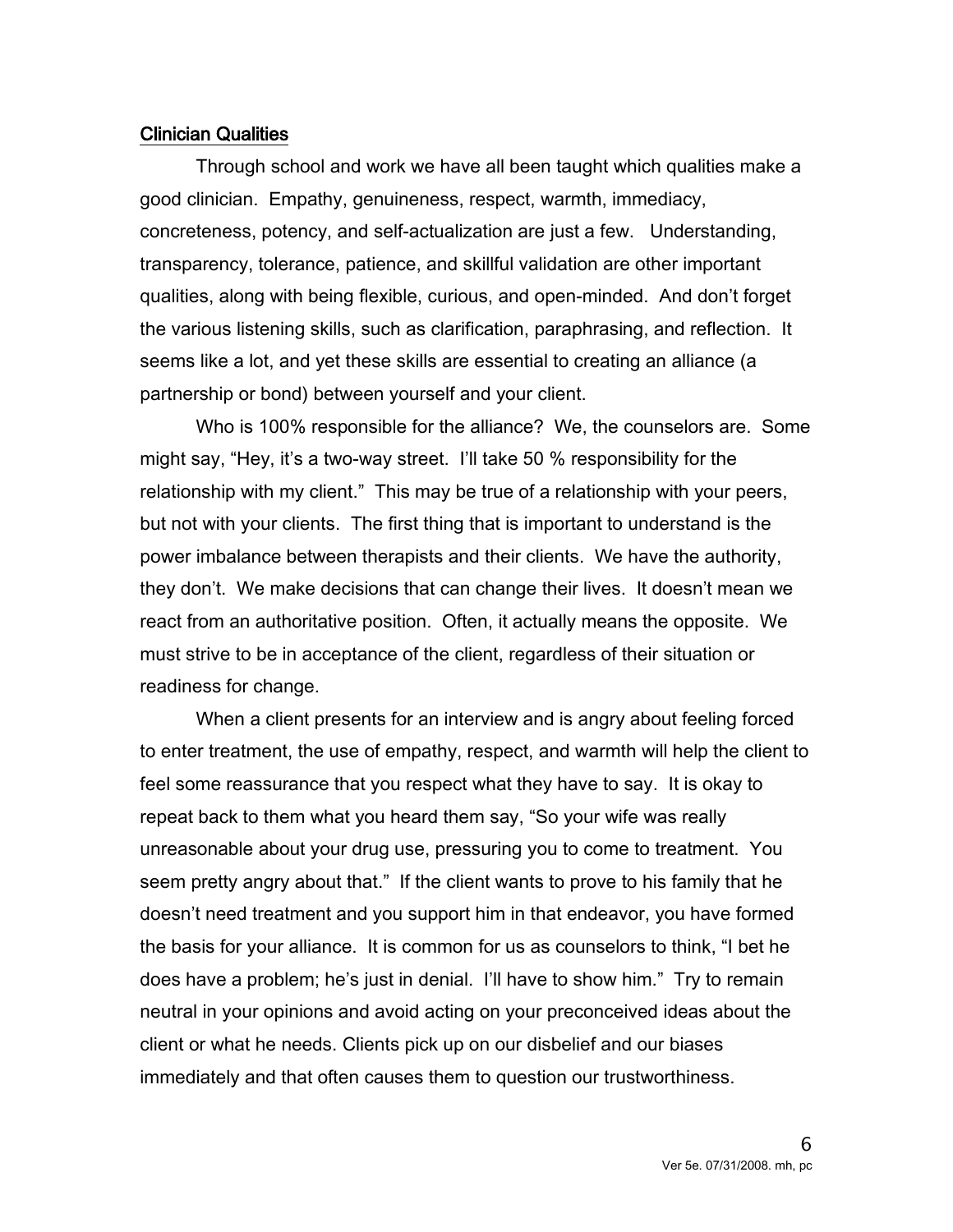At this point the unconvinced counselor might say, "So I just accept whatever they say or do?" Of course not! It is possible to hold people accountable and still maintain an alliance.

The most important part of the initial interview is to gain an understanding of the client's Focus of Treatment (FOT). Once you have both come to that agreement, the client will have a personal reason to participate. In the previous example, by supporting the client to prove his family wrong, you will encourage him to understand what it actually means to have a drug problem, thereby helping him understand himself. Along the way, the client may get defocused and not follow through with the interventions he has agreed to do. The counselor might then say, "I thought you wanted to prove to your family that you don't need treatment. Has that changed? If you continue to get positive UA tests, we are going to have a hard time convincing them." And then you must really listen to the client; using your skills to understand and validate, while at the same time helping them to refocus on their FOT. This is a form of confrontation that helps you maintain your support of the client and still encourages them to look at their behaviors.

The trap counselors often fall into is taking an adversarial stand with a client over their behavior. After all, doesn't the client know how important it is to stop using? Once the client notices that you feel annoyed or irritated with them, the relationship has slammed to a halt. It is now you against them. That is when they need us (and our skills) the most.

Review the following definitions of "good clinician qualities". Question yourself if there are some that you find difficult to use. Ask a fellow counselor or supervisor for feedback regarding your skills. It takes practice to maintain a neutral stance with our clients and we all make mistakes. The important thing is that we understand what it takes to have an alliance and continue to strive for that.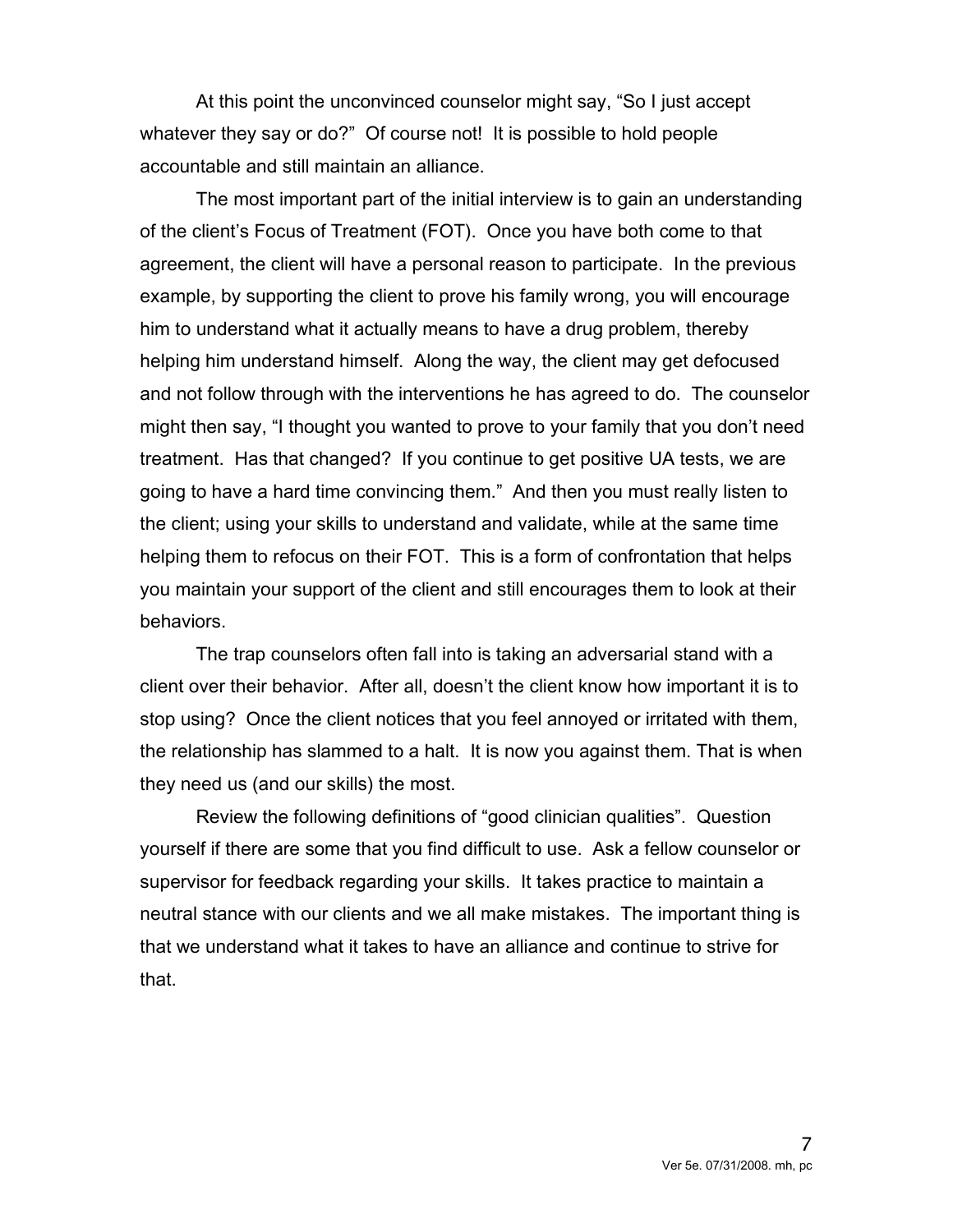## Definitions of Good Counselor's Characteristics[2](#page-7-0)

Empathy - the ability to identify with and understand another person's feelings or difficulties

Genuineness - honest and open in relationships with others

Respect - a feeling or attitude of admiration and deference toward somebody or something

Warmth - affection and kindness, fond or tender feeling toward somebody or something

Immediacy - moving away from the contents of the sharer's problems and placing the emphasis on the process going on in the moment between the helper and the one seeking help.

Concreteness - certain and specific rather than vague or general

Potency - successful, especially in producing a strong or favorable impression on people

Self-actualization - the successful development and use of personal talents and abilities

Understanding - a sympathetic, empathetic, or tolerant recognition of somebody else's nature or situation

Transparent - completely open and frank about things

Tolerant - accepting the differing views of others

Patient - able to endure waiting or delay without becoming annoyed or upset or to persevere calmly when faced with difficulties

Validating - to provide somebody with moral support, or inspire somebody with confidence

Flexible - able to change or be changed according to circumstances

Curious - eager to know about something or to get information

Open-minded - free from prejudice and receptive to new ideas

Clarification - to make something clearer by explaining it in greater detail

 $\overline{a}$ 

<span id="page-7-0"></span><sup>2</sup> Small, Jacquelyn, Becoming Naturally Therapeutic, p.83, Bantam Books, revised 1990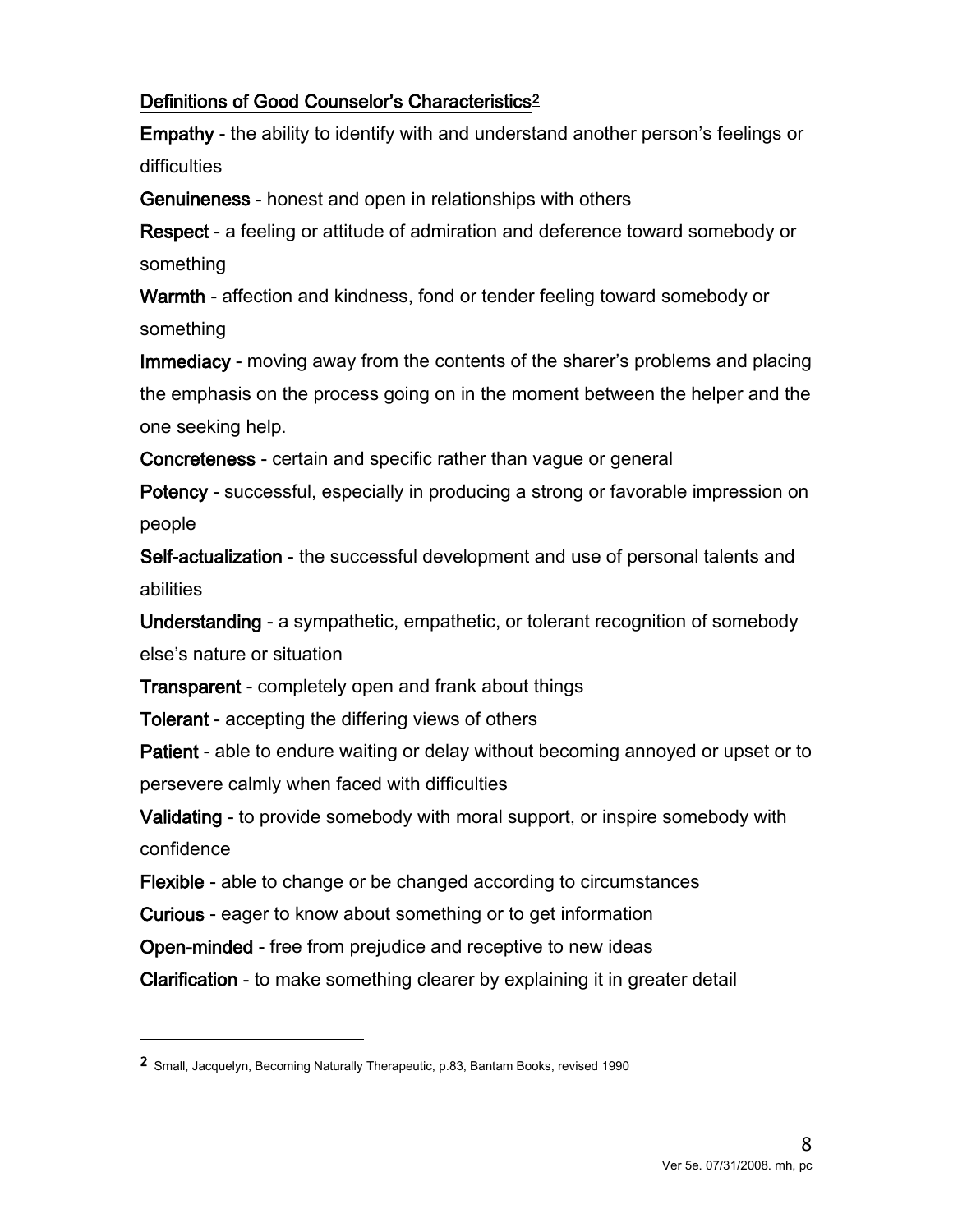Paraphrasing - to restate something using other words, especially in order to make it simpler or shorter

Reflection - careful thought, especially the process of reconsidering previous actions, events, or decisions

Neutral - not possessing any particular quality or revealing a particular attitude or feeling

#### Try to Avoid

Assumptions - something that is believed to be true without proof, the tendency to expect too much

Preconceived Ideas - formed in the mind in advance, especially if based on little or no information or experience and reflecting personal prejudices Biases - an unfair preference for or dislike of something

Another quality important for a counselor is the ability to read a client - to be able to notice verbal and non-verbal cues that do not match what the client is saying and to respond appropriately. When a client says one thing but their body language or voice tone seems to be saying another, that is the time to comment on it and get clarification.

Let's say it's the first interview with a client and as you're talking together he's agreeing with everything you are saying by shaking his head and smiling. But you also notice his foot is tapping, he's not adding anything to what you are saying, and he appears ready to bolt. Instead of proceeding, signing forms, and getting the interview done, it would be better to stop, slow down, and comment on what you notice. For example, "I notice that you are agreeing with me but I have the feeling there is something more. I feel like I am missing something. Can you tell me what's going on for you now?" Or the client "appears" to agree with the problem statement(s), having agreed all along, but hesitates to sign the treatment plan.

You know you are experiencing a good alliance when the client's body language is engaged with you, leaning forward, making good eye contact, and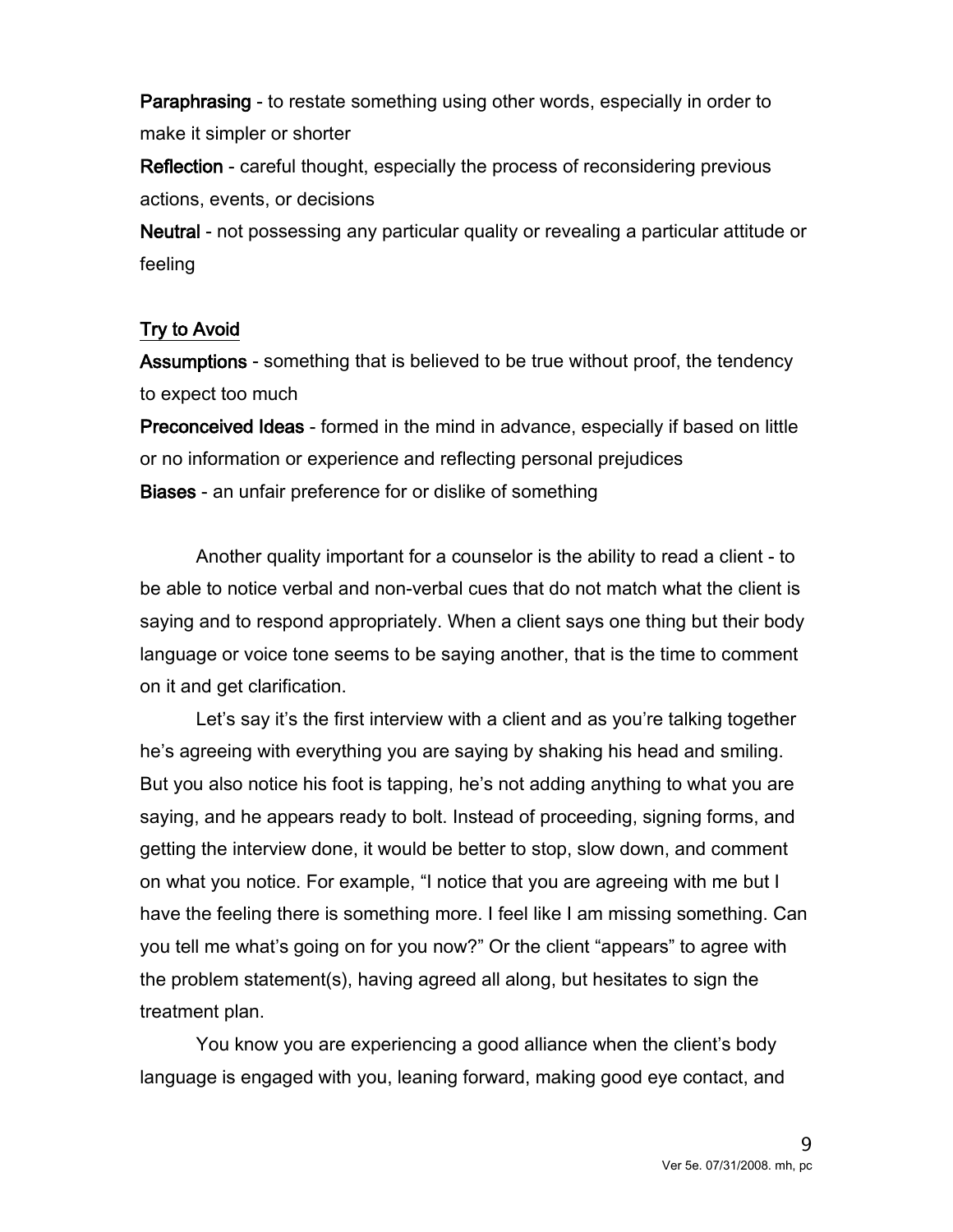the client is saying things like, "That's exactly right!" or, "I hadn't thought of it that way before but it really clicks with me now." Or, "You know, you may be right, but I was thinking it is more like…" You have a relationship with this client, they are engaged in the interview, they feel comfortable enough to make suggestions, and they experience the feeling of being on the same wave-length.

Remember, as a general rule, to regularly check in with your own feelings. If you are feeling uninvolved, bored, or not connected with the client, the chances are the client isn't feeling connected either. We know that the treatment alliance (measured by the client's perception of the treatment relationship) is the best predictor of positive outcomes. The effective counselor checks in with the client's feelings, and with their own feelings, regularly. Not only does this communicate to the client that you are interested in their experience, it also helps you make adjustments to their perception of the relationship and stay aligned with them.

#### Time Management

In general, an interview, unlike a conversation, is time limited and has a task or purpose. It's important to be able to keep the purpose of the interview in mind to use your time effectively. Is this interview an initial assessment? If so, there will be a different focus than if this were your 4<sup>th</sup> "one to one" session with this client. Is the purpose of your interview to begin an alliance with your client, or is this an interview where the focus is to deepen an already established alliance and gain information on their recovery issues?

A counselor needs to be able to set priorities and manage time well, in and out of the interview, in order to accomplish their tasks. Do you have enough time for the interview? Did the client arrive late? If time is limited, what can you get done? What is most important to get accomplished? Is there time after your interview to fill in the details on the forms thereby giving you more time to build the alliance?

During the interview it's important to keep the client on track. You want to develop an alliance with the client and you also have to be able to structure the interview if the client needs focusing. "I've noticed we've talked about your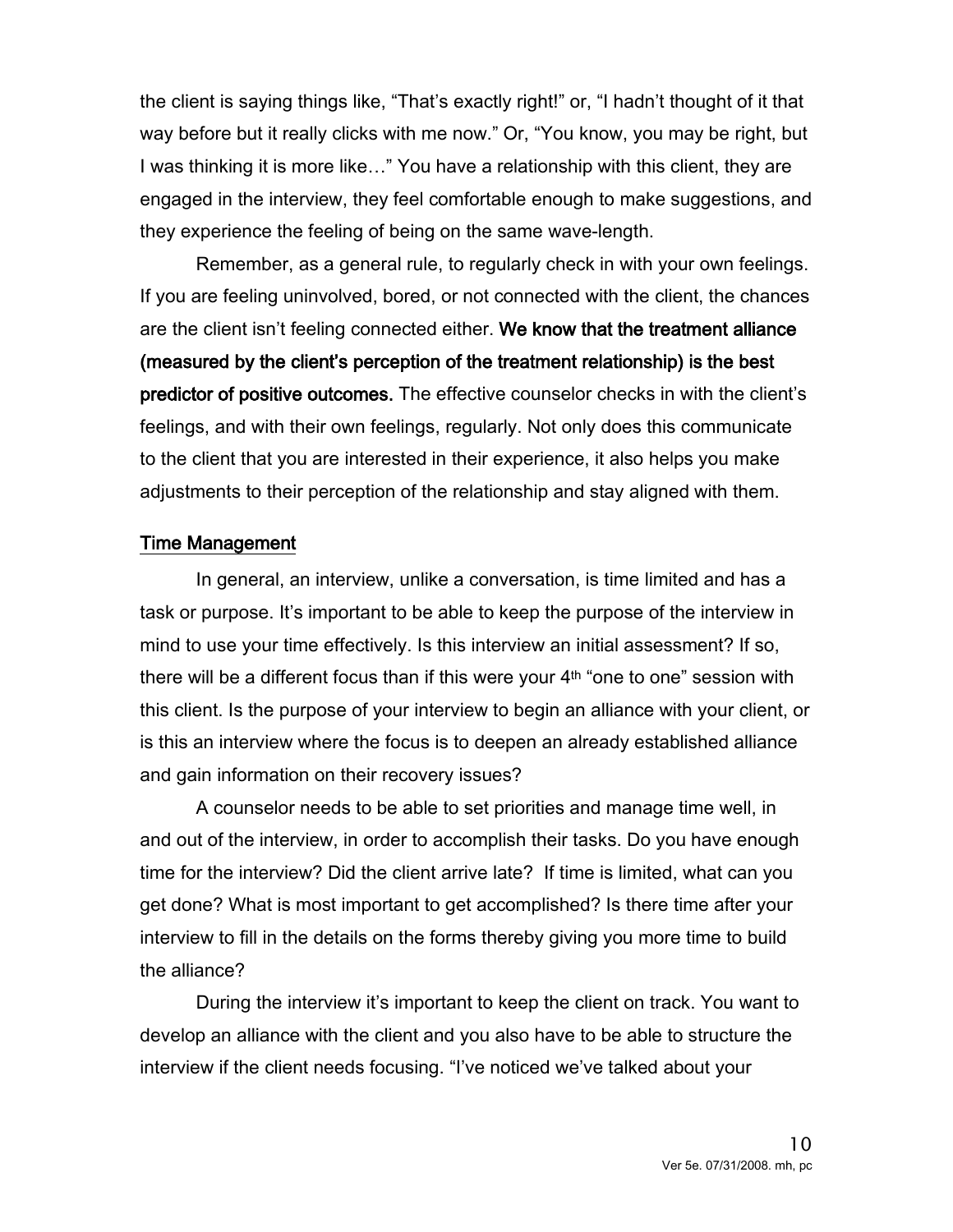daughter and your Mom but not about you. Can you tell me how these relationships support your recovery?"

It's important to end an interview on time. You are setting an example by keeping to your time commitment. "I notice we have about five more minutes. Is there something important you need to tell me or can we go ahead and schedule our next appointment?"

 Of course, it's not always possible to stay on time. In situations where we find ourselves running over time it is wise to check with the client to find out how they feel about it and how they are impacted by the session running over the scheduled time. Often they are impressed by our willingness to run over to hear their story and they will spontaneously tell us. How often though, do they let us know that they are upset because by going over we may have interfered with their schedule? Or, how might they feel about having to be on time (or be locked out of the room) when we ourselves show up late to start group? It's important to the treatment alliance to check about such possibilities.

#### Clinical Interviews: First Contact - The Intake

The objective of the first contact interview is to begin building the alliance with your client while collecting the relevant information required for assessment. Evidence has shown that much of the success of the treatment episode can be attributed to the initial alignment between counselor and client. During this process mutual rapport and understanding is very important. The counselor should project a sincere desire to join the client as an advocate in helping the client to identify and address problems that the client sees are relevant to their treatment and achievable within the current treatment modality. It is a time to identify the client's needs and purpose for coming to treatment (FOT). The client should come out of this session viewing their treatment goal(s) as something they have decided to address with the help of their counselor, as opposed to feeling like they have given in to working on what the counselor wants them to address. This is not to say that a counselor can never offer therapeutic options that are or may be available.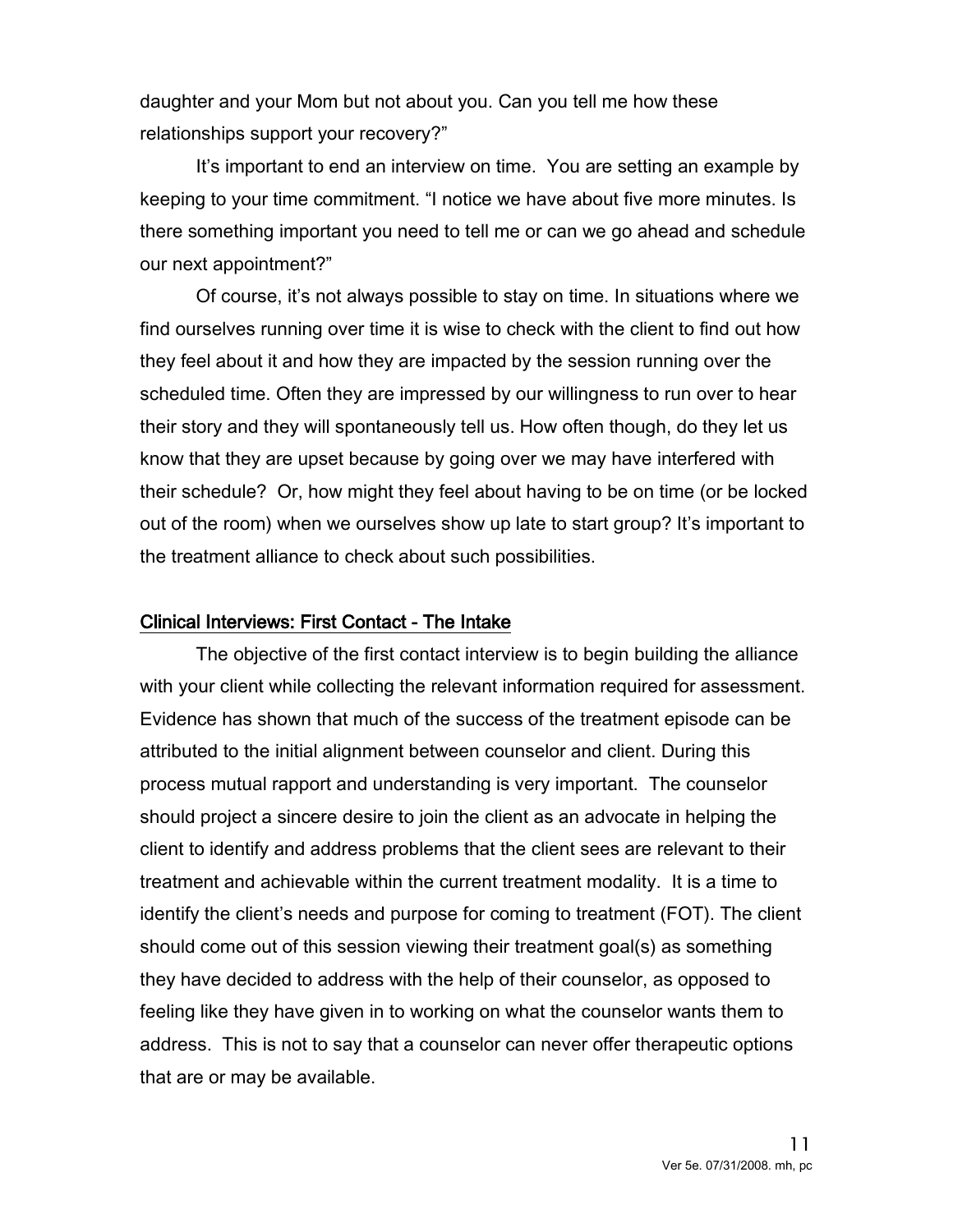The DADS program utilizes the ASAM Multidimensional Assessment also known as the MDA. The six-dimensions outlined in the MDA should be viewed as a valuable tool and interview guide for maintaining a meaningful "conversation with a purpose". The counselor need not view the MDA as just another piece of bureaucratic paperwork that needs to get done before engaging in the first contact interview. Rather, this tool helps the counselor to stay focused and goal directed during the interview process. It can be used as a check to ensure that "all the bases have been covered" during the interview and that all important and relevant information has been obtained.

## ASAM MDA:

Dimension 1: Acute intoxication and/or withdrawal potential

Dimension 2: Biomedical conditions and complications

Dimension 3: Emotional/Behavioral or Cognitive conditions/complications

Dimension 4: Readiness to change

Dimension 5: Relapse/Continued use or continued problem potential

Dimension 6: Recovery/Living Environment

## Goals of the First Contact Interview:

- Begin to establish the alliance with client
- Find out the client's Focus of Treatment use the initial ORS subscales
- Determine Stages of Change for each problem
- Begin to understand client's theory of change and the basis for establishing agreement on the goals and tasks of treatment
- Assess and determine the Severity Ratings in all ASAM dimensions begin to develop problem statements and enlist client strengths
- Be sure to attend to any alliance issues by addressing any low SRS scores

## **+** Building the Alliance:

Remember the therapeutic alliance is a working relationship. It is not just about rapport. While the presence of genuine empathy, concern, and respect are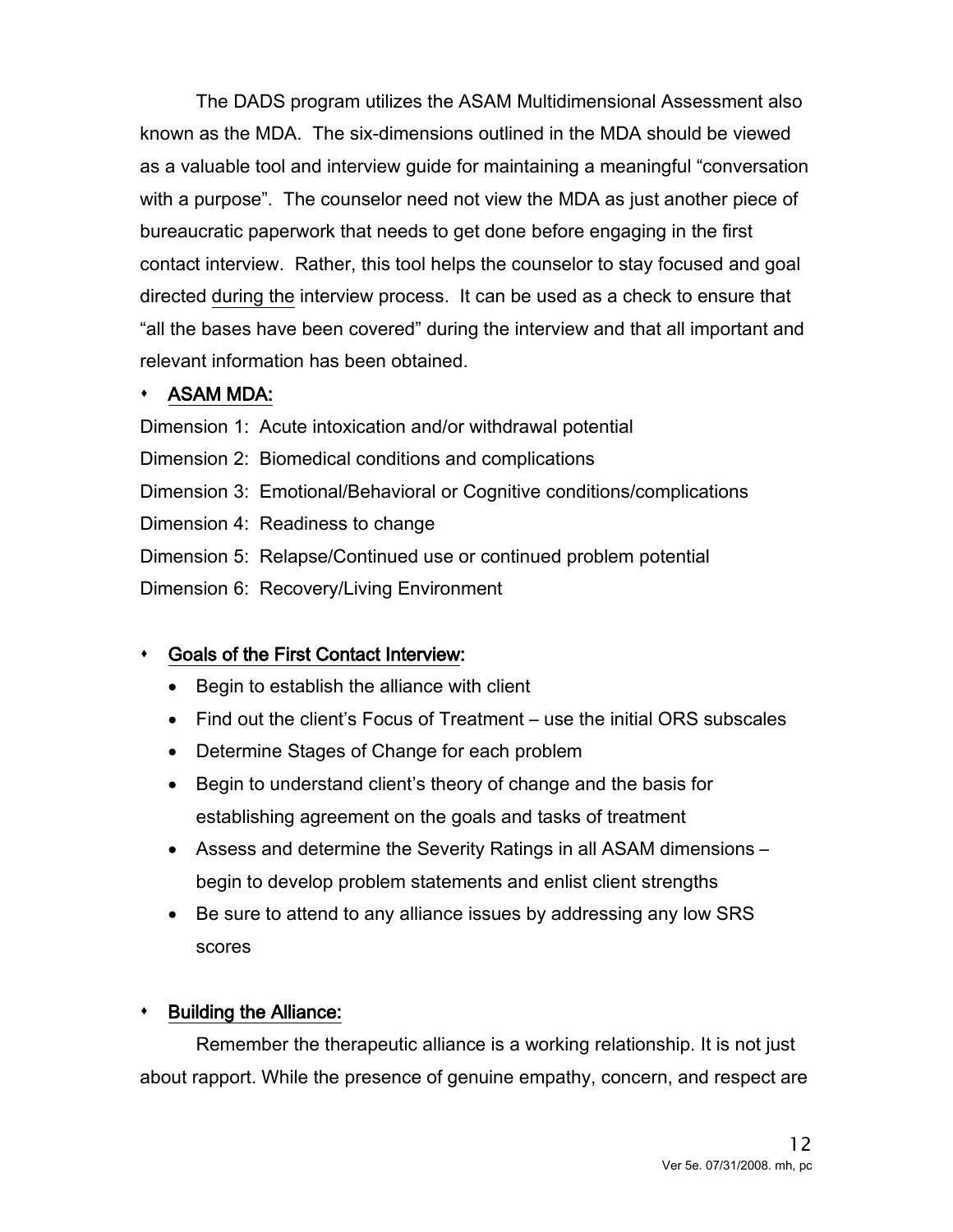certainly essential components of a good relationship; they are not the sole components in a successful treatment alliance. A successful treatment alliance hinges on three factors which must be present (along with the qualities known as rapport). These factors are: (1) AGREEMENT ON THE TASKS AND GOALS OF THE TREATMENT, (2) AGREEMENT ON THE METHODS THAT WILL BE USED TO ACHIEVE THE GOALS AND TASKS and (3) THE CLIENT'S PERCEPTION THAT THE COUNSELOR UNDERSTANDS THEIR PROBLEM(S) IN THE CONTEXT OF THEIR OWN LIFE.

The interview should be a relaxed, non-confrontational conversation/discussion with enough time allocated to achieve the goals of a first contact interview. Consider that not all of the paperwork needs to be completed in the first session, especially if completing all the paperwork interferes with establishing the treatment alliance. Developing the treatment alliance should not be sacrificed to the duties of paperwork. At the same time, it is important to know the severity ratings of all six dimensions in the MDA during the first session. That way, if there are any emergent problems, you can ensure that the client receives the immediate attention they need.

Outside interruptions and distractions should be avoided or kept to a minimum if at all possible. Take care not to display any body language or share any preconceived judgments or perceptions that might make the client feel uncomfortable and pre-judged.

Consciously project a demeanor of empathy, care and concern for the client. If the client feels comfortable he or she may then be more likely to reveal their immediate needs and personal reasons for seeking treatment (FOT).

The Focus Of Treatment (FOT) is the client's personal reason for being in treatment. The FOT can be discovered by finding out "why" the client has chosen to come to treatment as well as "what" he/she would like to achieve or solve during the current treatment episode. Keep in mind that the FOT is not a perceived (provisional) diagnosis made by the counselor. The FOT defines the current treatment episode; the problem statement(s) represent specific behaviors that are interfering with a successful outcome of the FOT. The Focus of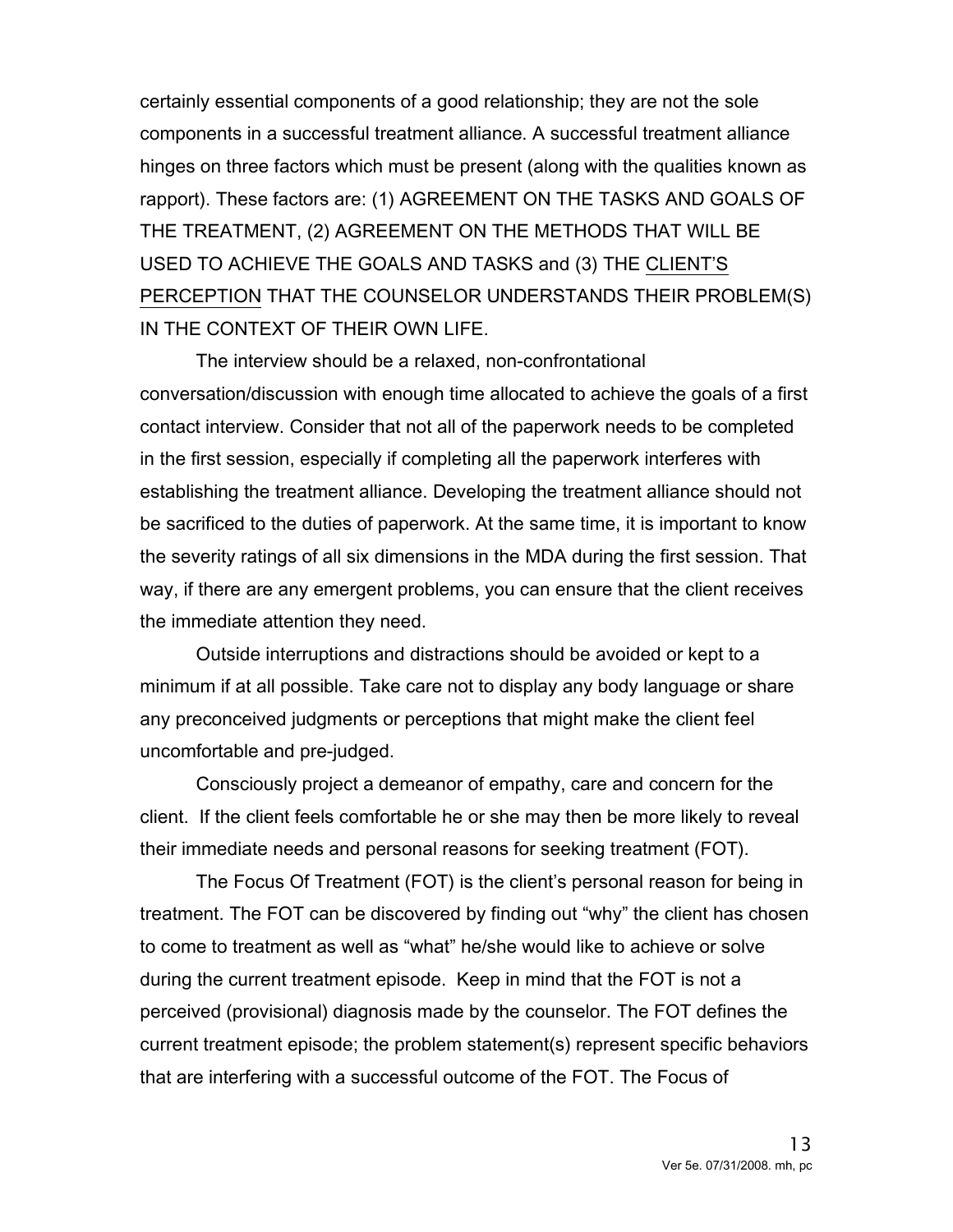Treatment can help to keep the client centered on their treatment and can be used by the counselor to help guide the client back to their original goals or determine it is time to create a new FOT. By understanding the client's FOT a counselor can then help the client establish clear behavioral problem statements with achievable and rewarding goals. Collaboratively, they can then create action steps that build toward a solution of the specific problem.

## Interviewing Do's and Don'ts:

- Inquire if you can help the client with any immediate problems or needs that will help the client relax and focus.
- Have good eye contact (No rolling of the eyes or constantly looking away).
- Use body language that reflects you're paying attention (avoid frequently turning away, looking at the clock, or sighing).
- Roll with the client. Avoid second guessing the client's statements, perceptions, experiences, etc. Don't impose a diagnostic label on the client like ("You're in Denial").
- Don't respond aggressively to any negative communication from the client.
- Try to listen more than talk.
- Don't lecture or educate the client as to your vast knowledge of addiction.
- Do not use the session to talk about your personal recovery experiences (You're not the client's measuring stick).
- Do not use punitive threats to elicit information ("I'm going to call your wife or probation officer").
- Don't be sarcastic when responding to the client's needs ("You didn't care about that when you were out there using").
- Ask open-ended questions to help the client elaborate on their answers.
- Clarify client responses to portray understanding.
- Be mindful not to move on too quickly to another area of questioning once a problem surfaces just to save time.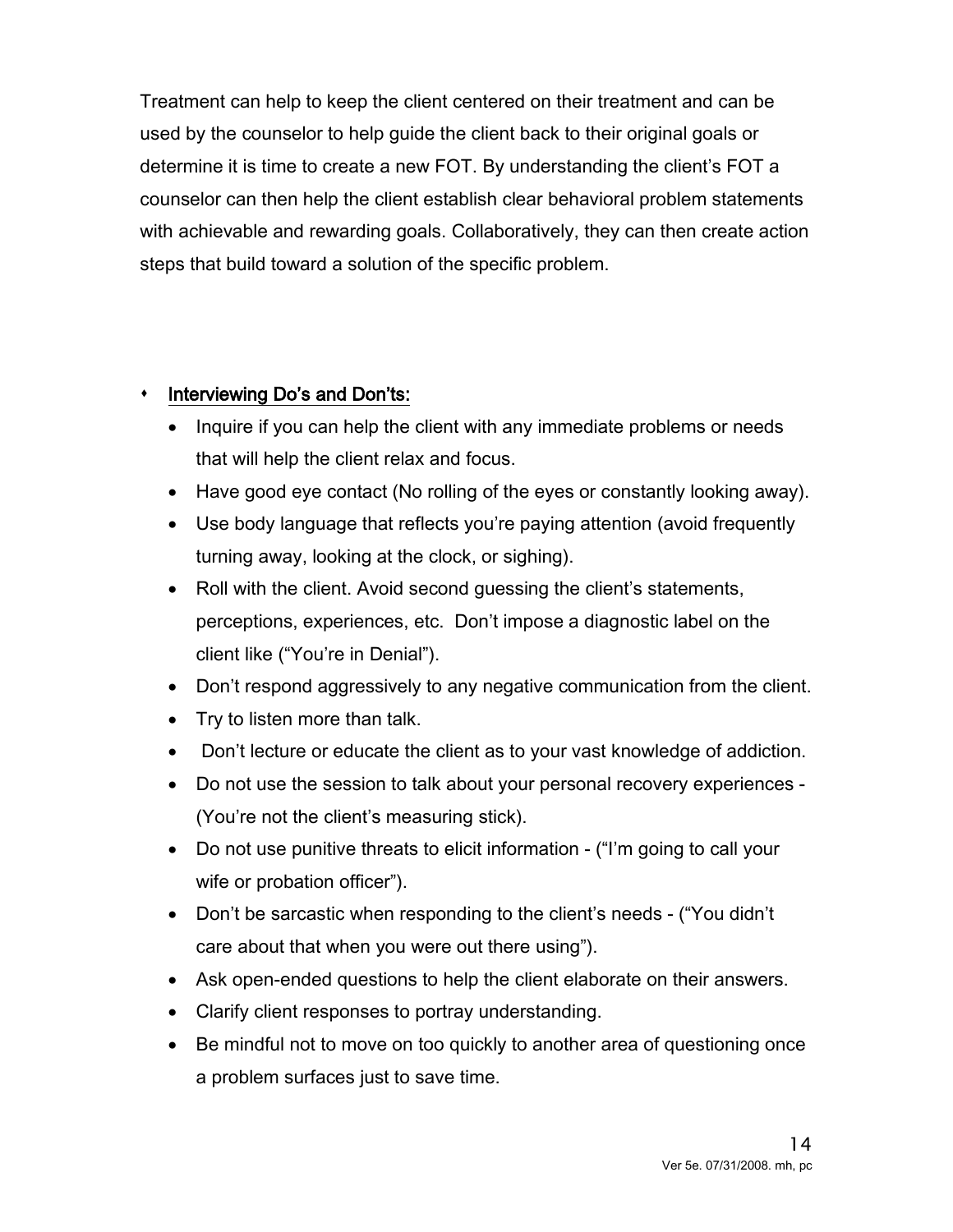- Be aware of the client's affect and mood during the interview.
- Be aware of inconsistencies between the client's affect and mood and what he or she is saying. Explore these inconsistencies with appropriate follow up questioning in order to understand the client as an individual – not to correct their inconsistencies.
- Be mindful of other verbal and non-verbal cues. (Does the client look confused? Is the client telling you they are fine but showing physical signs of anxiety?)
- Be careful not to use language that is above the understanding capabilities of the client.
- Be careful not to be too clinical in your language.
- Be aware of the client saying one thing that would indicate a specific stage of change but when he or she elaborates they show another stage of change.

Developing and utilizing positive interview skills will help to establish a trusting counselor / client relationship. This enables the counselor to probe deeper into the client's life history. The counselor must make specific inquiries and gain detailed information of the client's life history in order to improve the accuracy of the MDA.

Once the client and counselor establish a treatment plan the client should be clear as to what the counselor's role is in helping them to solve their problems. The client should be clear as to what their personal responsibilities are in the treatment process. The counselor must project belief in the client's abilities to solve their problems and recover. If the counselor portrays a personal feeling of excitement about the recovery process, the client will more likely buy into the recovery process.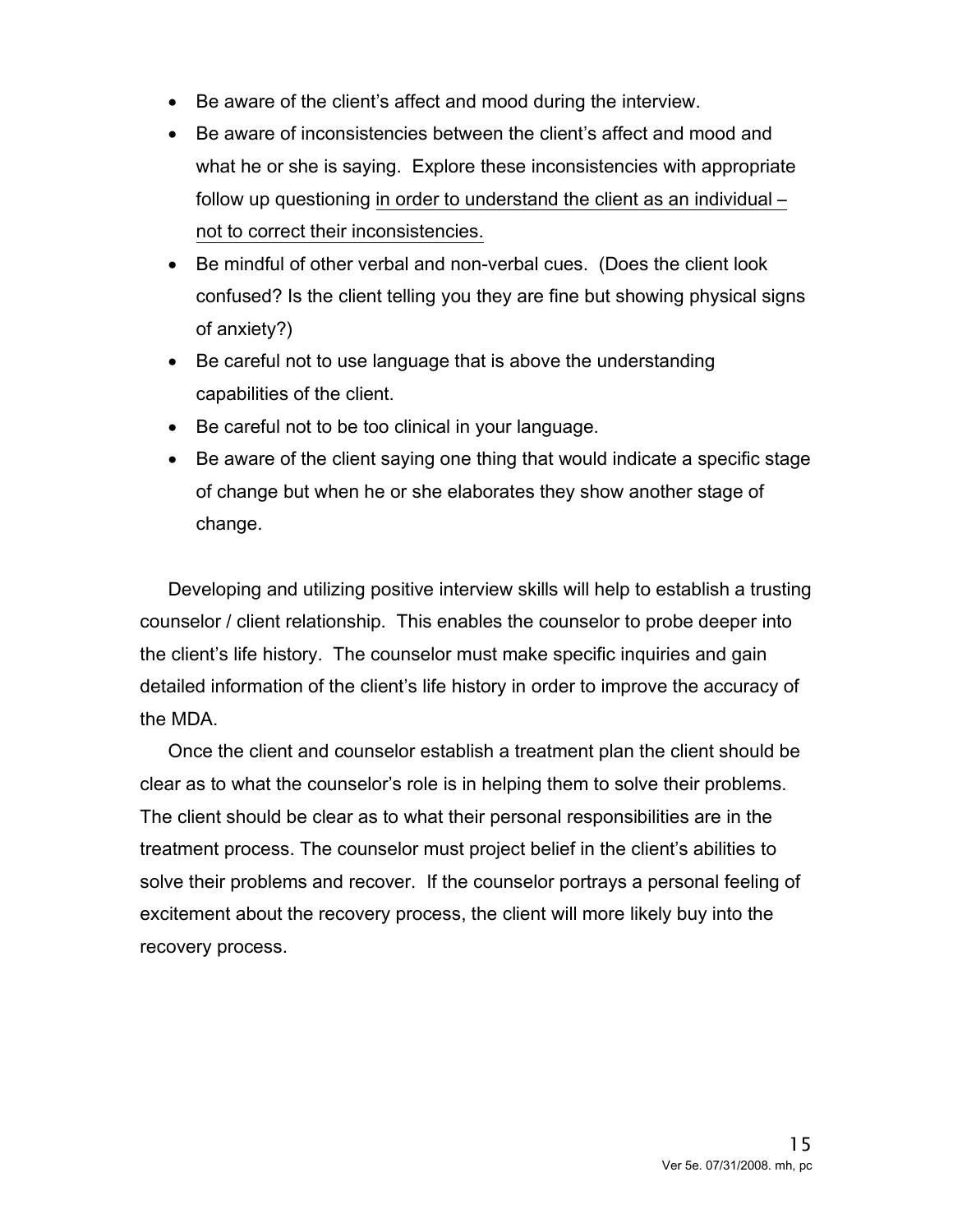#### Clinical Interviews: Other Contacts

#### Repairing the Relationship

Human beings are relational creatures. We form complex, intimate relationships with people, objects, pets, and ourselves. The relationship between the counselor and the client is the one source of change in the client's treatment that the counselor can actually control. The counselor can do this by monitoring the client's responses and reactions to them. By staying aware of and adjusting to the client's perceptions in the treatment relationship the counselor can keep the treatment on track.

The treatment alliance is best, and most accurately, understood through the client's perception of the therapeutic relationship. The counselor's job is to assist the client in their process of change by working with them within the treatment relationship. One of the primary axioms for effective therapeutic change is: The counselor is ultimately responsible for the treatment alliance. It is the counselor's skill, determination, attitude, and efforts that keep the alliance alive and effective.

Often times it is necessary for the treatment relationship to be repaired. Frustration, anger, misunderstandings, and errors easily and frequently occur in the treatment process. Without relationship repairs the treatment is likely to end up in a stalemate. Mistrust, suspicion, disinterest, and defensiveness will inhibit the client's ability to take what the counselor is offering - the treatment. In these situations, at best, there will be only a superficial compliance by the client. Repairing the relationship is an essential skill for the effective counselor to keep the treatment positive, motivated, and on track.

Repairing the relationship demonstrates to the client that the counselor respects the client's experience in treatment. It demonstrates that the counselor is available and accessible, as a human being, to the client.

In some situations the repair that is needed is a simple, sincere apology. We know that clients aren't perfect. Clients know that we aren't perfect. It is amazing, though, how in some situations, a counselor will not, or cannot, see that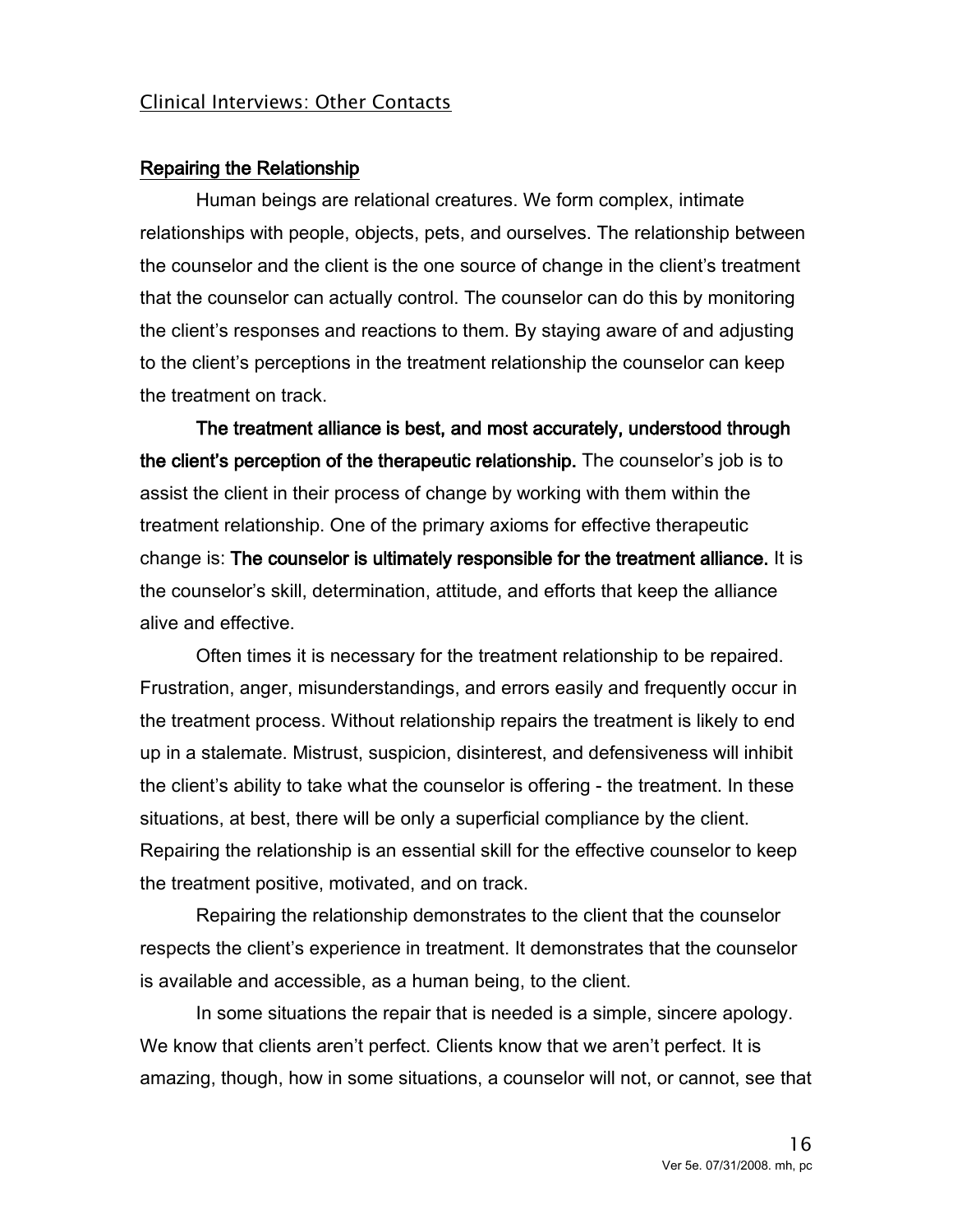they have made an error. Even more amazing is when the counselor maintains that an apology isn't necessary or "appropriate". Remember, the key to the alliance is the client's perceptions, not the counselor's. A simple, sincere apology will work wonders for the alliance and is one of the most powerful therapeutic interventions that exists.

Treatment is not easy. Clients are living with the consequences of their past decisions and behavior every time they undertake a treatment task. They are one person in a large treatment system that is geared toward treating as many people as it can possibly treat in as an effective way as possible. Most clients have several numbers (Unicare, PFN, case number, SSN, etc.) that are used to identify them to the various parts of the system they are in contact with. It's easy for them to feel discounted, uncared for, and unimportant.

The primary counselor is the face of the whole treatment system for a client. One essential relationship repair is for the counselor to communicate to the client that they are special, that they are recognized, that they have an individual, unique identity that the counselor knows and appreciates. Sometimes this is the most difficult relationship repair for a counselor to communicate. But it is very important. People can get caught up in large, bureaucratic helping institutions, and while dependent on them for their help, feel frustrated and resentful that they aren't getting all the help they need. Consequently, clients often seem to be asking for help, as they simultaneously seem to be rejecting the help being offered. A supportive, encouraging, and humble conversation with their counselor can help repair the client's lost faith in those who are trying to help them.

Imagine someone in your life that you can have a real "heart to heart" talk with. How satisfying and useful are those conversations for you? How motivating and encouraging are they? When you sense that the alliance might be "off kilter" a bit, it is always a good idea to have a "heart to heart"[3](#page-16-0) with your client. "I'm kind of feeling like we're both getting a little frustrated here. Do you feel that, too?"

<span id="page-16-0"></span> $\overline{a}$ <sup>3</sup> Linehan, M. Cognitive Behavioral Treatment of Borderline Personality Disorder. Guilford Press. 1993.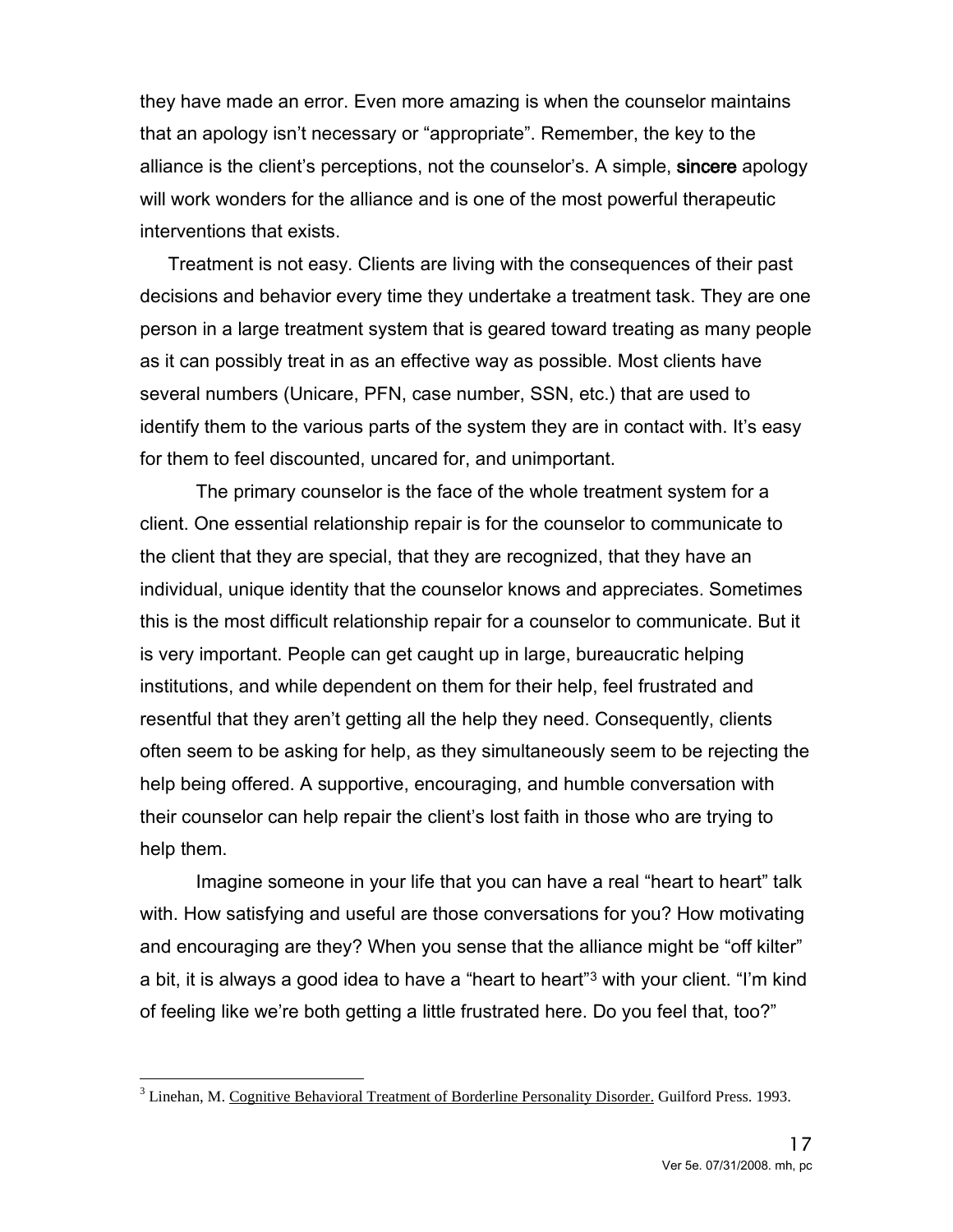The therapist switches the conversation to the here and now relationship. Maybe the client feels slighted, or left out, or just feels worried because you didn't say "hi" to them when they saw you in the hallway. A sensitive and alert counselor will feel, sense, or suspect that the relationship is off somehow and will move to repair the relationship - the sooner the better. "Heart to heart" repairs clear the air and re-establish the commitment to treatment by both the client and the counselor.

Relationship repairs are something that most all of us do on a regular basis in the personal relationships that matter the most to us. We take responsibility for repairing them because we need the relationship and/or we care about the other person. The clients in treatment with us are not usually as skilled in relationships as we are. Also, the nature of the therapeutic relationship gives an enormous amount of power to the counselor. Consequently, clients often don't feel they have the power to repair any damage to the treatment relationship. It is the counselor's job to assess and monitor the state of the treatment alliance at all times and to perform relationship repairs as needed to keep the treatment on track.

In the DADS system, the Session Rating Scale (SRS) is used regularly with all clients to directly measure the status of the treatment alliance from the client's perspective. The SRS scores are an essential tool in the counselor's job of establishing and maintaining an effective treatment alliance.

#### Crisis Interviews

Crisis situations are out of the ordinary situations that require immediate attention. The purpose of the crisis interview is to assist the client with an immediate crisis. The first step is to get a clear and specific understanding of the immediate problem. The second step is to assess for dangerousness and/or lethality. The third step is to assist the client in effective problem solving strategies to resolve the crisis (if possible) or to cope with the problem as it continues. Sometimes, a fourth step requires that the client be assisted with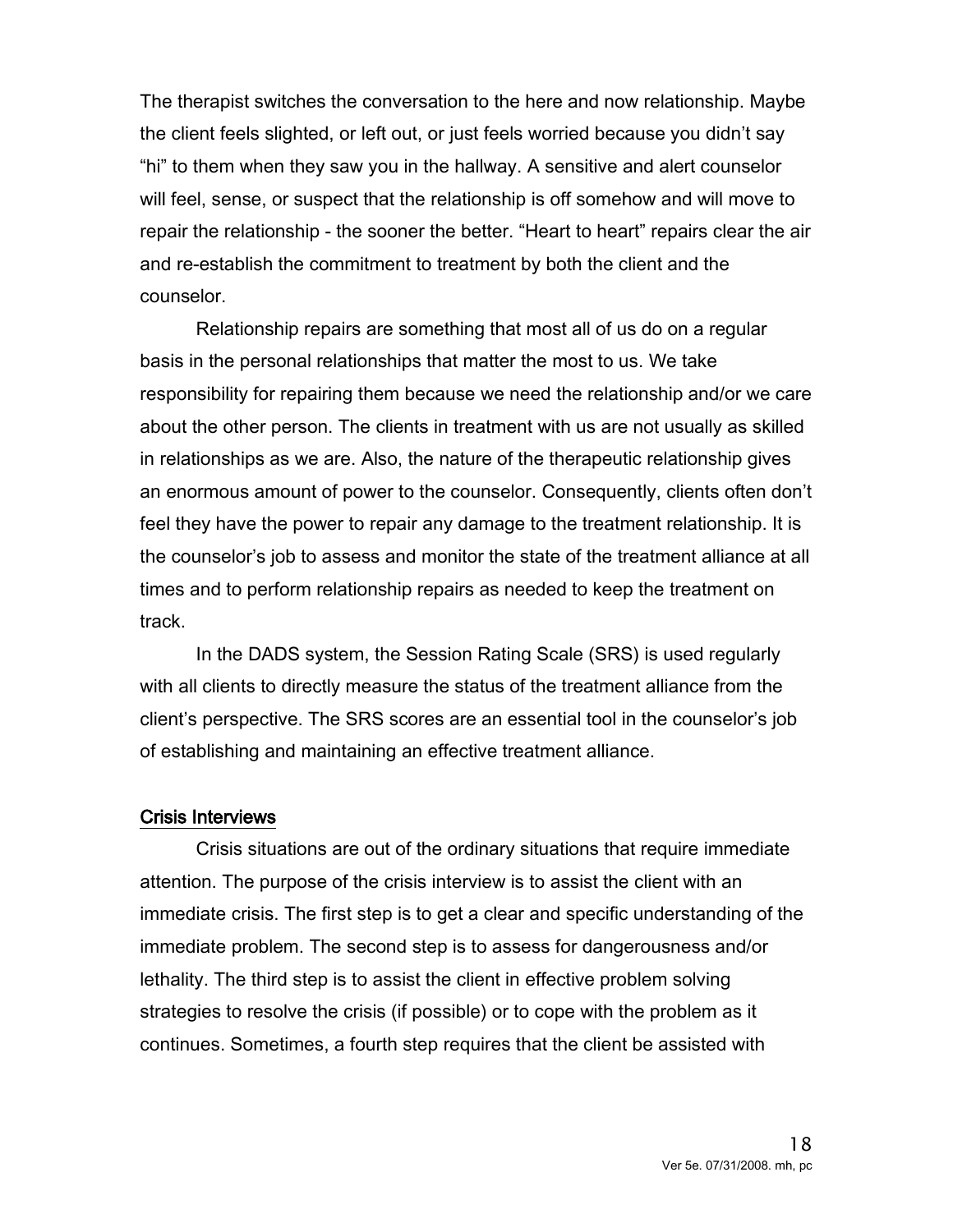referrals to other sources of help so that a recurrence of the crisis can be averted in the future.

It's important to remember that a crisis situation is always driven by a high degree of emotional energy. In crisis, our nervous system is activated in a particular way (sympathetic nervous system activation) and we function differently than in normal situations. It will not work to invalidate the client's perception of the crisis. Telling the client to "calm down", "quit being so dramatic", "you're blowing this out of proportion", "it's no big deal", etc. will not help you help the client. The client needs to experience the availability of help and support for his/her crisis. That is why it is essential to actively carry out an effective crisis interview in these situations.

Our typical first response to someone in crisis is to speak slowly and calmly with a soothing tone and volume. Sometimes that is effective in helping the client feel safe. Often though, the client barely registers such a mild response in their intense state. In de-briefing crisis responses, people will frequently say that their experience was that no one was "taking them seriously" because everyone was so calm. Often times it is important to match the intensity of your response to the client's level of intensity. This does not mean yelling or acting hysterically. It means that you express a sense of urgency and importance to the client's experience that matches the sense of emergency the client is experiencing. This validates the client's sense of urgency and communicates to the client that someone is actually there with them to help him or her through the situation.

When assessing for the immediate problem that is causing the crisis situation, remember that you are working with the client's perceptions of the circumstances. Listen empathically and keep the client focused in the here and now. Typically, because there is such a high degree of emotional dysregulation during a crisis, people will often experience some degree of mild cognitive dysfunction. They may not be able to stay focused specifically on the present situation, they may not be able to pay attention to directions, or they may be so focused on one tiny aspect of the situation that they aren't able to see the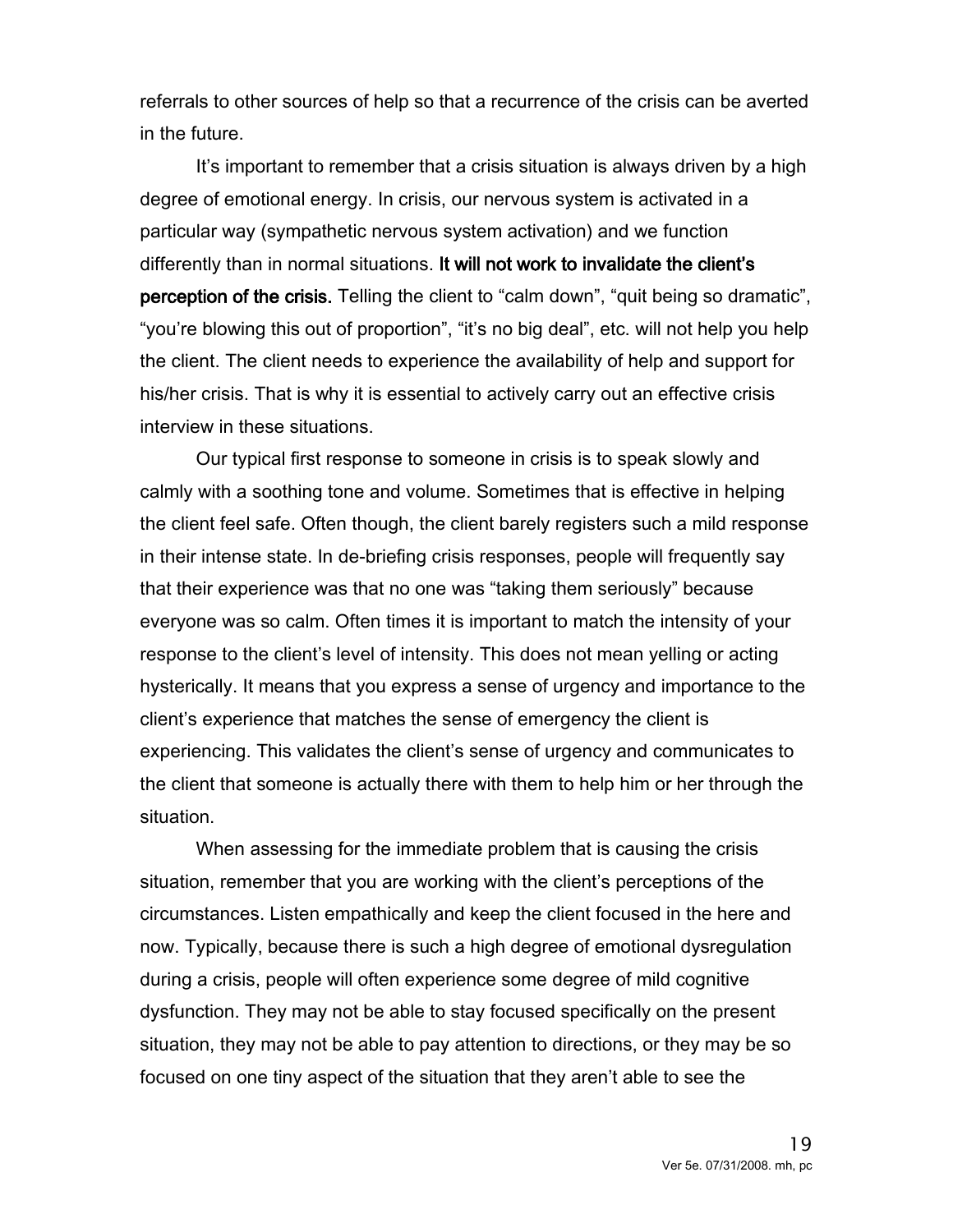immediate problem ("cant' see the forest for the trees"). It is important to take the problem seriously and redirect the client to the immediate problem situation until a clear definition of the immediate problem is understood. In the crisis interview the idea is to keep bringing the client back to the immediate situation. Get a clear definition of the immediate problem. Help them stay focused so they can assist in the solution phase.

It is vital that the client be assessed for dangerousness both during and after a crisis situation. The degree of emotional, cognitive, and physical dysregulation that occurs during and after a crisis leaves people at risk for behaviors they might otherwise be able to inhibit. People will do things during and after a crisis that even they will admit at a later date made no sense ("cutting off your nose to spite your face"). Frequently, you will see people behave in ways that are extreme and self-destructive; often times people will act against others or property in destructive ways.

Always ask about suicidal or other self-harm ideation during and after a crisis. Ask about suicidal and self-harm ideation directly: "Are you thinking about killing yourself?" "Are you planning to cut yourself when you return to your room?" Use a caring, firm, and confident tone when you ask about suicidal and self-harm behavior. You want the client to understand that they can tell you and they will tell you, if they have suicidal/self-harm ideation. Make sure to assess after the crisis as well. People will often make decisions during a crisis to act later, after the crisis is over.

The same is true for harm to others. People will often act in aggressive ways during or after a crisis that they would normally inhibit. Again, remember that the client's nervous system is activated in a very particular way towards immediate survival. During a crisis it is vital that you also assess for dangerousness to others – including to yourself.

Remember to document any interview information you obtain regarding the client's possible dangerousness. Also, if you are unsure or overwhelmed by what you may be hearing don't become a part of the crisis yourself and start having your own crisis - SEEK CONSULTATION IMMEDIATELY. Make sure to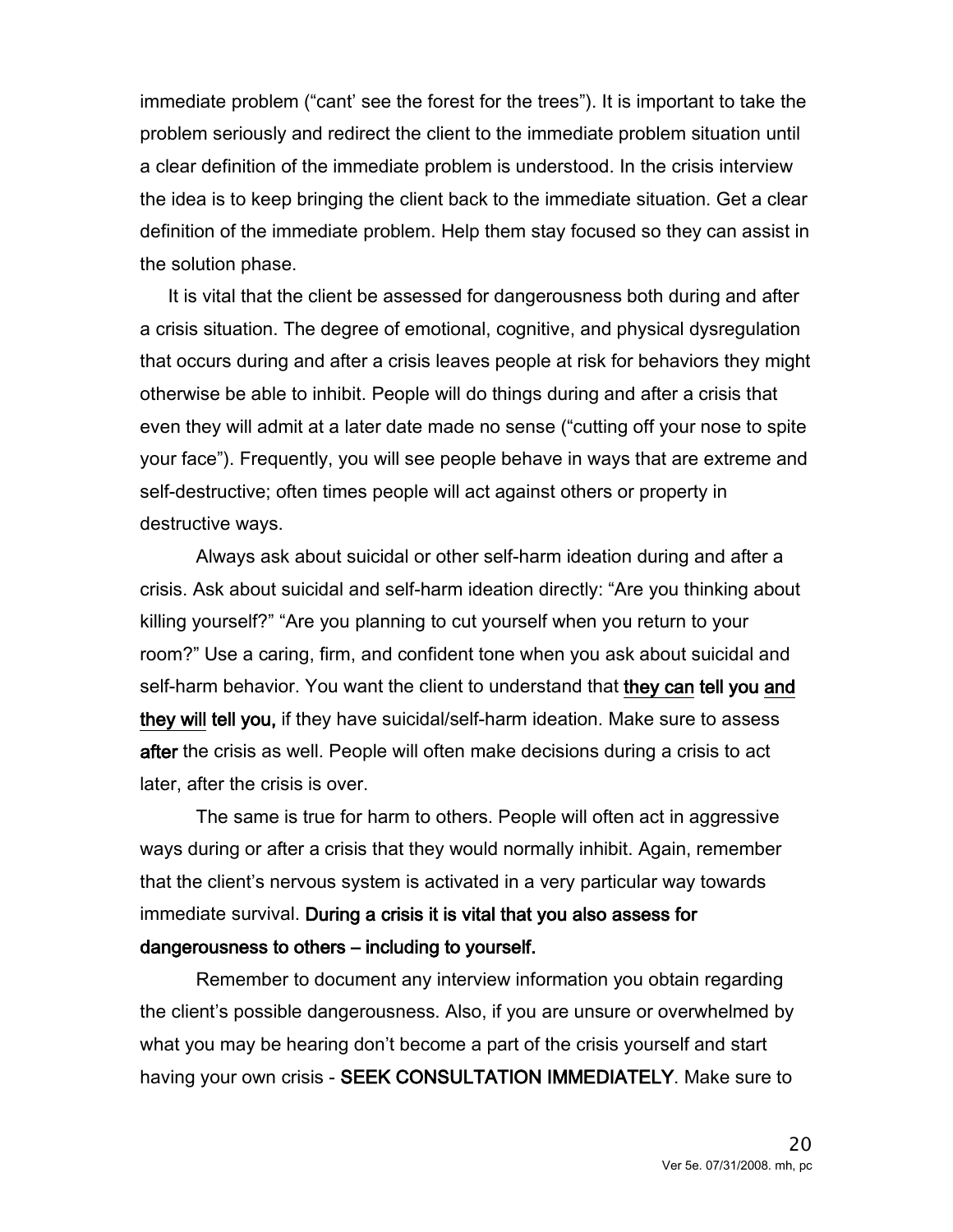pass the information on to other staff (including the staff following you on the next shift if applicable).

At some point, of course, you need to move into solving the immediate problem. However, be aware of moving into the solution focus too soon. If your move to problem solving is premature the client will usually react by feeling that "you don't really care about me - you just want me to stop having the problem". If you get this type of reaction return the focus to the immediate problem and check to see if you actually understand the problem from the client's perception.

When you determine that problem solving can occur remember the adage about the hungry person and the fish. (Teach the person to fish and they will be fed for a lifetime). First, assist the client to solve his or her own problem. (Remember to stay focused on the immediate problem when doing solution work). Ask them what would be a solution? What do they actually need or want? What may be possible? Help them brainstorm possibilities, help them clarify what they want, help them clarify what they need. Help them troubleshoot their possible solutions – is the solution realistic? Be sensitive to the client's sense of hope and possibility. (You may pick up information regarding the dangerousness assessment if they have little or no hope in a positive solution.)

If the client can't come up with any realistic solutions then you can begin to offer solutions to them. Be careful not to insert your agenda as you offer solutions. Remember that you want to keep the crisis interview focused very specifically with the immediate problem so offer focused, concrete solutions or coping strategies that the client is willing to try. Make sure that they agree to try the solution/strategy. Get a commitment from them that they will do what has been agreed upon.

Once the client has chosen a solution or coping strategy it is a good idea to have them practice or rehearse the solution/strategy with you. A simple roleplay practiced several times can help them implement the solution/strategy under real conditions if it occurs later when you aren't available. Always check out the level of commitment and readiness, or ability, to use the solution/strategy. Link the solution/strategy to averting the crisis in the future.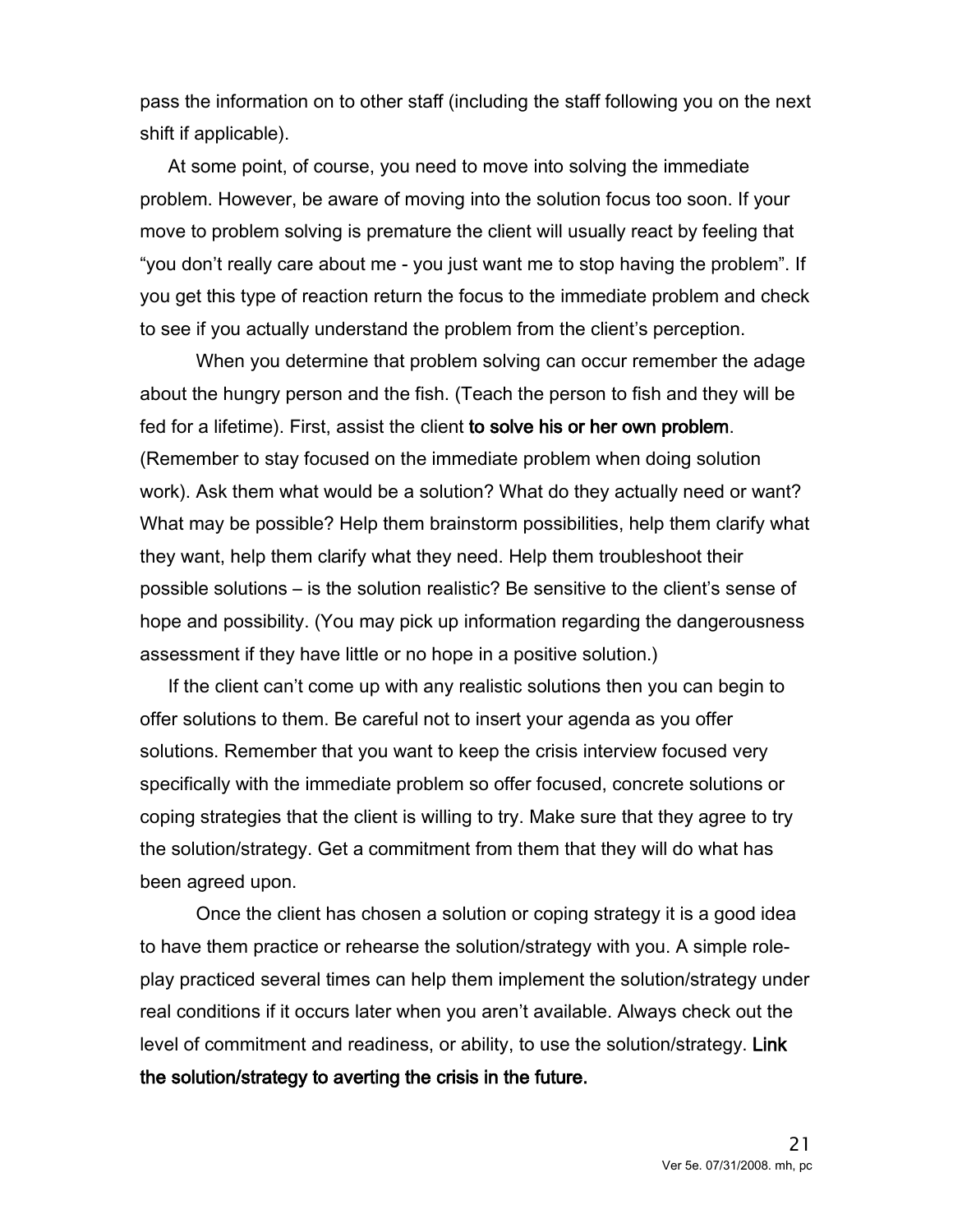In certain instances it will be clear that without some external intervention the crisis is likely to recur, perhaps repeatedly. In these instances the client needs some assistance beyond what you may be able to offer them in the particular crisis interview. In these situations it is important to help the client by finding them the appropriate referral to someone or some program that can help solve the problem. It is important in these situations to help the client keep their spirits up and to instill some hope in them for an ultimate resolution.

Crisis situations are out of the ordinary occurrences. By definition they aren't something that could have been planned for and averted. The effective counselor will be prepared, however, to conduct an effective crisis interview. An effective crisis interview not only solves the immediate problem it also goes a long way towards developing and strengthening the treatment alliance.

#### Individual Sessions (1:1)

Individual sessions (1:1's) require an awareness of the intimate nature of information being shared (e.g. feelings of ambivalence, relapse, and feeling stuck). These sessions occur at intervals during treatment to assess and monitor the client's process of change

The following five principles of Motivational Interviewing  $4$  are critical clinician skills for facilitating effective individual sessions.

#### • Express Empathy

Acceptance promotes change. Skillful listening is fundamental. Ambivalence is normal.

#### • Develop Discrepancy

Creating an awareness in the client of the conflicts between their expressed goals and

<span id="page-21-0"></span> $\overline{\phantom{a}}$ <sup>4</sup> From: Rollnick, S., & Miller, W.R. (1995). What is Motivational Interviewing? *Behavioral and Cognitive Psychotherapy, 23*, 325-334.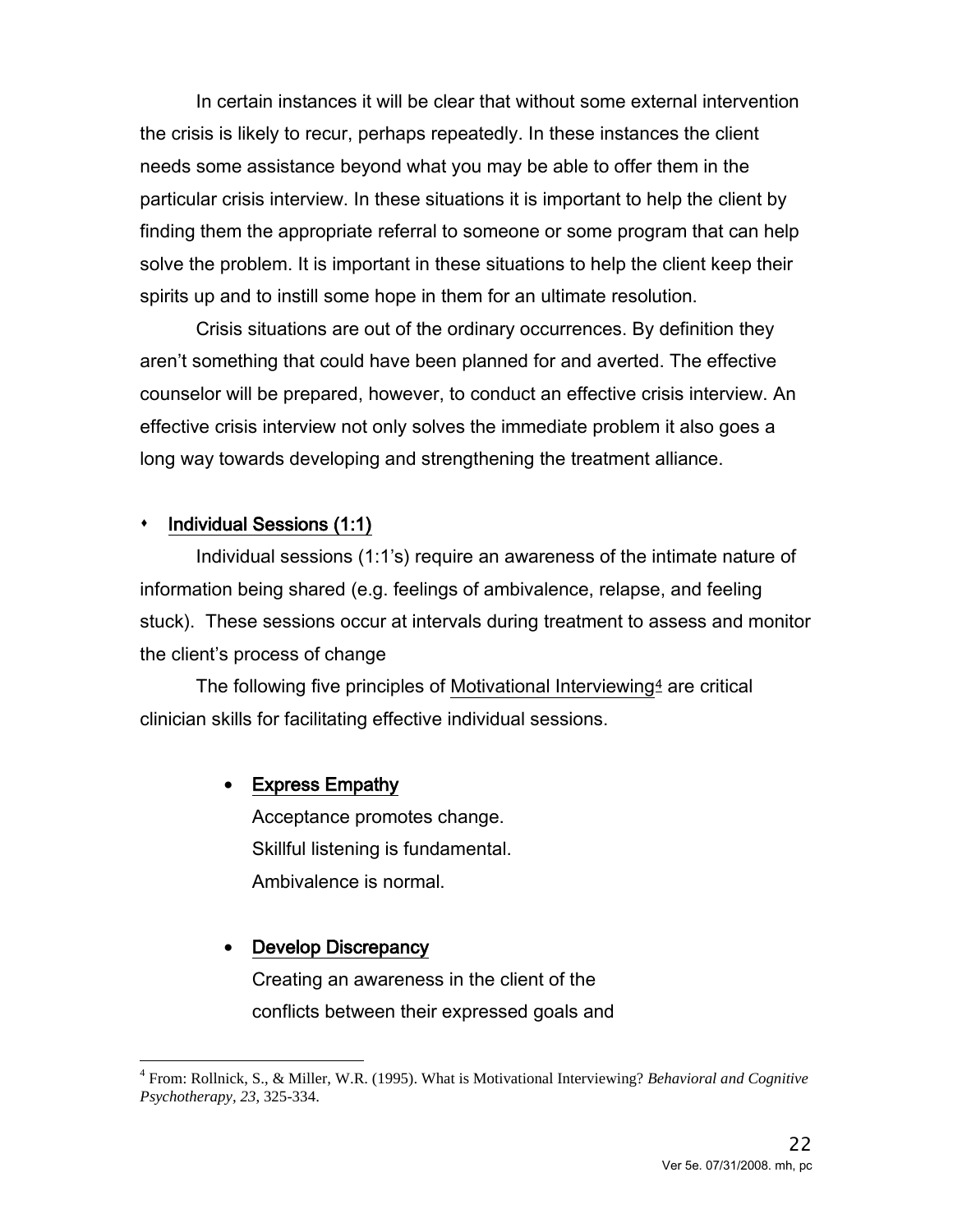the likely consequences of their behaviors.

#### • Avoid Argumentation

Resistance is the signal to change strategies. Labeling is unnecessary. Do not impose abstinence model.

## • Support Self-Efficacy

Identifying and reinforcing the client's strengths and abilities to affect the change(s) they desire.

## • Rolling with Resistance

Types of Resistance

- 1. Arguing client contests accuracy, expertise, and integrity of the clinician.
- 2. Interrupting client breaks in defensively
- 3. Denying client expresses an unwillingness to recognize problems, cooperate, accept responsibility or, take advice.
- 4. Ignoring client is vague, non/semi-responsive and shows evidence of not following treatment.

If you think about it, your experience is probably very similar to most other clinicians, in that the most difficult clients are almost always the clients that "don't want treatment" and "don't cooperate with their treatment". These treatment relationships are characterized by power struggles, adversarial exchanges (arguments), and very often result in frustrating and unsatisfying individual sessions. How does the clinician avoid becoming caught up in these dilemmas? How can you stay away from arguing and "roll with the resistance"? Miller and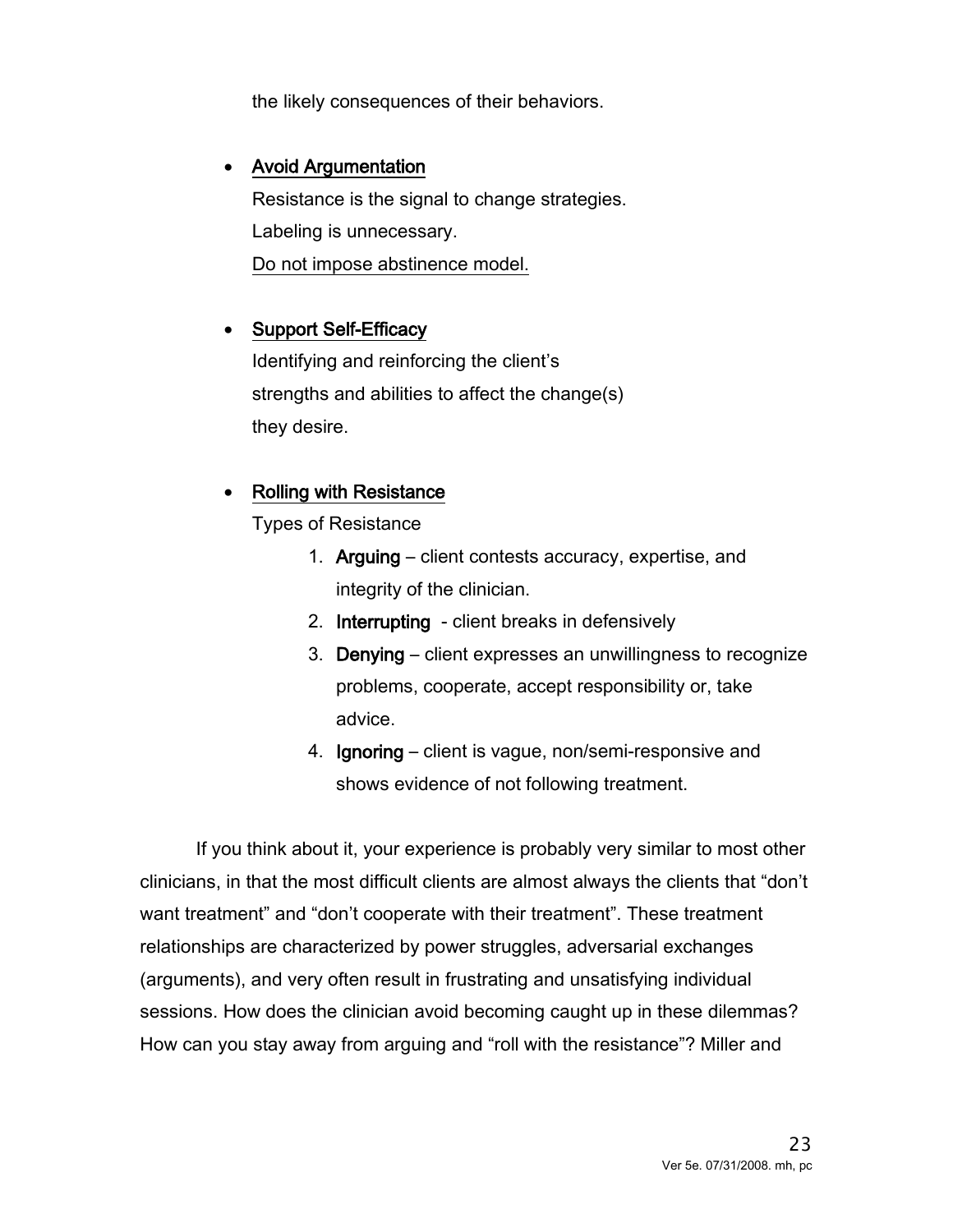colleagues (Miller and Rollnick 1991; Miller et al) have identified and provided examples<sup>[5](#page-23-0)</sup> of ways to react appropriately to clients in these situations. These are:

> 1). Simple Reflection - the simplest approach is to respond to resistance by acknowledging what the client has said and the reasons for the expressed views as a way of validating the client and, perhaps eliciting an opposite response.

Client: I don't plan to quit drinking anytime soon Clinician: You don't think that abstinence would work for you right now.

2.) Shifting Focus- you can also diffuse resistance by helping the client to shift the focus away from obstacles and barriers. This method offers an opportunity to affirm the client's personal choice regarding the conduct of his or her own life:

Client: I can't stop smoking pot when all my friends are doing it.

Clinician: You're way ahead of me. We're still exploring your concerns about your goals to further your education. We're not ready yet to decide if those goals require you to give up marijuana.

3.) Reframing- a good strategy to use when a client denies personal problems is reframing – offering a new and positive interpretation of negative information provided by the client.

<span id="page-23-0"></span> $\overline{a}$ <sup>5</sup> Excerpted from: Miller and Rollnick, Motivational Interviewing. , and NIAA: *Project Match Motivational Enhancement Therapy Manual*.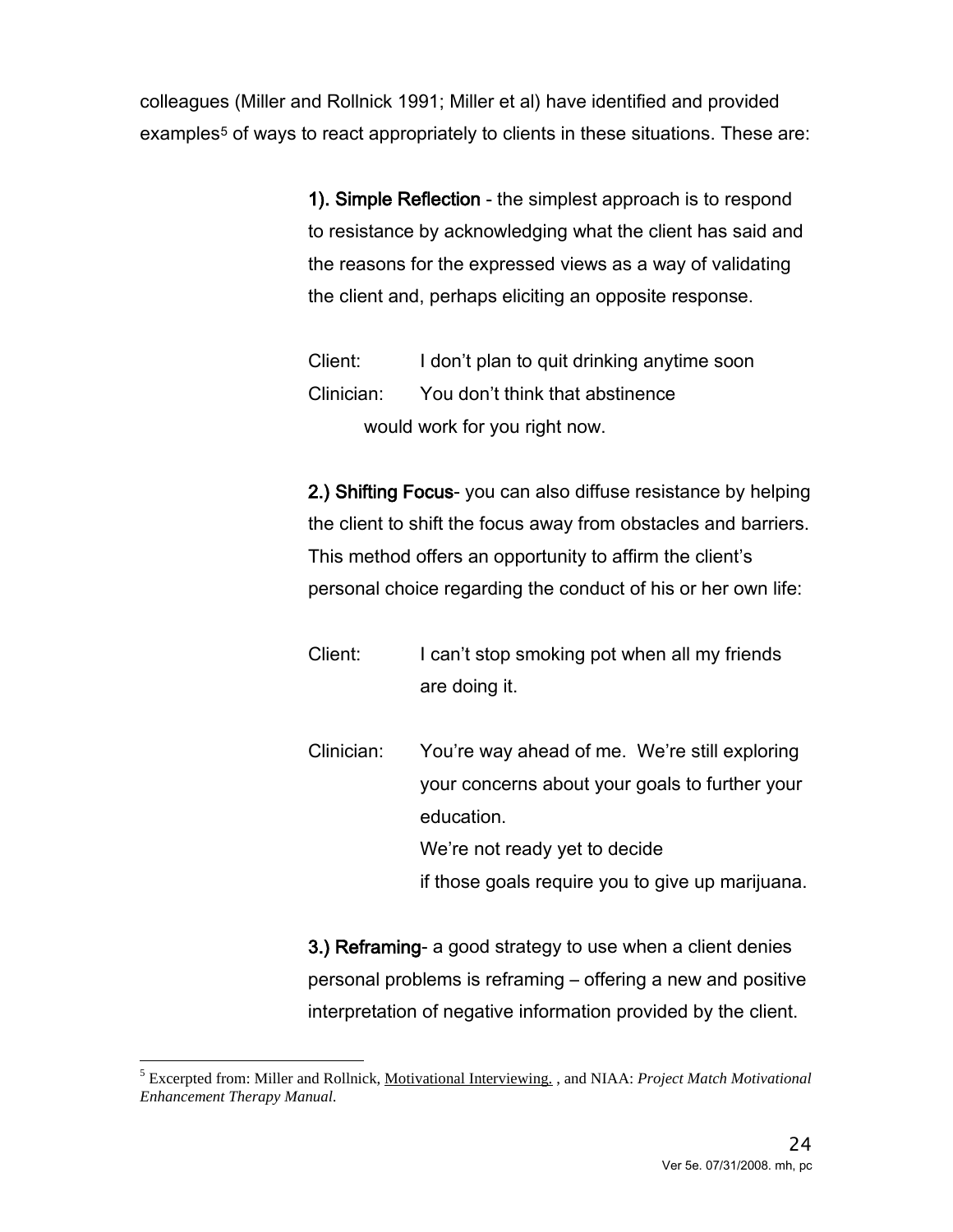- Client: My husband is always nagging me about my drinking – always calling me an alcoholic. It really bugs me.
- Clinician: It sounds like he really cares about you and is concerned, although he expresses it in a way that makes you angry. That's too bad, maybe we can help him learn how to tell you he loves you and is worried about you in a more positive and acceptable way.

#### **\*** "Taking the Temperature of the Alliance"<sup>[6](#page-24-0)</sup>

Individual sessions are the appropriate setting for making sure the treatment is on track. The effective counselor is regularly monitoring the state of the therapeutic alliance. Crucial to this practice is the counselor's acceptance of the principle that the client's perception of the relationship is what makes the difference. The attitude underlying this principle might be called "acceptance through skillful listening". The clinician seeks to understand the client's feelings and perspectives without judging, criticizing, or blaming. This kind of acceptance of people as they are seems to free them to change, whereas insistent demands to change ("you're not OK; you have to change") can have the effect of keeping people as they are. This attitude of acceptance and respect builds a working therapeutic alliance and supports the client's self-esteem, an important condition for change.

<span id="page-24-0"></span>j  $6$  Scott Miller, Ph.D.: excerpted from training 05/03/06.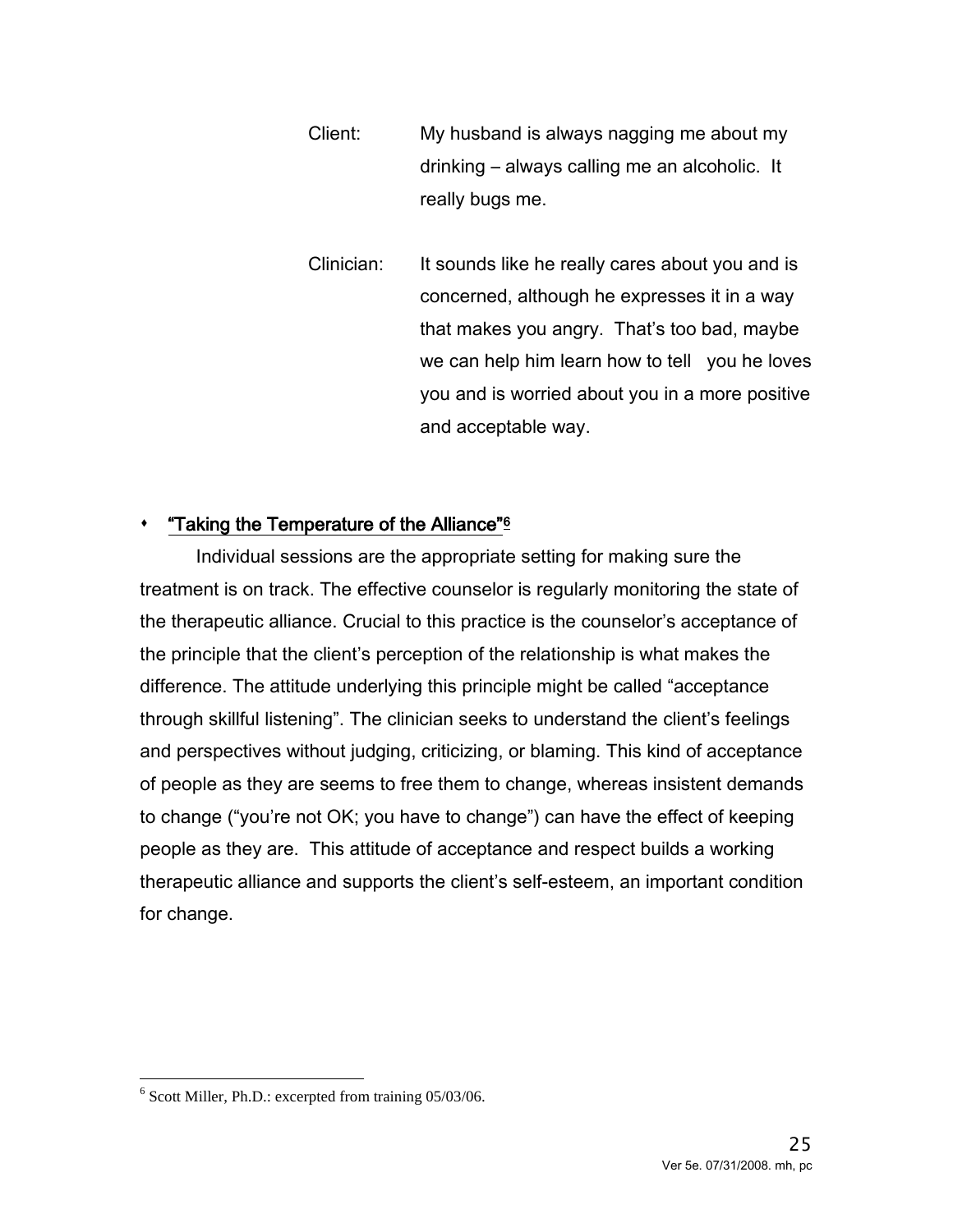#### Treatment Transitions

Transitions in treatment should always receive the attention of an individual session (or multiple sessions where indicated) because treatment transitions frequently impact the ultimate success of the treatment as well as lay the groundwork for the next level of treatment. The clinician seeks to discover the client's views about successes, problems, continued areas of focus, and expectations of future treatment.

Interviews that occur relative to some transition (referral, upgrade, discharge AMA, etc.) in the current treatment should always focus on accurately determining the client's perceptions of the transition and checking to make sure that the client understands what is happening and why it is happening.

#### Referrals (non-LOC referrals)

In order for the client to make use of the referral provided it is important that the client understand and agree with the reason(s) for referral. If a client is reluctant to act on a referral consider using the Stages of Change model to work with the client regarding acceptance of the referral. For example, a dual diagnosis client might really benefit from psychiatric medication but is unwilling to see a psychiatrist and try medications. Perhaps some education may help first. Perhaps the client would respond to a "fact-finding" approach – "how about you go see the psychiatrist and collect all the information she has to offer. When you return we'll sit down and organize the information into useful and not-useful categories, or factual and not-factual categories?" etc.

The clinician needs to demonstrate an awareness and sensitivity to the need to refer the client to a different (or additional) treatment relationship. It's important to recognize how the client may perceive the process of referring him/her to someone else. Issues of trust, confidentiality, competency, and commitment to the alliance are involved in every referral instance (even when the client has requested the referral).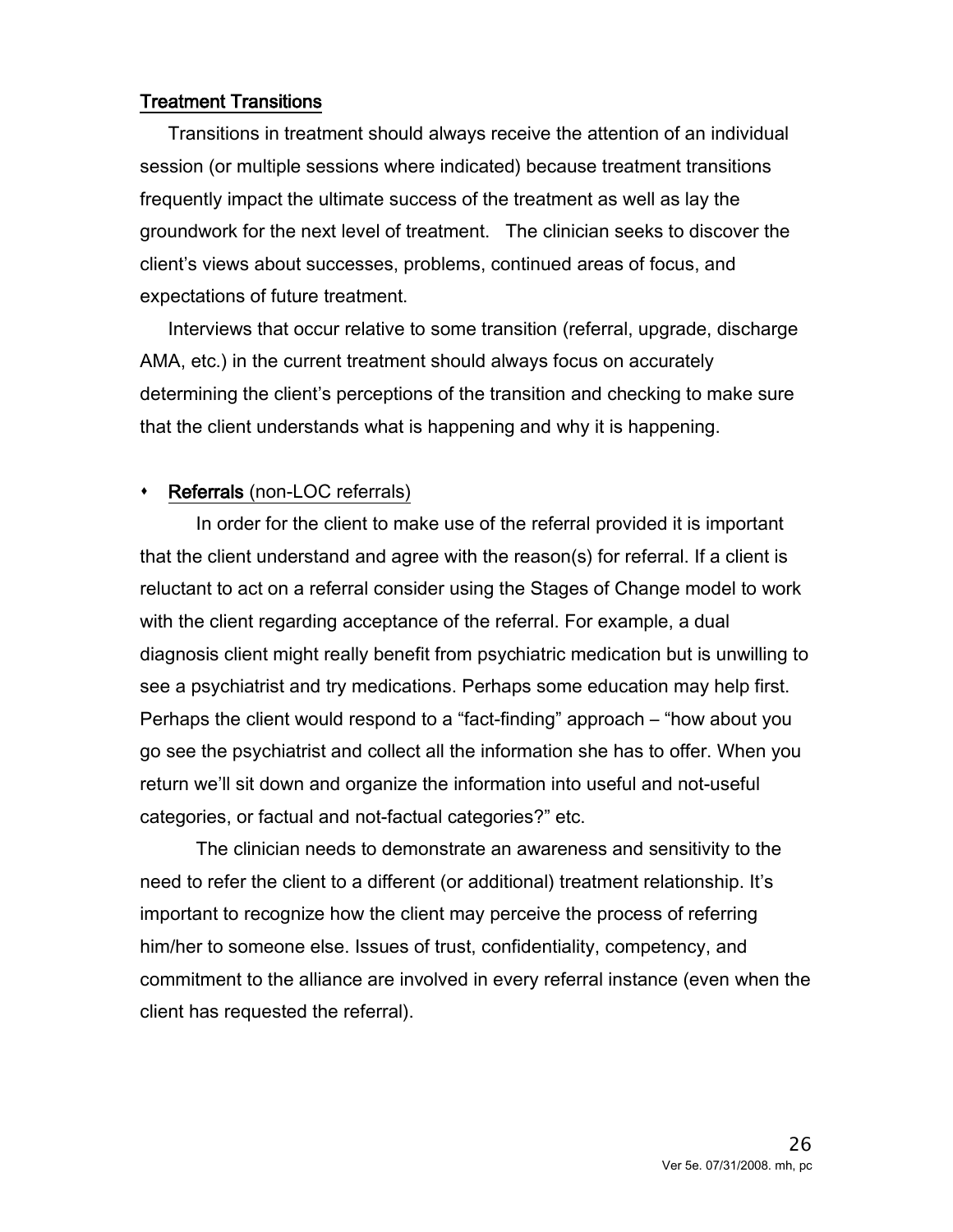## Discharges (LOC transfers, Self-Discharges)

Discharges should always involve a thorough MDA assessment of the client's current level of functioning. Do not proceed with a discharge without first determining that the client is appropriate for the LOC change according to the MDA. Remember, in the DADS system we focus on providing individualized treatment services so discharge decisions always need to reflect the client's current needs.

Begin reviewing discharge planning with your client well prior to the planned discharge date. Troubleshoot potential difficulties your client may encounter. Work with your client on developing a plan for continuing adherence to their treatment goals.

Pay attention to signs from the client indicating they are unsure or overwhelmed with their discharge plans and help to clarify and support their strengths. Clients will often display some regressive behaviors as they anticipate transitions that put them at greater risk (e.g. moving to outpatient and living back in the "outside" world).

It is important to assess these behaviors in the light of anxieties about transitioning and not react punitively or unilaterally. Review the client's strengths regarding the transition and help them keep their treatment on track.

This is equally true when upgrading a client to residential and/or detox. Make sure the client has a sense that the move is beneficial for their treatment and that they can succeed. Explain how they will be able to return to the current level of care and the strengths they have that will help them get back on track.

There is a wide range of possible reasons for which clients might decide to not participate in treatment; the clinician's goal is to help clients recognize and sort out some of these possible reasons and develop solutions that are in the client's best interests. For example, a client reveals bitterly that despite a strong desire and commitment to reduce her drinking, she is leaving prematurely to avoid communicating feelings of anger and frustration for her counselor that she believes will be minimized ("My therapist doesn't seem to really care about how I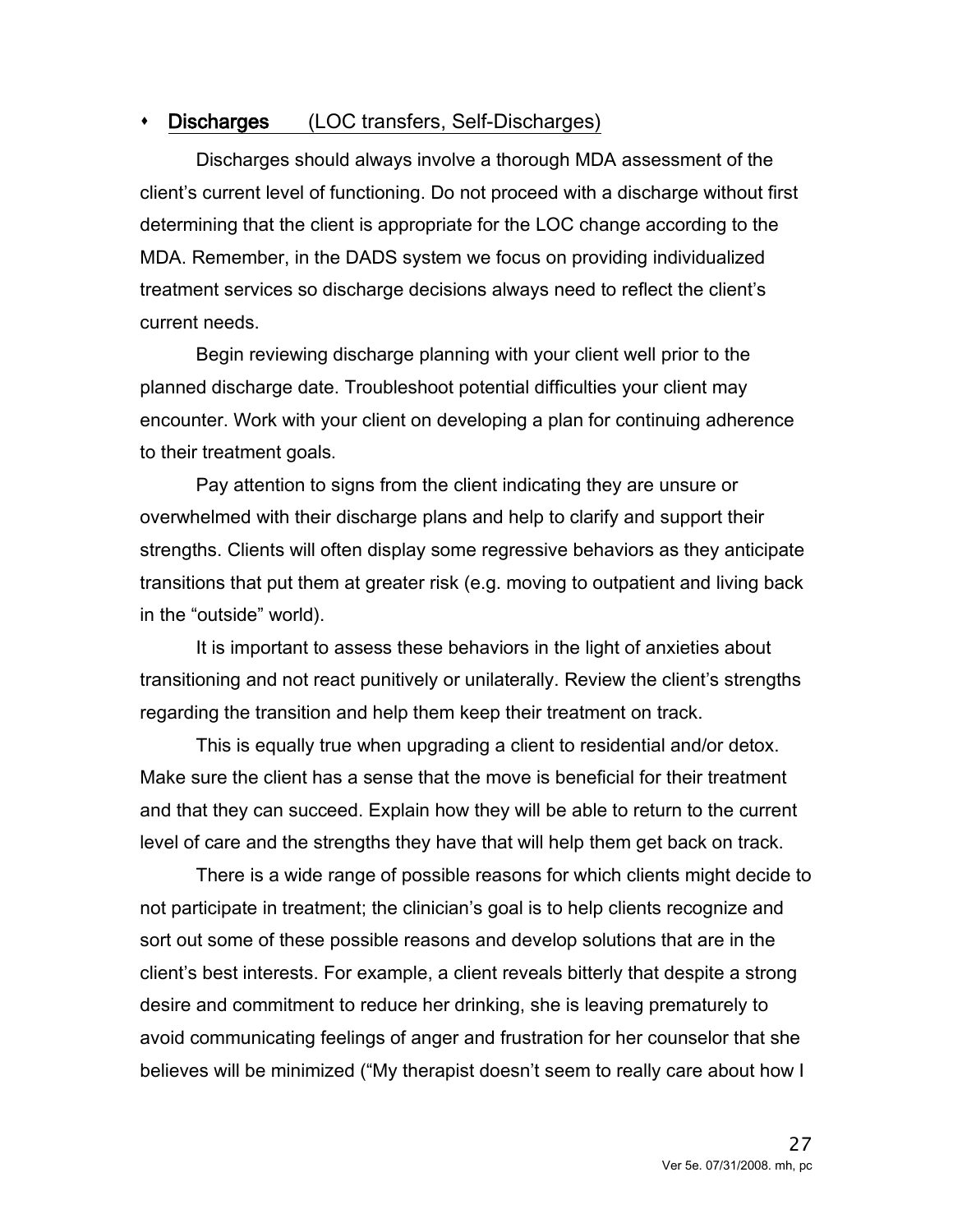feel."). This is a therapeutic issue that is interfering with the client's treatment. Discharge is not appropriate in this instance. The counselor might try to repair the treatment relationship. Perhaps the client can be moved to a different counselor. Solutions should always have the client's best interests at heart.

Whether the specific transition in treatment is good news (the client is making progress and moving through the continuum of care) or unfortunate (the client has slipped and must be upgraded), the focus must always be on what is best for the client and their treatment needs. Transitions in treatment are clinical issues and the effective counselor makes use of their skill and the therapeutic alliance to further the client's care.

# Chapter 2 The Treatment Assessment Summary and the Problem List

#### **Overview**

The Treatment Assessment is best written after a thorough interview with the client and after the counselor has gained a good understanding of the client's Focus of Treatment (FOT): "*the client's personal reason for being in treatment.* The FOT can be discovered by finding out "why" the client has chosen to come to treatment as well as "what" he/she would like to achieve or solve during the current treatment episode."<sup>[7](#page-27-0)</sup> Assessing the ASAM Six Dimensions helps the counselor to gain an understanding of the areas in which the client needs help. The Summary is used to blend both the client's strengths and immediate needs, as they pertain to the current treatment episode and is followed by The Problem List that identifies current concerns and sets the stage for the treatment plan.

<span id="page-27-0"></span> $\overline{a}$  $^7$  Hutchinson, et al, May 2006, The Clinician's Guide to Writing Treatment Plans and Progress Notes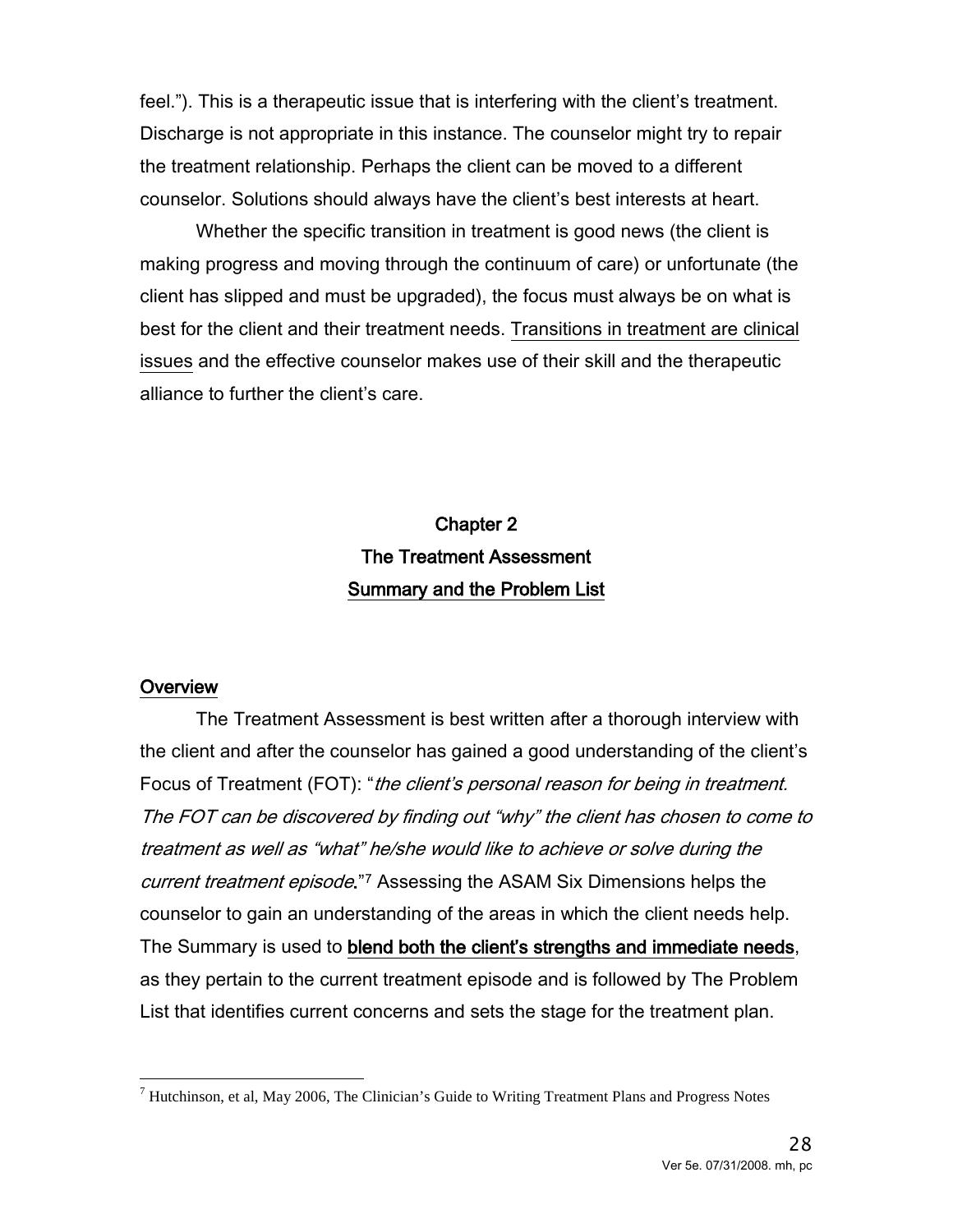#### The Summary

This section of the TX Assessment recaps pertinent history and current information to provide a 'snapshot' of the client in narrative form. One method of writing the summary is to follow Dr. Mee-Lee's Case Presentation Format. It is common to open the summary with a brief demographics statement:

"This client is a 49 y/o Asian male who is married with two young children. He has taken a leave of absence from his job as a financial analyst. He reports his drug of choice (DOC) is cocaine, which he began using five years ago. He was arrested for possession in early May 2006 and was referred to outpatient treatment by Prop. 36. This was his first arrest. This client lives with his family, including his elderly in-laws. He feels badly that he has let his family down and states his Focus of Treatment (FOT) is to return to work to support his family". From here the counselor covers important information in the six dimensions, including significant history and current problems. This is also an opportunity to discuss the client's strengths and aspects of his life that will be useful to his stated FOT. (E.g., "his family is very supportive" or "the client has strong spiritual beliefs").

Feel free to develop your own style of writing the summary. Some clinicians actually list each dimension as they relate the corresponding information. Others will cover the dimensions without referring to each one specifically, and may do so out of order. It is okay to use abbreviations (TX, HX, DOC, DX, etc) to make the writing and reading as efficient as possible. A reminder: anything that is written in either the Summary or the Problem List should already be documented in either the LOC or the Tx Assessment. No new information should appear in those two sections.

#### The Problem List

The Problem List follows the Summary and is used to focus on the client's current areas of concern and their most immediate areas of need. This list is the basis for the initial TX Plan; problems on the TX Plan are taken directly from the Problem List.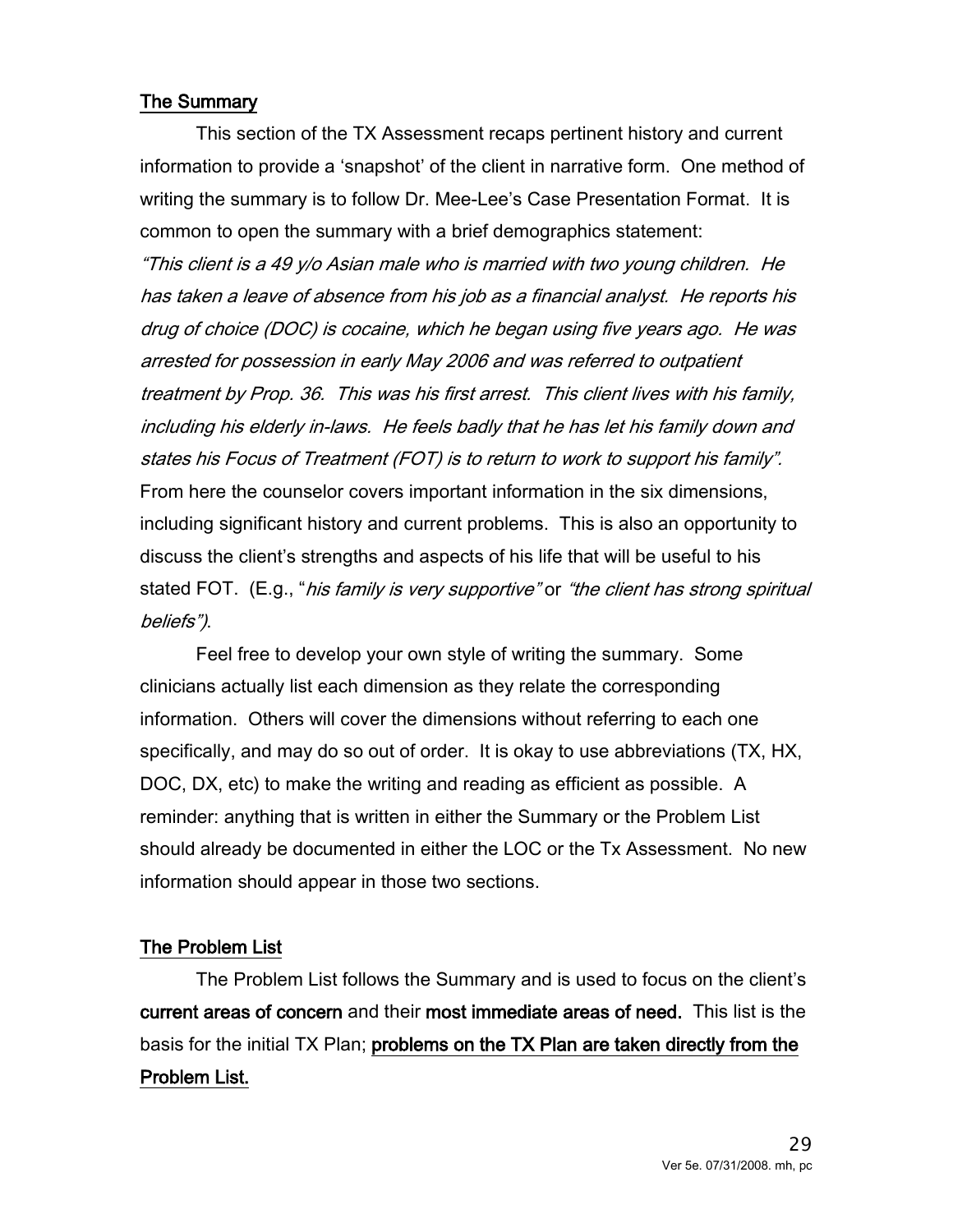## **Severities**

Included in the Problem List is the counselor's Assessment of Severity for each dimension. Severities indicate how concerned the clinician and others involved in the client's care need to be about each assessment dimension. They are defined as follows:[8](#page-29-0)

| <b>Level of Functioning/Severity</b>           |                            |                           |  |
|------------------------------------------------|----------------------------|---------------------------|--|
| <b>Low Severity</b>                            | <b>Medium Severity</b>     | <b>High Severity</b>      |  |
| Minimal current difficulty                     | Moderate difficulty or     | Severe difficulty or      |  |
| or impairment. Absent,                         | impairment. Moderate to    | impairment. Serious,      |  |
| minimal or mild signs and<br>serious signs and |                            | gross or persistent signs |  |
| symptoms. Difficulty<br>symptoms. Acute or     |                            | and symptoms. Very        |  |
| chronic problem mostly                         | coping or understanding,   | poor ability to tolerate  |  |
| stabilized - or soon able                      | but able to function with  | and cope with problems.   |  |
| to be stabilized and                           | clinical and other support |                           |  |
| functioning restored with                      | services and assistance.   |                           |  |
| minimal difficulty.                            |                            |                           |  |

The descriptions of the current problems should support the counselor's choice of severity for each dimension. For example:

Dim. 4-Med. Referred by court; client states she wants to stop using meth but does not see alcohol as a problem.

A common mistake that counselors make is:

Dim. 4-Med. Client really wants treatment and is willing to do whatever it takes.

<span id="page-29-0"></span> $\overline{a}$  $8$  Dr. David Mee-Lee, July 30, 2003, Supervisor Intensive: Improving your Skills to Help Others Improve Their Skills in Assessment, Treatment Planning and Application to the Revised ASAM Patient Placement Criteria (ASAM PPC-2R)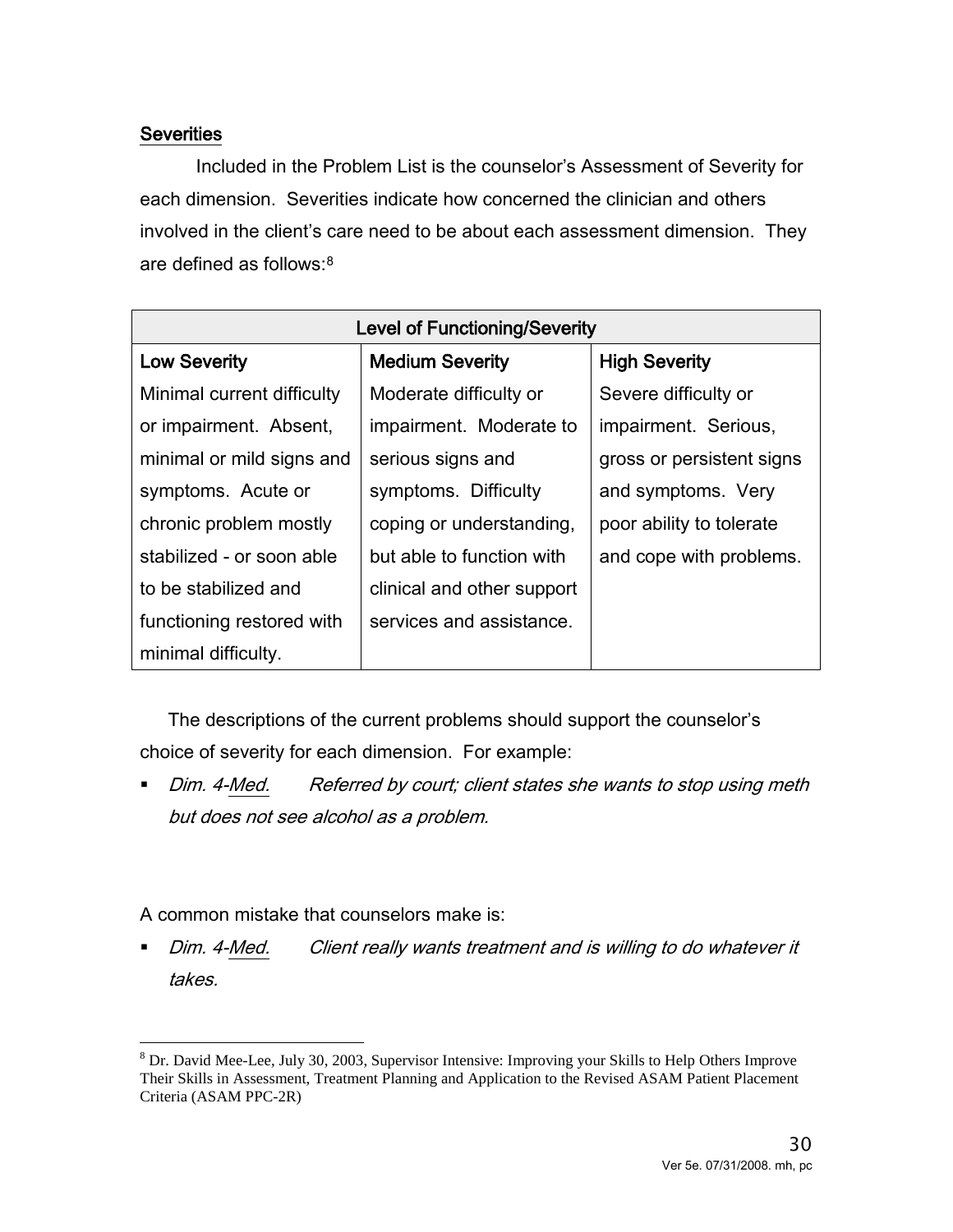In the first example, the medium severity is reinforced by what is written - an explanation that the client sees meth as a problem, but not alcohol (Discovery Stage). In the second example, the severity and the explanation are incongruent; instead of matching the severity, the explanation supports a low severity.

#### An Additional Note about Severity

Dimensions 1, 2 and 3 (Acute intoxication and/or Withdrawal Potential, Biomedical Conditions and Complications and Emotional, Behavioral or Cognitive Conditions and Complications) involve concerns that could be medically or psychologically dangerous to the client. Only use a High Severity for these dimensions if the situation constitutes a medical or psychiatric crisis and emergency interventions are needed. A client who has a chronic condition and may need to seek medical help in the near future is a medium severity because there is no need to call 911 or immediately transport the client to the hospital.

Dimensions 4, 5 and 6 (Readiness to Change, Relapse, Continued Use or Continued Problem Potential and Recovery Environment) are not confined to the same requirements for assigning a high severity. If there were severe difficulty, persistent signs and symptoms and/or very poor ability to tolerate and cope with problems, a high severity would be appropriate.

The LOC and the TX Assessment pave the way for the client's individualized treatment plan. Be sure and refer to the Problem List when writing the initial treatment plan. If you find that you have written problems in the Treatment Plan that are not on the Problem List, back up and see if you missed something in the assessment.

Counselors often ask, "What do I do if a new problem emerges, but the TX Plan has already been written?" The counselor must document the new problem in the progress notes, add the new problem to the TX Plan, and have the client initial and date the change. (A new MD signature will also be needed at sites where MD signatures are required.)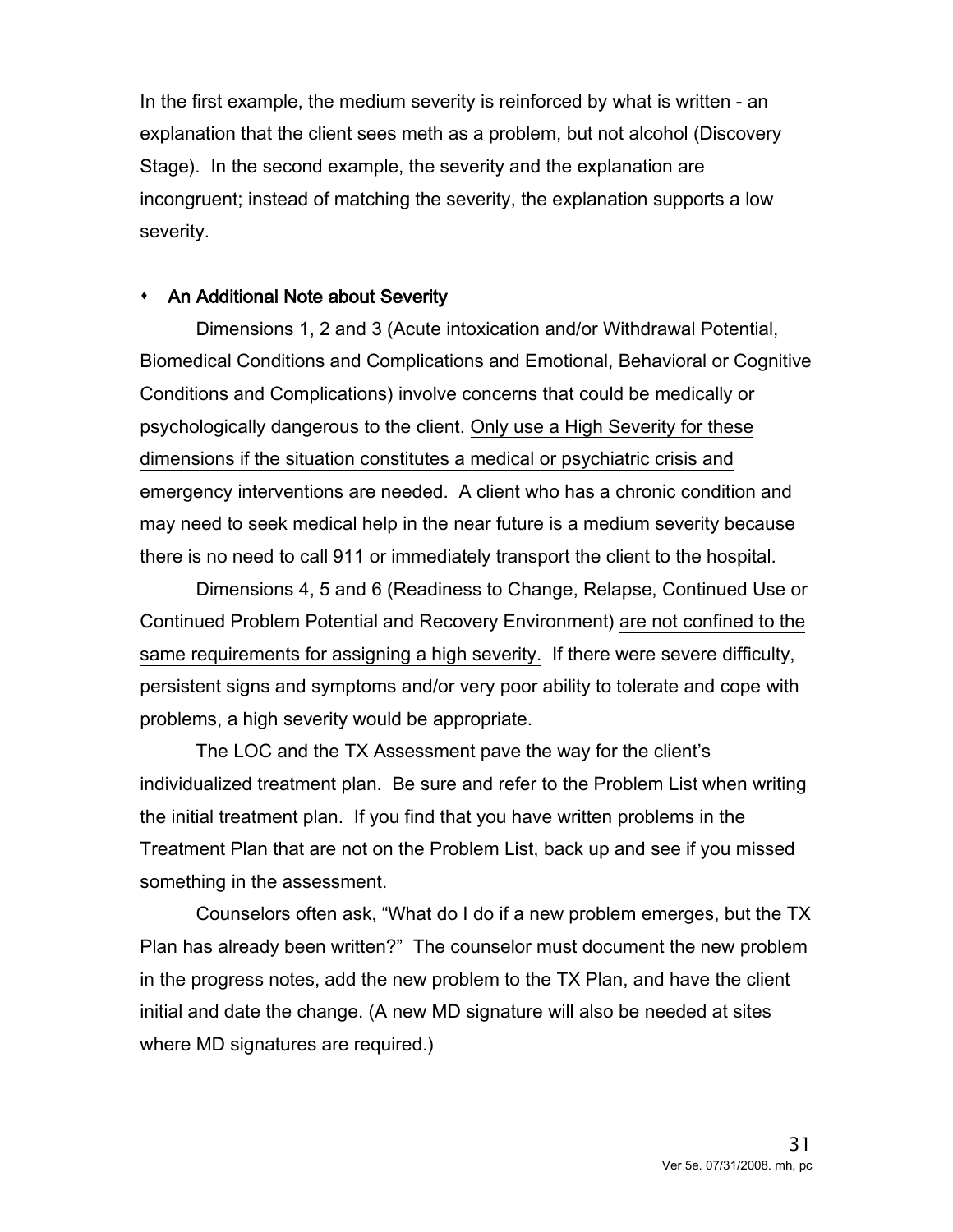It is important that all the documentation interrelates. The documentation should back-up the clinician's rationale for determining this Treatment Plan to be the most effective and efficient plan for this client. In turn, this information is sent to the next service provider in an attempt to provide smooth and productive transitions for our clients.

# Chapter 3 THE TREATMENT PLAN

#### **Overview**

Treatment plans define the scope of the client's particular areas of concern and determine the severity of each area across the six Dimensions of the ASAM PPC-2R. The treatment assessment helps the counselor identify the client's immediate needs that will provide the basis for the treatment plan.

# The following discussion of treatment plans represents the expected "standard of care" in the DADS treatment system in regards to creating an appropriate treatment plan using problem statements, action plans, and goals.

Treatment Plans are one of the most important tools to utilize when attempting to engage a client in treatment. Treatment Plans should be a collaborative, creative, client driven activity between the counselor and client that focuses on the client's view of their stated problems. The focus of a client driven Treatment Plan is on building a relationship between the counselor and the client (the Treatment Alliance). The treatment alliance generally begins during the assessment phase of a client's treatment episode. The relationship is strengthened or strained based on the level of "buy-in" the client experiences at the treatment planning stage. A client driven, individualized Treatment Plan is the basis for doing good treatment and gives the client a sense of accomplishment and success.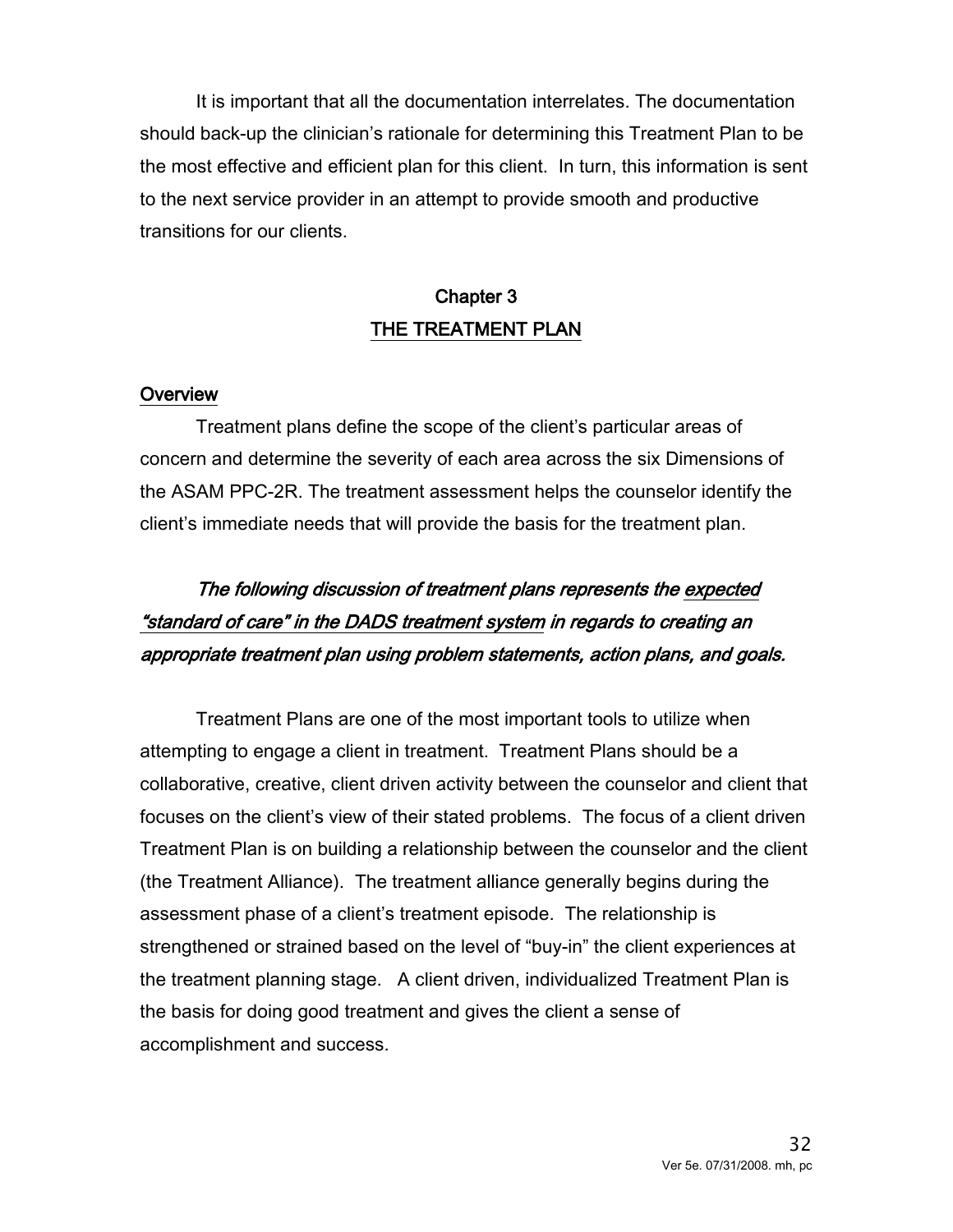It is important to establish briefly stated, individualized problem statements because the creation of useful goals and action steps will easily follow. A counselor must be patient, empathetic, and understanding during this creative process. Rushing to get something down just to fill out all the paperwork will most likely not result in an individualized plan. When a counselor utilizes their training, creativity, and personal skills, they can create a collaborative atmosphere. This collaboration can enhance the client's motivation to look at the current, relevant problems they are motivated to work on resulting in a client driven, clinically guided Treatment Plan.

In the pages that follow, a more detailed description of the following areas will be covered: Problem Statements, Stages of Change, Goals, and Action Steps.

It is hoped that the information in this guide will prepare clinicians to create treatment documents that are useful, clinically driven, and that meet the standards of care expected in the DADS system.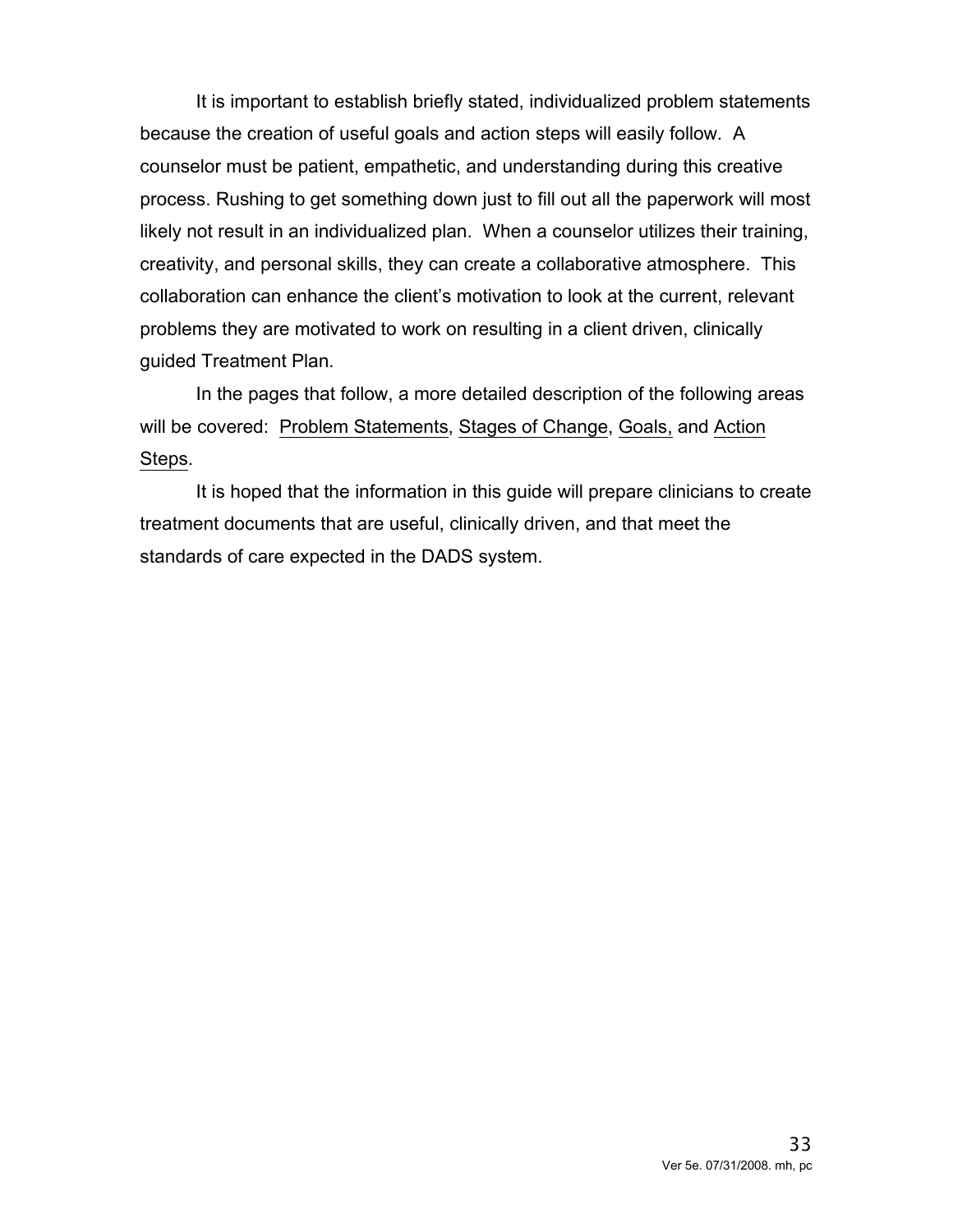## PROBLEM STATEMENTS

#### The Problem List

Problem statements are created as a direct result of the Treatment Assessment. Through the use of the ASAM Six Dimensions, the Treatment Assessment helps the counselor understand where both the client's strengths and weaknesses lie. The last page of the Treatment Assessment contains the Problem List, which the counselor uses to identify the client's most immediate areas of need. The Problem List serves as the springboard from which the problem statements on the treatment plan are taken. A good way to check yourself is to compare the completed treatment plan with the last page of the Treatment Assessment; you should find every problem from your treatment plan contained within the Six Dimensions of the Problem List. Make sure you place the problems on the treatment plan in the correct Dimensions.

#### Client "Buy-In" to the Problem

Always ask whether the client agrees with the problems on their treatment plan. What the counselor believes is a problem may not be seen as a problem by the client. When clients are in the Discovery phase of treatment (precontemplation or contemplation) it is especially important to meet them where they are. When a counselor adopts a neutral attitude in relation to the client's readiness for change, the client feels safe to express their ambivalence or their belief they do not have a problem. It is crucial for the client to have this degree of rapport with their counselor. If the counselor has a bias that the client "should" recognize their "problem", it often comes across in the way the counselor writes the problem statement and goal and does not support the client and the treatment alliance.

An example of this discrepancy is a client in contemplation that is given the following problem: "My drug use causes me to go to jail"; and goal: "Understand why my drug use causes me to go to jail". It is obvious the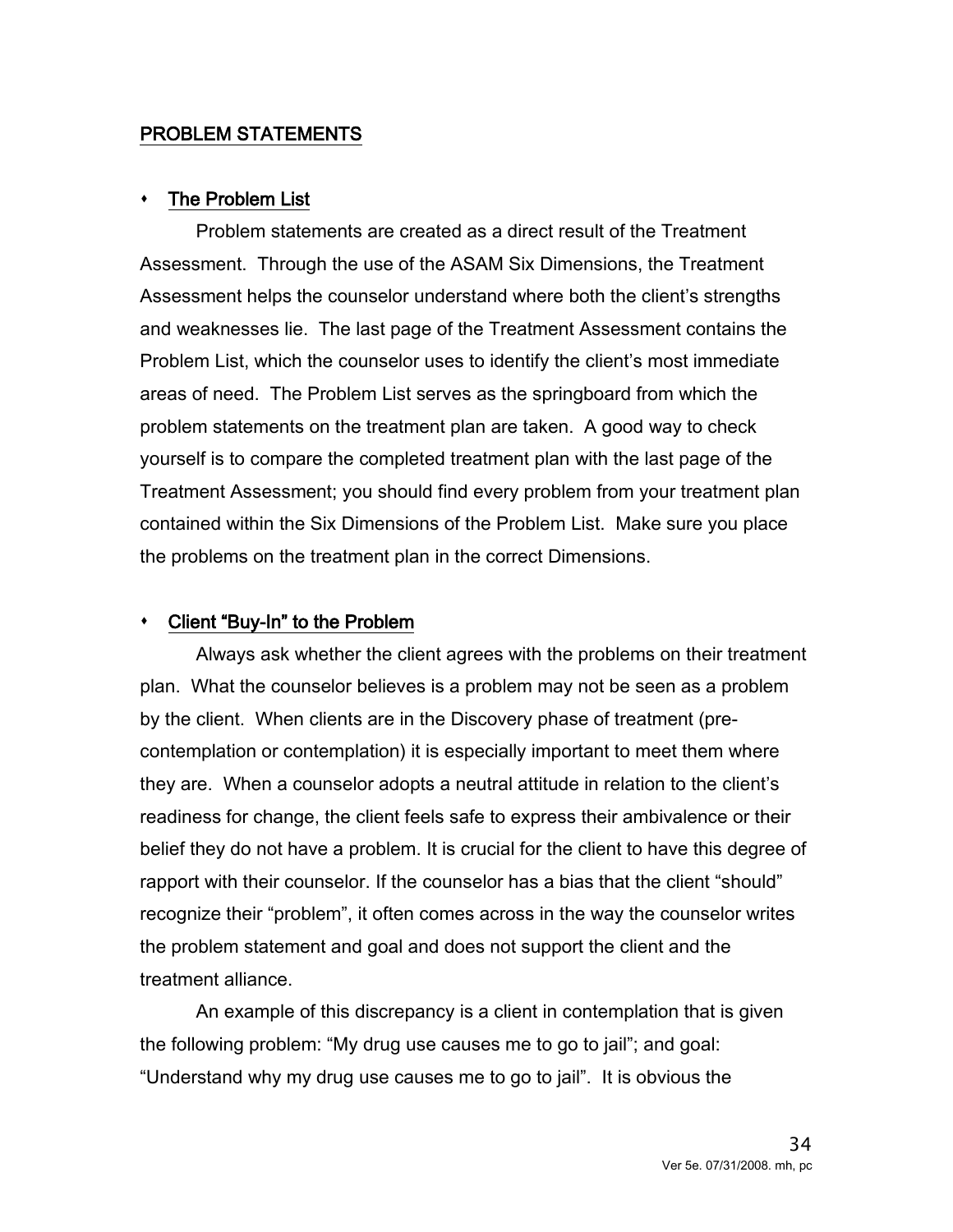counselor believes the client has a problem, but the client would likely not agree, and therefore would not "buy-in" to the treatment plan. This creates a lack of trust in the counselor-client relationship that is hard to repair. A more appropriate problem statement would be, "The court believes I need treatment for my drug use, but I don't think I need help." The goal might be, "Prove to the court that you don't need help." The client is far more likely to "buy-in" to this problem and goal, which in turn enhances the treatment alliance.

#### The Root of the Problem

An important counselor skill that takes time and practice to develop is the art of knowing when you have reached the root of a problem. Continue to ask the client more questions about why something is a problem. You can ask the client, "What makes you say that?" Or, "Tell me more about why that bothers you?" Clients often initially present issues on a surface level.

A residential client may state the problem as "I feel guilty about leaving my kids to come into treatment." If the counselor took that problem at face value, they would write a Dimension 3 problem to help the client with their guilt. By going deeper into the matter, the counselor may find that the kids have been left with a relative who drinks and drives, and the client is concerned for the kid's safety. The more immediate issue is a Dimension 6 problem.

#### Problem in Need of Improvement vs. Statement-of-Fact

A problem in need of improvement is a concern that is current. A common mistake counselors make is listing a statement-of-fact instead of a problem in need of improvement. A statement-of-fact is often something that was true in the past. Example: Dimension 5: "When I stop taking my meds I feel like using." This may be true if someone is currently not taking his or her meds as prescribed. However, once someone comes into treatment, they may have gotten back on their meds. If so, the problem is no longer relevant.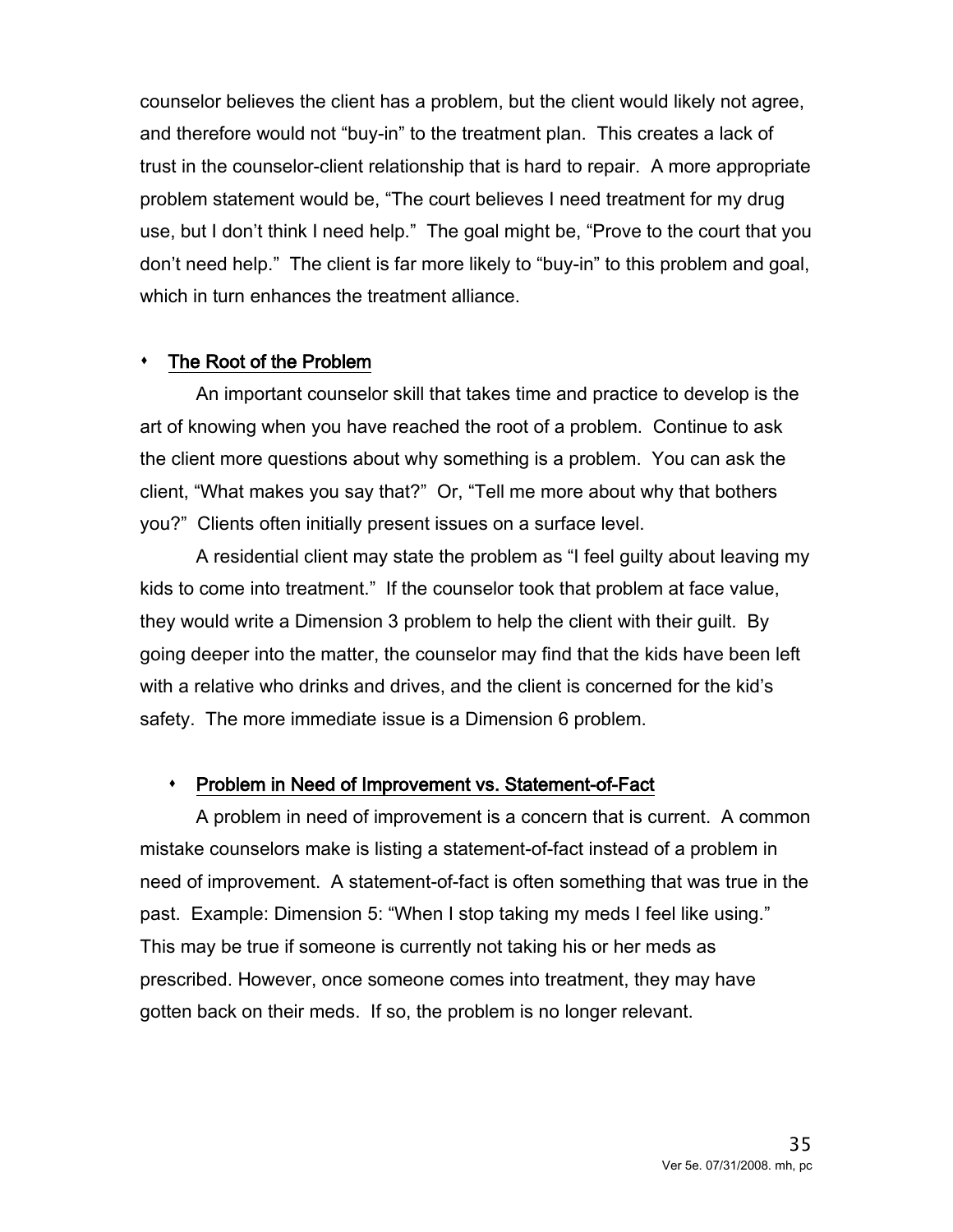## Compare these examples:

|               | Problem | (Not so Good)                                              | Explanation                                                                                                                 |
|---------------|---------|------------------------------------------------------------|-----------------------------------------------------------------------------------------------------------------------------|
| <b>Dim.</b> 5 |         | "When I stopped taking my<br>meds I was triggered to use." | This statement of fact refers to the<br>client's experience prior to entering tx<br>and does not describe a current matter. |

Ask yourself, "Is this still true today?" Perhaps the client has resumed taking their meds but is not yet stabilized and still experiencing symptoms. It would be more accurate to say:

|               | Problem                     | (Better) | Explanation                          |
|---------------|-----------------------------|----------|--------------------------------------|
| <b>Dim.</b> 5 | "My symptoms of             |          | This Dimension 5 problem is current. |
|               | anxiousness are stirring up |          |                                      |
|               | cravings to use.            |          |                                      |

This is an example of a similar problem from the perspective of a different dimension:

|         | Problem            | (Not so Good)           | Explanation                              |
|---------|--------------------|-------------------------|------------------------------------------|
| Dim 3   |                    | "I am taking my meds as | Does not provide enough specific         |
| (or 5b) | prescribed, for my |                         | information about why this is a problem; |
|         | anxiousness."      |                         | it is a statement of fact.               |

More information is needed. Are the client's symptoms interfering with their well-being?

|                  | Problem                                                                        | (Better) | Explanation                                                               |
|------------------|--------------------------------------------------------------------------------|----------|---------------------------------------------------------------------------|
| Dim 3<br>(or 5b) | "Despite taking my meds as<br>prescribed, I still feel<br>nervous and fearful. |          | This problem is clear and leads into an<br>obvious goal and action steps. |

## **\*** Negative Consequences

In preparation for the Negative Consequence, find out what happens to the client when (in the above example) they are anxious. Common clinical terms like "stress", "anxious", "depressed", etc. may not provide enough specific information about the client's experience of the problem. For example, Counselor: "What happens when you are anxious or panicky?" Client: "Well, I get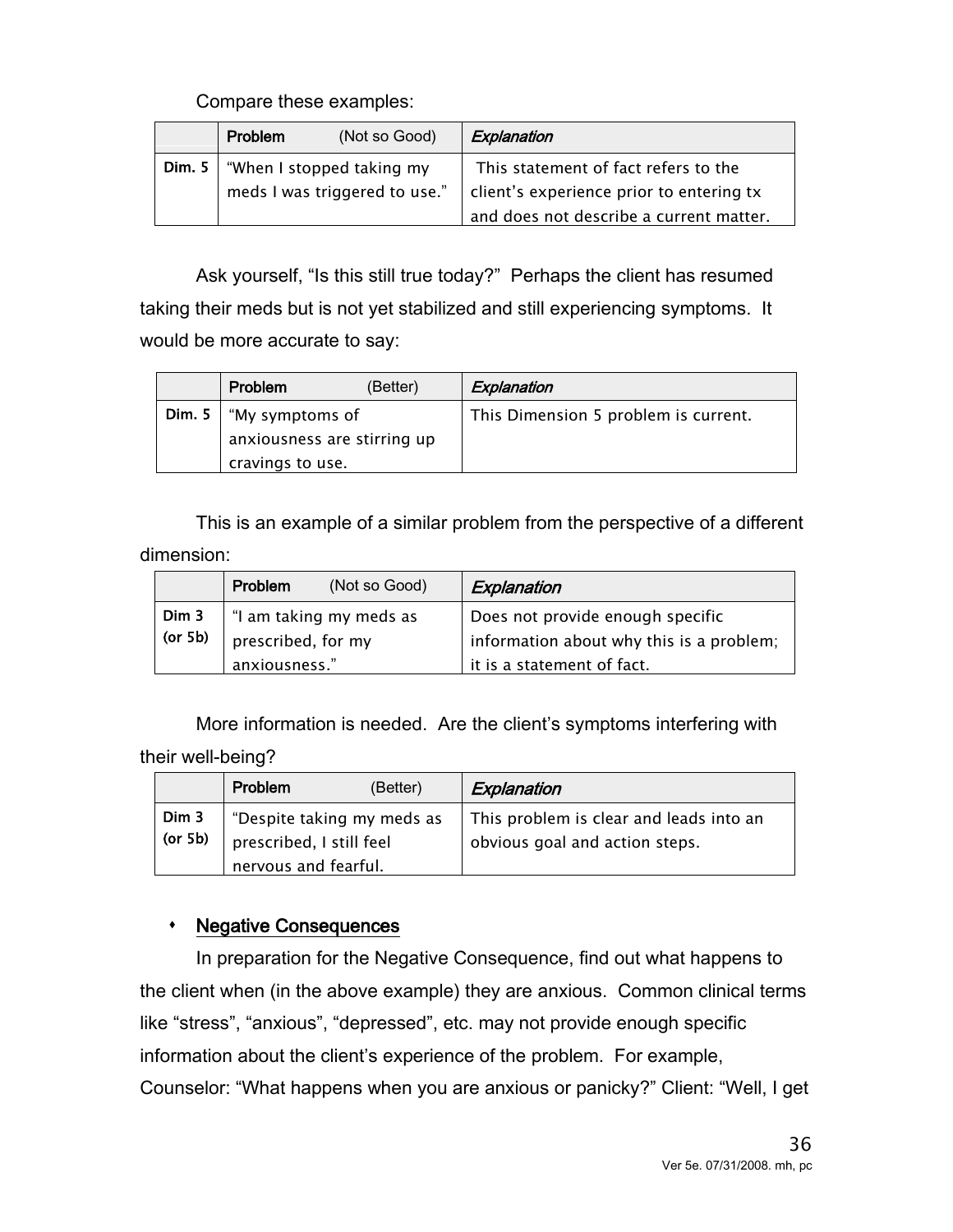very tense. I feel like I'm going to explode and I usually end up yelling at someone". The additional question(s) clarify the problem and clear the way to develop a measurable behavioral outcome.

The Negative Consequence (NC) is a brief, highly individualized statement that reflects what could happen if the client does not successfully resolve the problem noted in the problem statement. It is directly related to the problem statement. Think of the NC as a thought, feeling or behavior that may occur before or after the person uses.

|                  | Problem                                    | (Not so Good)                                           | Explanation                                                                                           |
|------------------|--------------------------------------------|---------------------------------------------------------|-------------------------------------------------------------------------------------------------------|
| Dim 3<br>(or 5b) | nervous and fearful."<br>NC: I'll relapse. | "I am taking my meds as<br>prescribed, but I still feel | This NC is generic, not specific to a<br>particular client. It could apply to<br>anyone in treatment. |

|                  | Problem                                                                                                    | (Better) | Explanation                                                                                                                                          |
|------------------|------------------------------------------------------------------------------------------------------------|----------|------------------------------------------------------------------------------------------------------------------------------------------------------|
| Dim 3<br>(or 5b) | "I take my meds as<br>prescribed but I still feel<br>nervous and fearful.<br>NC: I could end up yelling at |          | The NC states a realistic consequence<br>based on the client's experience that<br>could occur, if the client doesn't get<br>relief from the problem. |
|                  | my boss and get fired.                                                                                     |          |                                                                                                                                                      |

Avoid generalizations. Negative consequences are very precise in describing what could be true for each individual client. Here is a rule of thumb to follow in determining if a NC is individualized: Suppose three counselors were familiar with the clients on your caseload. If you asked them which client tends to feel scared and explosive when anxious, it should be immediately obvious who the client is. Examples of generic non-specific consequences to any problem statement are: 'I'll relapse'; 'I'll feel out of control'; 'I'll use drugs'; 'I'll go to jail'; 'I'll lose my kids'; 'My problem will worsen'. These could be true of most anyone in a treatment program.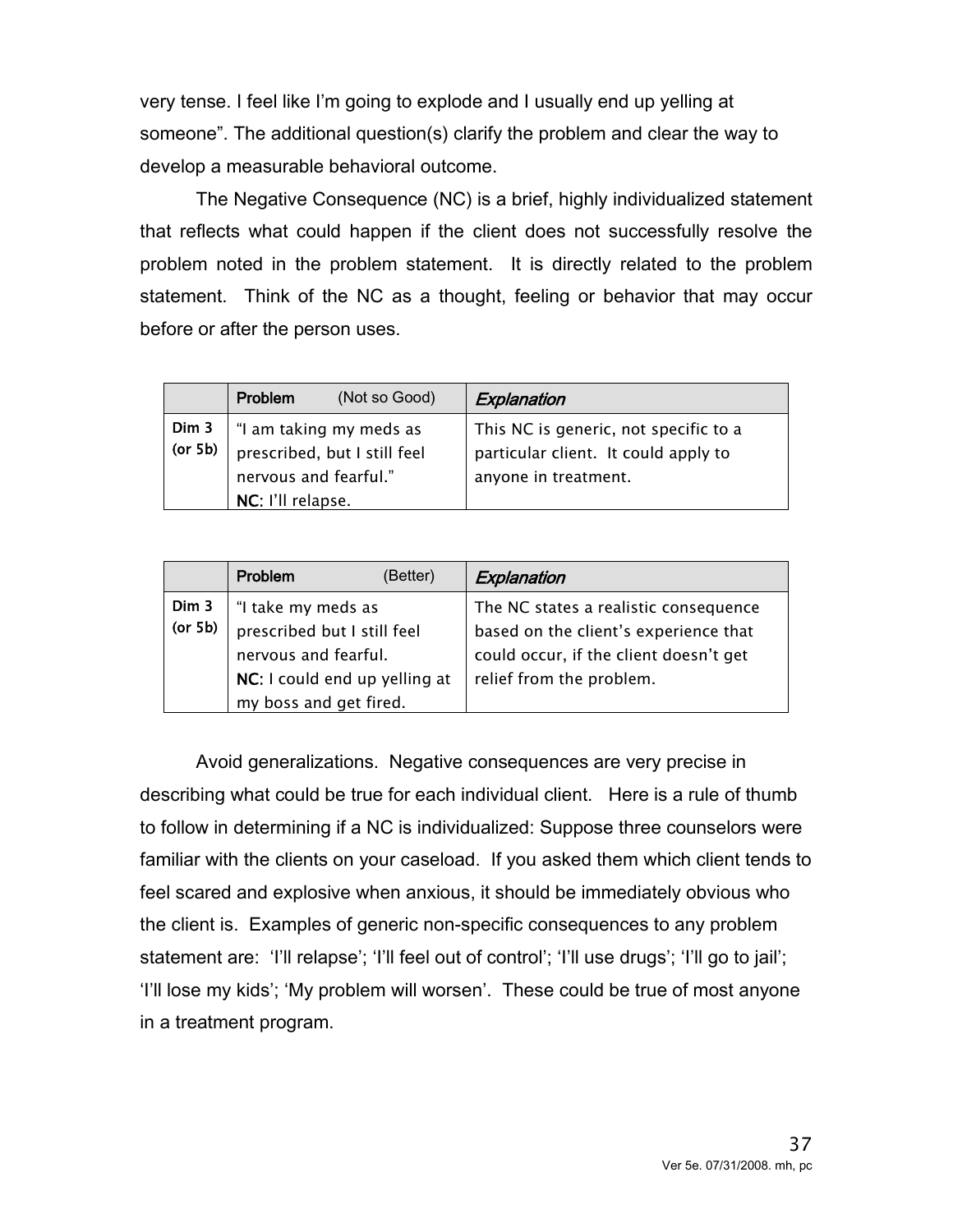## THE STAGES OF CHANGE

In writing effective treatment plans, the counselor takes the client's Stage of Change for each problem statement into account. This allows for a problem, goal, and action step(s) to be created that (1) match the client's own perception of the situation, (2) provides a motivational (personal) reason to address the situation, and (3) lays out a framework of tasks and actions that are understandable and reasonable to the client.

- The Stages of Change (SOC) Model (see attachment A) The Stages of Change model describes a five-stage process that clients will cycle through:
- 1) PRECONTEMPLATION: The client has no intention to change. Often this is due to a lack of awareness. Typically, the client will present to substance abuse services in this stage because of outside influences; however, the client does not recognize the situation as their problem. They don't believe they have an addiction problem.
- 2) CONTEMPLATION: The client is willing to consider that there is a problem but does not believe they have an addiction problem. The client begins to consider that he or she may want to overcome the problem, but at best, remains ambivalent about change.
- 3) PREPARATION: This stage combines an intention to change with a clear definition of the problem behavior; the client has made a commitment to act and is making plans to do so in the near future.
- 4) ACTION: At this point in the process the client modifies his or her behavior, experiences, or environment to overcome the problem(s).
- 5) MAINTENANCE: The behavior that occurred in the action stage is maintained as the client works to prevent relapse and to consolidate the gains that have been made.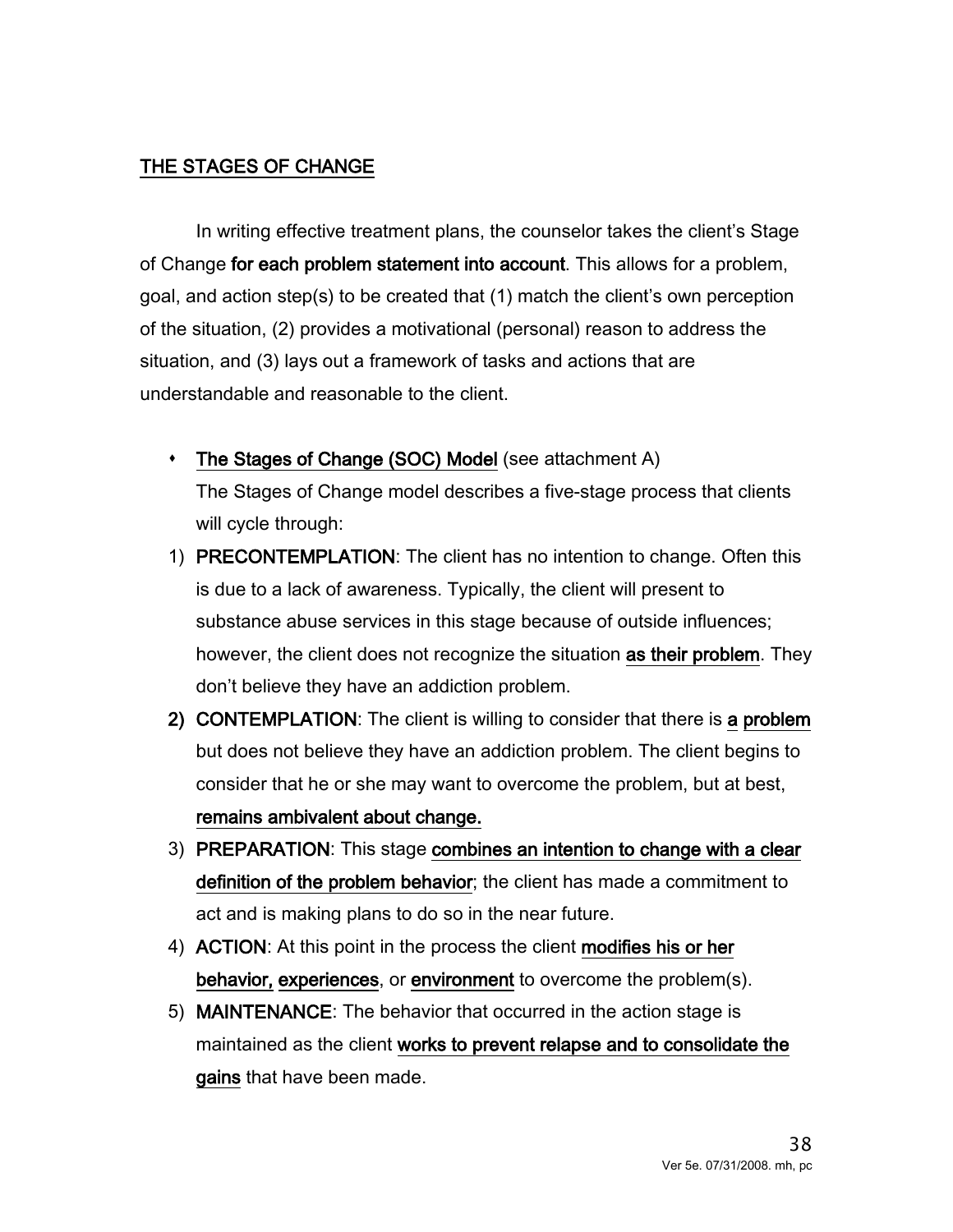6) RELAPSE: The client returns to the problem behavior. At this point the current stage of change must be re-assessed relative to the return of the problem behavior and its consequences. (Note: people do not have to cycle through the relapse stage although many people do.)

The current standard of care in the DADS system is to assess and note the client's current stage of change for each problem on the treatment plan. Further, when formulating action plans counselors will use action steps that are realistic and appropriate for that particular problem and stage of change.

#### Assessing for the Current Stage of Change

The current stage of change can be a difficult assessment task. The information comes from listening to the client's description of the problem, as he/she sees it, and from asking questions that give you more and more specific information about the client's behavior relative to the problem.

In determining a Stage of Change for a particular problem it is generally a good idea to first determine whether the client is in the "Discovery" (precontemplation, contemplation) stages or the "Recovery" (preparation, action, maintenance, relapse) stages. Clients will often give the impression that they are in the Recovery stages when they first enter treatment. It is very important at that time to dig a little deeper. Listen without judgment and see the problem(s) as they see it. It is important to compare what the client is saying with the client's non-verbal behaviors. Non-verbal behaviors often provide very accurate information regarding a specific SOC. Curiously questioning or "noticing" the difference between what your client is saying and what your client is doing, or equally important, what your client is not doing; usually provides a wealth of useful information regarding the SOC. Taking a curious "devil's advocate" position, or using the reflective listening technique can also be useful to differentiate between the Discovery and Recovery stages.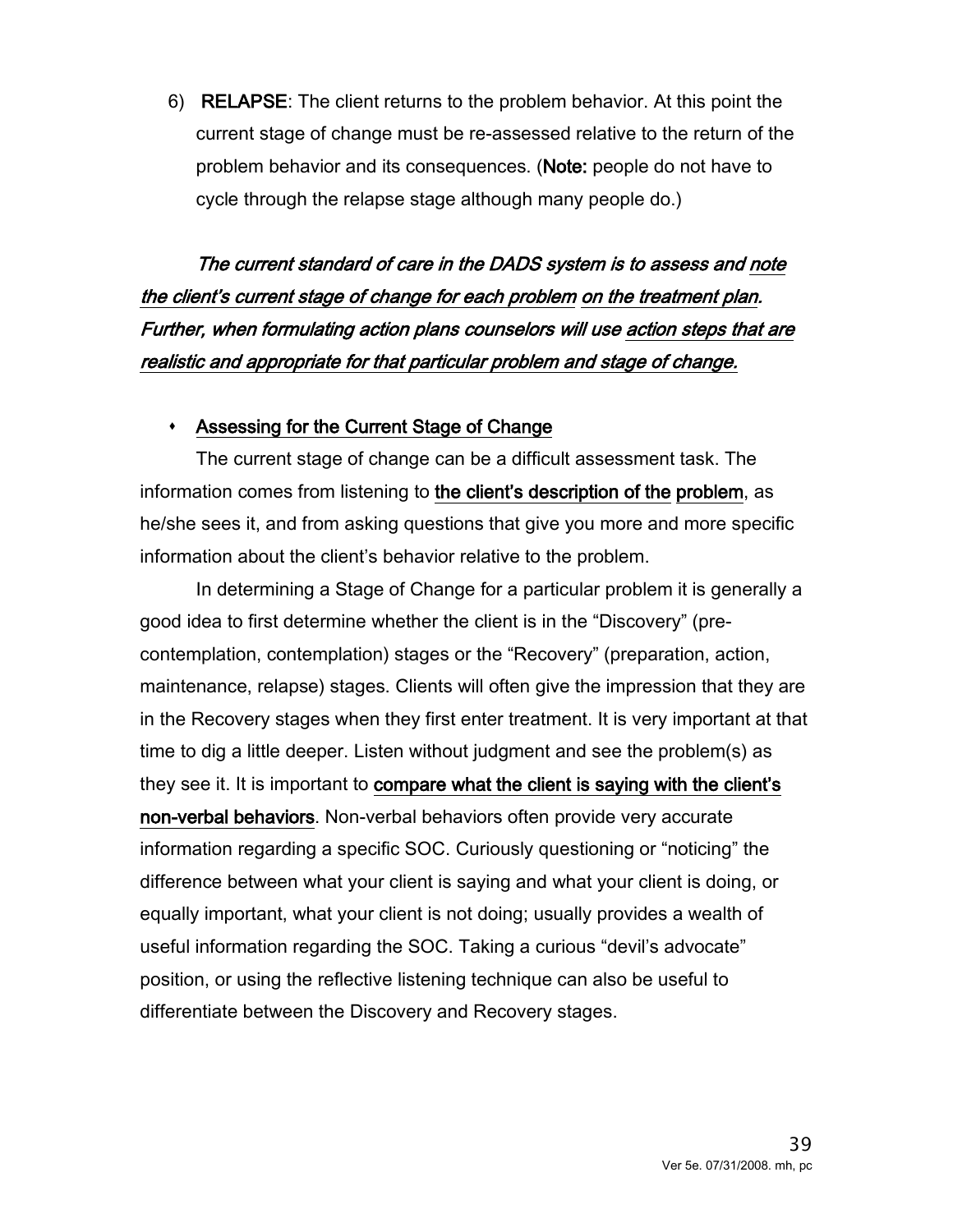Counselor: "So you're saying that you are ready to stop all this, huh?" Client: "Yea. It's become a nightmare. I just can't drink and party all night and get up in the morning like I used to. I guess I'm too old for this. I have to give it up". Counselor: "You're going to stop completely?"

Client: "Yea, I've got to change my lifestyle. Those guys in AA are right. You have to stop all of that stuff completely. Stop hanging out with the drinking buddies, stop keeping stuff around the house and at work…you know."

Counselor: "So, you're saying that…hold on, let me ask you this – if you go to a wedding are you saying that you wouldn't have a glass of champagne to toast the bride and groom?"

Client: "Sure, that's OK. One glass of champagne at a special event, I mean that's not like 10 or 12 beers after work".

Discovery or Recovery? And remember, the Discovery stages aren't a sign of failure or resistance. They aren't a diagnosis. They are just two of the stages in a cycle of five stages that all people go through when they attempt to make significant life changes.

What is a realistic goal for a particular problem given the client's stage of change? It's what the client wants to accomplish. Having an open-ended conversation with the client during the interview helps the counselor see that clearly. Some easy-going, truly curious questions (e.g. "Devils Advocate"), can lead the interviewer right to the heart of the matter.

There are some basic strategies that a counselor can employ in working with each stage of change. There are some fairly specific, standard interventions used in the substance abuse treatment field for each stage of change, e.g. the "pro and con" or "cost-benefit" exercise for people in contemplation. These examples can help you use the Stages of Change as an assessment tool and as a treatment-planning tool. (See the Attachments at the end of this section for examples of SOC strategies and interventions)

 As the counselor, once you understand that your problem is to understand how your client understands their problem, you are in the driver's seat.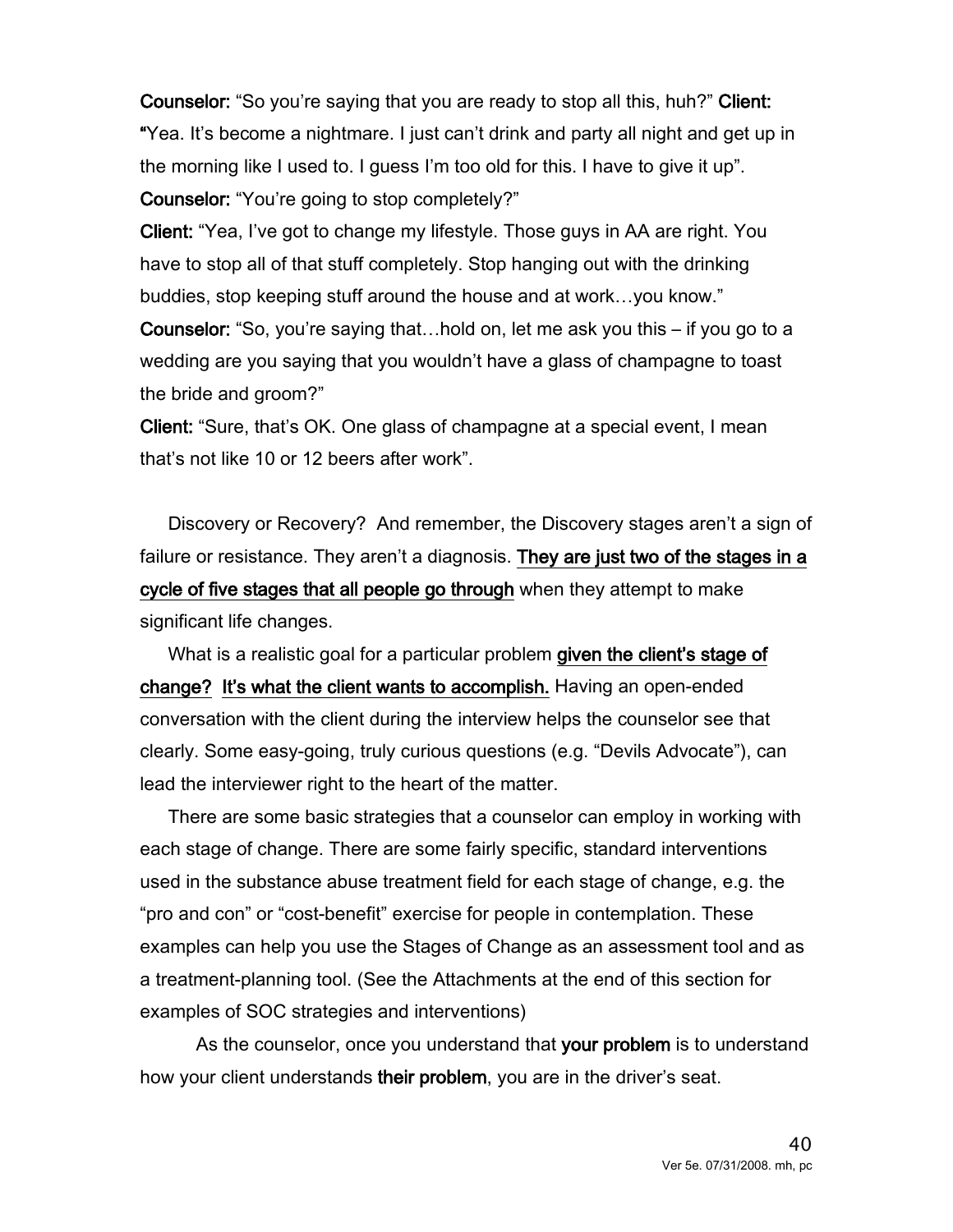Determining the appropriate SOC leads you straight to a realistic goal and then on to action steps that are meaningful and can be accomplished by your client. The current Stage of Change is a vital piece of information in creating the most effective and efficient treatment plan for your client.

## Stage of Change Trivia

- The Stages of Change model (Prochaska & DiClemente, 1982) was originally developed by a group of researchers who were attempting to find the most effective treatment for smoking cessation. The researchers did not find any significant differences between the various approaches at that time, but they did recognize a pattern of change that was common to all people as they worked on making significant lifestyle changes.
- Research conducted by James Prochska, Ph.D., revealed that clients in the discovery phases typically have many negative reasons regarding change (many aversive "costs" associated with the change) and very few positive reasons (the "benefits" of change). Prochaska found that a person had to acquire approximately two times as many **benefits for change relative to costs** before they were able to move to the recovery phases of the stages of change.
- The Stages of Change model as applied to behavior change involving substance use (Prochaska, DiClemente, & Norcross, 1992) very quickly became a popular and valuable assessment tool in working with substance users.
- The data collected during the initial development of the Stages of Change model revealed that on average, people make seven serious attempts at a significant behavior change before they are successful.
- Prochaska and colleagues (1992) stated that the vast majority (85 percent to 90 percent) of addicted people seeking substance abuse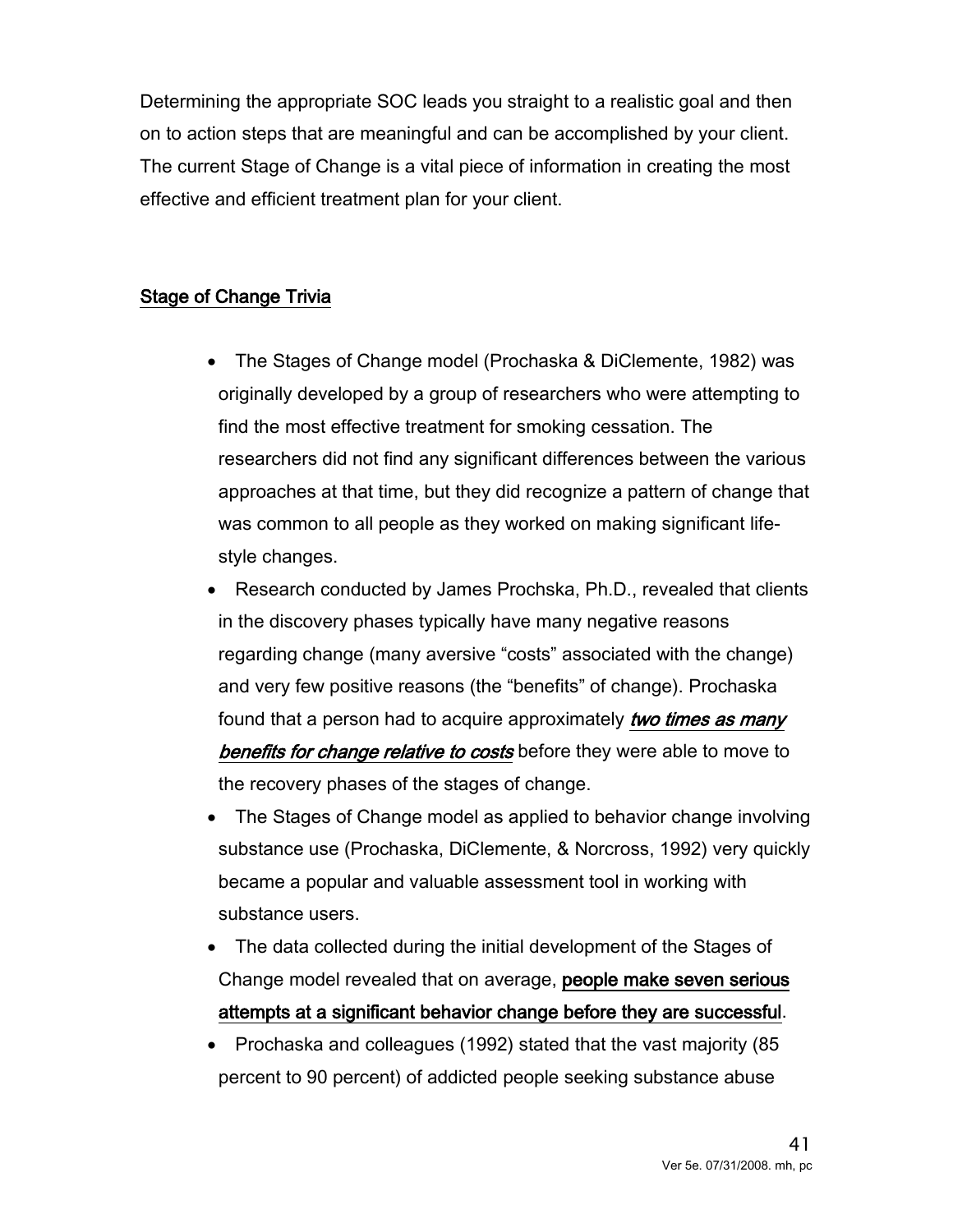services are not in the action stage when they enter treatment. Engaging the client in treatment can be accomplished by providing services that match a client's present level of change. Many treatment programs and counselors have difficulty working with "Discovery" clients because they only know how to provide treatment services that match to people who are in the action or maintenance stage.

• The book "Change for Good", (Prochaska, et al: 1982), is a very interesting and readable explanation of the Stage of Change model. It comes in paperback and is an excellent book for counselors and clients.

#### Stage of Change Attachments (4 pages)

#### TEN EFFECTIVE CATALYSTS FOR CHANGE

1. Consciousness raising is increasing information about the problem. Interventions: observations, interpretations, and bibliotherapy.

2. Self-reevaluation is assessing how one feels/thinks about oneself with respect to problem behaviors. Interventions: clarifying values, challenging beliefs or expectations.

3. Self-liberation means choosing & committing to act or believing in ability to change.

Interventions: commitment-enhancing techniques, decision-making therapy.

4. Counter conditioning involves substituting coping alternatives for anxiety caused by substancerelated behaviors. Interventions: relaxation training, desensitization, assertion, and positive self statements.

5. Stimulus control means avoiding or countering stimuli that cue problem behaviors.

Interventions: avoiding high-risk cues and removing substances from one's environment.

6. Reinforcement management is rewarding oneself or being rewarded by others for making changes. Interventions: contingency contracts, overt and covert reinforcement.

7. Helping relationships are created by being open and trusting about problems with people who care. Interventions: self-help groups, social support, therapeutic relationship.

8. Emotional arousal and dramatic relief involve experiencing & expressing feelings about one's problems & solutions toward them. Interventions: role-playing, psychodrama.

9. Environmental reevaluation is the process of assessing how one's problems affect the personal and physical environment. Interventions: empathy training and documentaries.

10. Social liberation involves increasing alternatives for non-problematic behavior. Interventions could include advocating for rights of oppressed and policy interventions. SOURCE: DiClemente and Scott, 1997.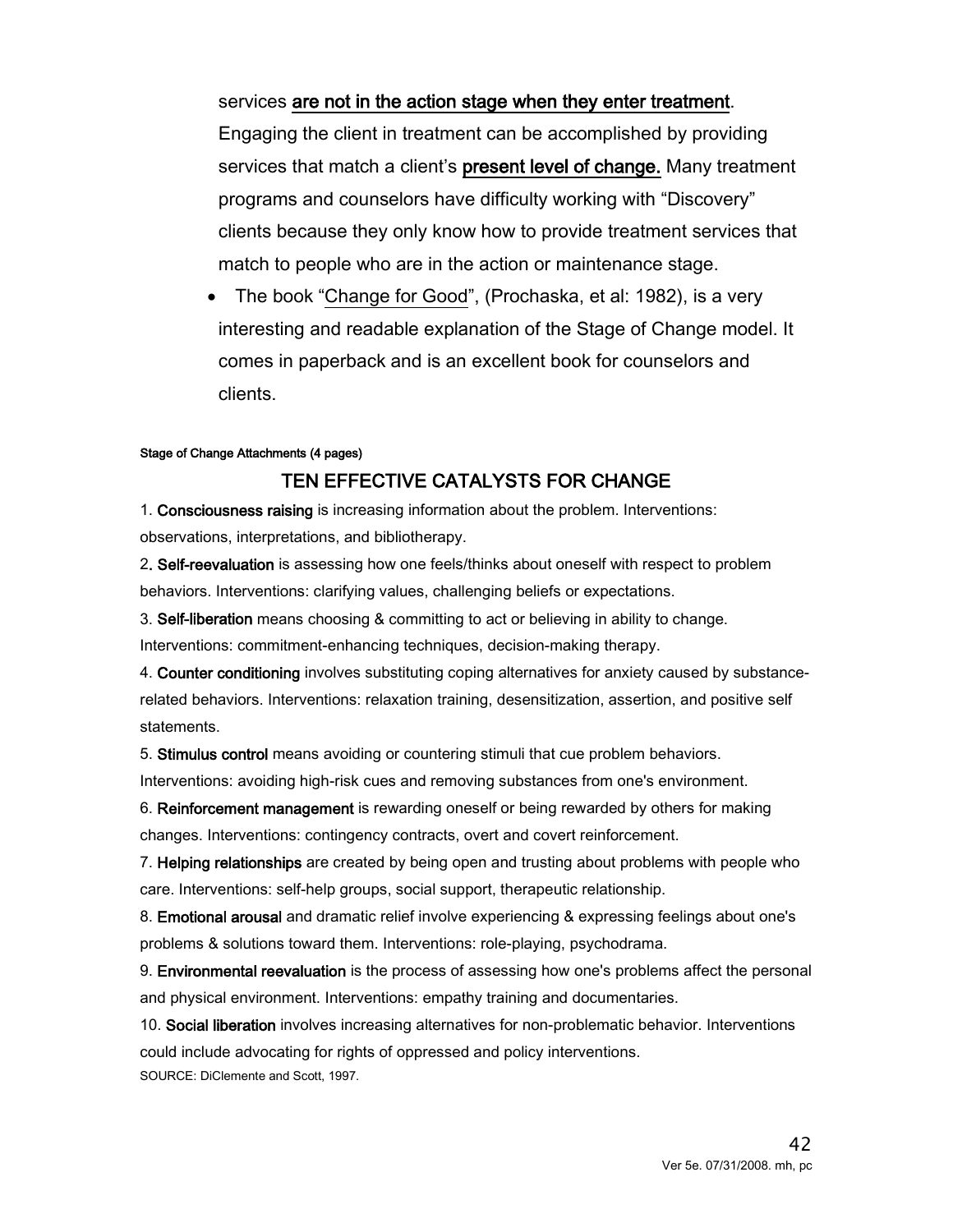## CATALYSTS AND THE STAGE OF CHANGE

| <b>CATALYSTS</b>                      |
|---------------------------------------|
| Consciousness raising<br>٠            |
| Self re-evaluation                    |
| Emotional Arousal and dramatic relief |
| Self reevaluation                     |
| Emotional Arousal and dramatic relief |
| Environmental re-evaluation           |
| Self-liberation                       |
| Counter-conditioning                  |
| <b>Helping Relationships</b>          |
| Counter-conditioning                  |
| Stimulus control                      |
| Reinforcement management<br>٠         |
| Helping relationships<br>٠            |
| Self-liberation                       |
| Helping relationships<br>٠            |
| Environmental reevaluation            |
| Self-liberation                       |
| Reinforcement management<br>$\bullet$ |
|                                       |

## MOTIVATIONAL STRATEGIES FOR EACH STAGE OF CHANGE [9](#page-42-0)

| <b>CLIENT'S STAGE OF CHANGE</b>                | APPROPRIATE STRATEGIES FOR THE CLINICIAN                             |
|------------------------------------------------|----------------------------------------------------------------------|
| Precontemplation                               | Establish rapport, ask permission and build trust                    |
| The client is not yet considering change or is | Raise doubts or concerns in the client about substance               |
| planning to change.                            | using patterns                                                       |
|                                                | Offer factual information about substance abuse<br>$\bullet$         |
|                                                | Provide personalized feedback about assessment findings<br>$\bullet$ |
|                                                | Explore pros and cons of substance use<br>$\bullet$                  |
|                                                | Helping a significant other intervene<br>$\bullet$                   |
|                                                | Examine discrepancies between the client's and other's<br>$\bullet$  |

<span id="page-42-0"></span> $\overline{a}$ <sup>9</sup> From: The Counselors Tool Kit. DADS. 6-22-04.ms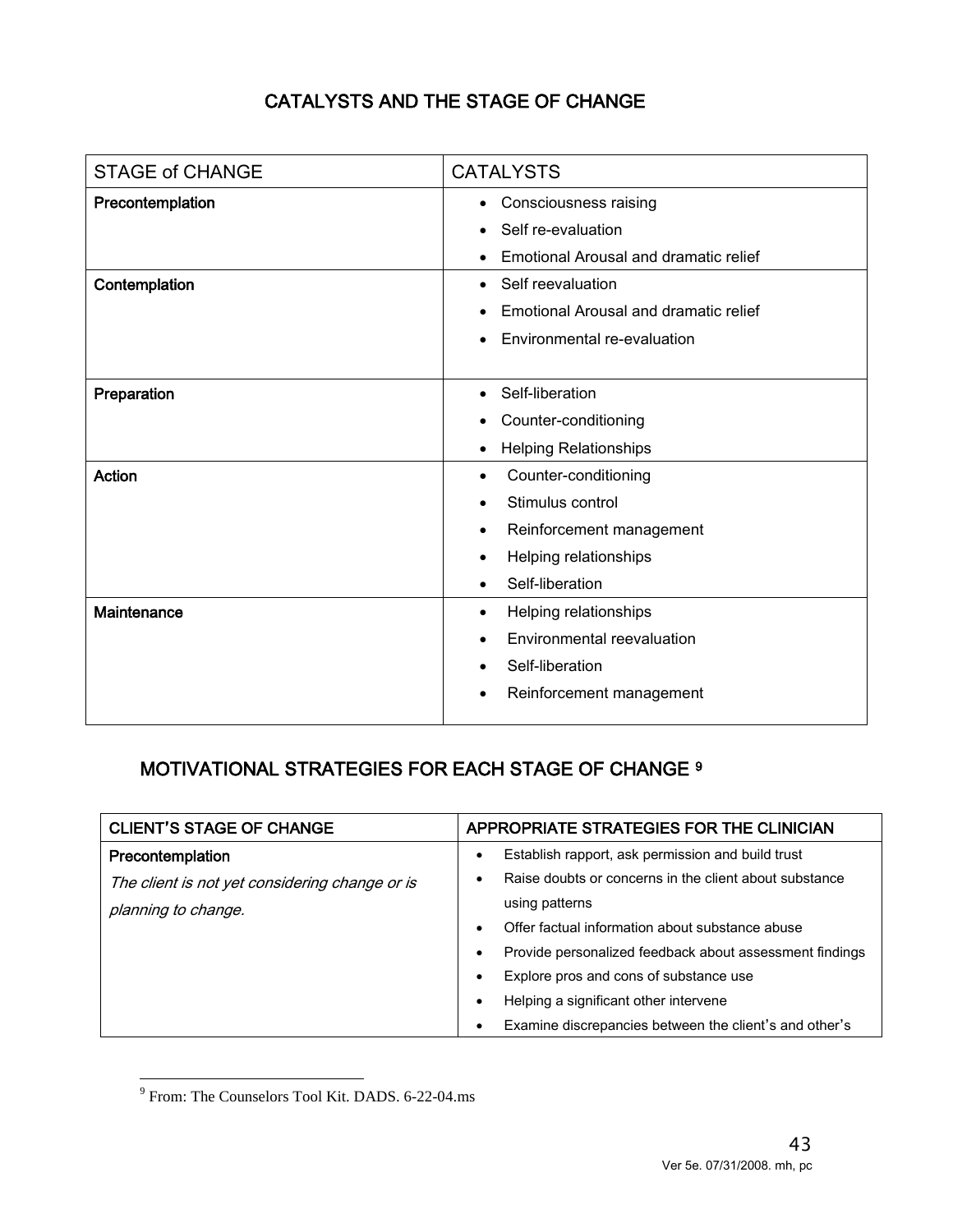|                                                         | perception of the problem behavior                                      |
|---------------------------------------------------------|-------------------------------------------------------------------------|
|                                                         | Express concern and keep the door open<br>$\bullet$                     |
| Contemplation                                           | Normalize ambivalence<br>$\bullet$                                      |
| This client acknowledges concerns and is considering    | Help the client "tip" the decisional balance scales toward              |
| the possibility of change, but is ambivalent and        | change by:                                                              |
| uncertain                                               | Eliciting and weighing pros and cons of substance<br>٠                  |
|                                                         | use and change                                                          |
|                                                         | Changing extrinsic to intrinsic motivation<br>٠                         |
|                                                         | Examining the client's personal values in relation<br>٠                 |
|                                                         | to change                                                               |
|                                                         | Emphasizing the client's free choice, responsibility                    |
|                                                         | and self-efficacy for change                                            |
|                                                         | Elicit self motivational statements of intent and commitment            |
|                                                         | from the client                                                         |
|                                                         | Elicit ideas regarding the client's perceived self-efficacy             |
|                                                         | and expectations regarding treatment                                    |
|                                                         | Summarize motivational statements<br>$\bullet$                          |
| Preparation                                             | Clarify client's own goals and strategies for change<br>$\bullet$       |
| The client is committed to and planning to making       | Offer a menu of options for change or treatment<br>٠                    |
| changes in the future, but is still considering what to | With permission, offer expertise and advise<br>٠                        |
| do.                                                     | Negotiate a change - or treatment plan and behavior<br>$\bullet$        |
|                                                         | contract                                                                |
|                                                         | Consider and lower barriers to change<br>٠                              |
|                                                         | Help client enlist social support                                       |
|                                                         | Explore treatment expectancies and the client's role<br>٠               |
|                                                         | Elicit from client what has worked in the past either for him           |
|                                                         | or others whom he knows                                                 |
|                                                         | Assist client to negotiate finances, child care, work,                  |
|                                                         | transportation or other potential barriers                              |
|                                                         | Have the client publicly announce plans to change<br>$\bullet$          |
| Action                                                  | Engage client in treatment and reinforce the importance of<br>$\bullet$ |
| The client is actively taking steps to change but has   | remaining in recovery                                                   |
| not yet reached a stable level                          | Support a realistic view of change through small steps<br>$\bullet$     |
|                                                         | Acknowledge difficulties for the client in early stages of              |
|                                                         | change                                                                  |
|                                                         | Help client identify high-risk situations through a functional          |
|                                                         | analysis and develop appropriate coping strategies to                   |
|                                                         | overcome these                                                          |
|                                                         | Assist client in finding new rein forcers of positive change            |
|                                                         | Help assess whether client has strong family and social                 |
|                                                         | support                                                                 |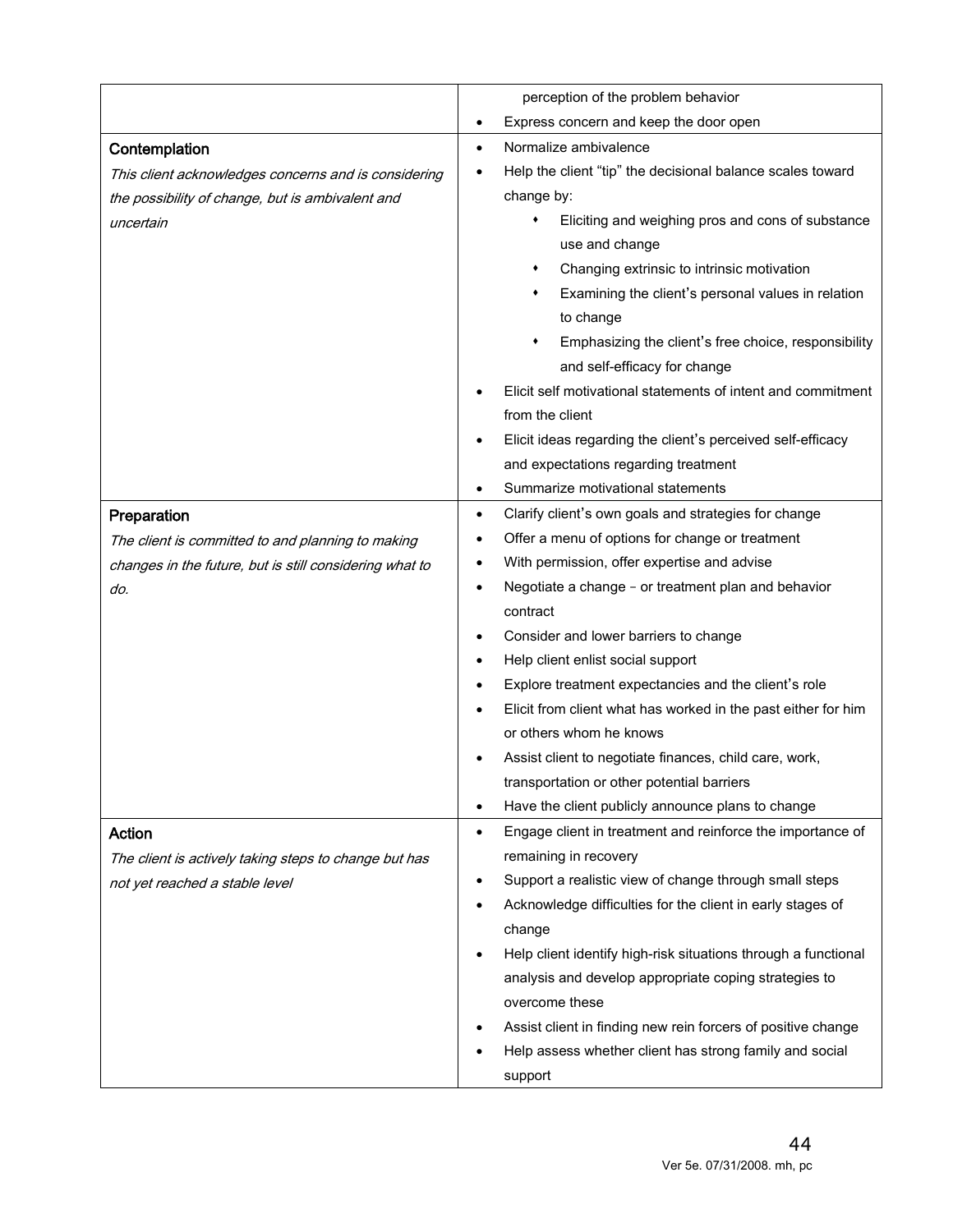| <b>Maintenance</b>                              | Help client identify and sample drug-free sources of<br>٠    |
|-------------------------------------------------|--------------------------------------------------------------|
| The client has achieved initial goals such as   | pleasure (i.e. new reinforcers)                              |
| abstinence and is now working to maintain gains | Support lifestyle changes                                    |
|                                                 | Affirm the client's resolve and efficacy                     |
|                                                 | Help the client practice and use new coping strategies to    |
|                                                 | avoid return to use                                          |
|                                                 | Maintain supportive contact (e.g. explain to the client that |
|                                                 | you are available to talk between sessions)                  |
|                                                 | Develop a "fire escape plan" if the client resumes           |
|                                                 | substance use                                                |
|                                                 | Review long-term goals with client                           |
|                                                 |                                                              |
| <b>Relapse/Recycling</b>                        | Help the client re-enter the change cycle and commend        |
|                                                 | any willingness to reconsider positive change                |
|                                                 | Explore the meaning and reality of the recurrence as a       |
|                                                 | learning opportunity                                         |
|                                                 | Assist the client in finding alternative coping strategies   |
|                                                 | Maintain supportive contact                                  |
|                                                 |                                                              |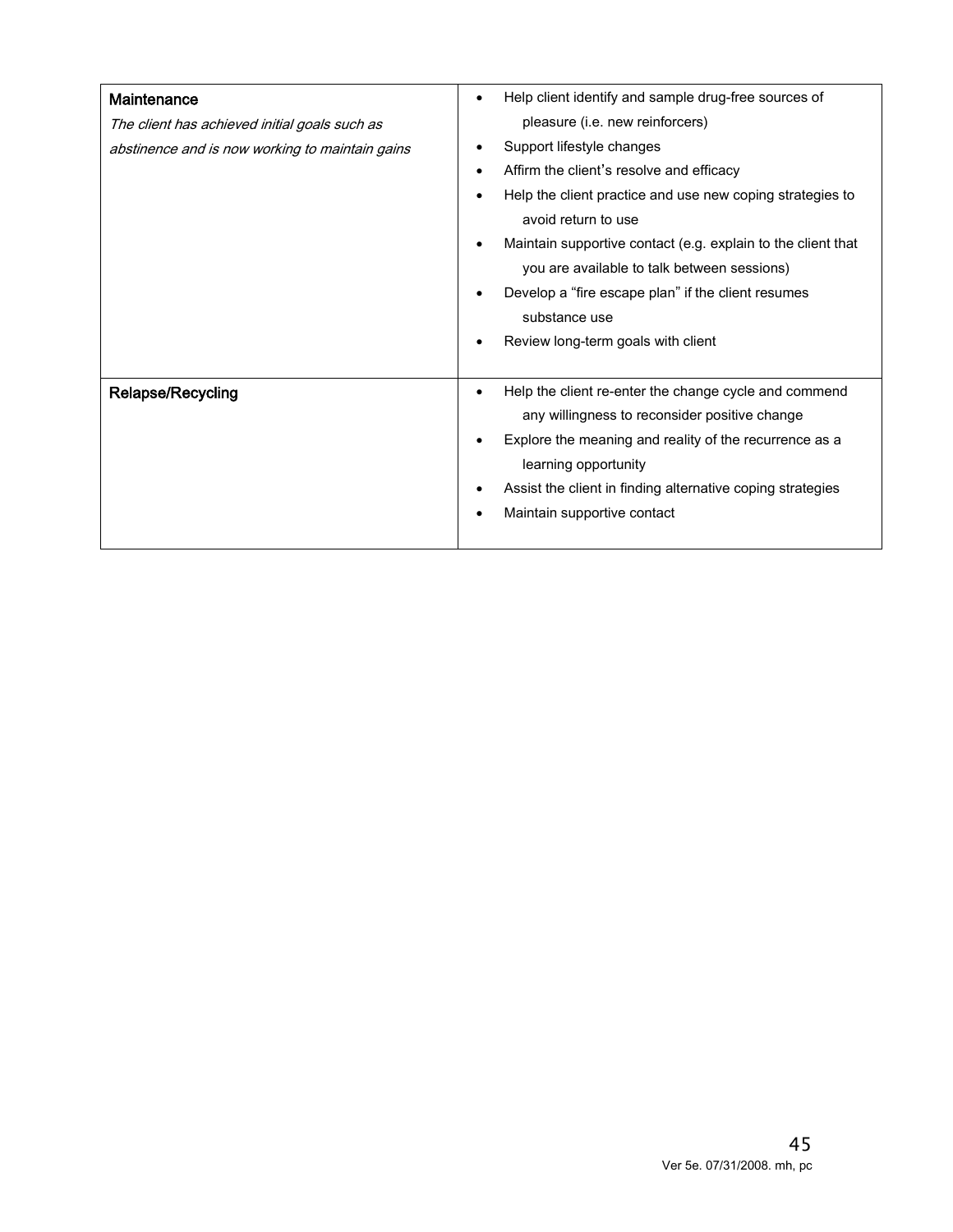## Treatment Plan Goals

The client ultimately determines the goal(s). However, the counselor uses his or her interviewing and counseling skills to help guide the client towards a goal that is achievable and pertinent to the problem and the particular stage of change.

Goals are individualized, specific and applicable to the client's needs and abilities. The client should be able to see how working towards the goal will help to resolve the stated problem. This gives the client a sense of self-esteem and helps them feel they have accomplished something worthwhile toward their Focus of Treatment. For instance, a goal like "become abstinent from illicit drug use" is not realistic for a client in the Discovery Phase and not specific enough for a client in any stage.

It is important to create a goal that is not simply a re-statement of the problem. Goals are related to but opposite from the identified problem and are logical outcomes of the action steps. The goal should be current, informative, and relevant to addressing the problem. The goal should be stated in measurable terms using action-oriented language to illustrate the direction of change.

For example (below): This client wants to stop using for a period of time while going to court; he does not intend to stop using altogether. He likes his friends and does not want to change his lifestyle. The second problem and goal are more specific to the client. The goal is action oriented and leads to action steps that are measurable and provide a useful solution to the problem.

|           | Problem                                                                                                                                                                     | <b>Explanation (Not so Good)</b>                     | <i>Explanation</i> (Better)                                                          |
|-----------|-----------------------------------------------------------------------------------------------------------------------------------------------------------------------------|------------------------------------------------------|--------------------------------------------------------------------------------------|
| Dim.<br>6 | I'm afraid I'll get arrested<br>when I'm out with my friends<br>because they drink and use<br>drugs.<br>NC: I could get bumped up<br>to formal probation instead<br>of DEJ. | Develop a clean & sober<br>support group of friends. | Evaluate the pros and cons<br>of being with your friends<br>who drink and use drugs. |
|           | Contemplation Stage                                                                                                                                                         |                                                      |                                                                                      |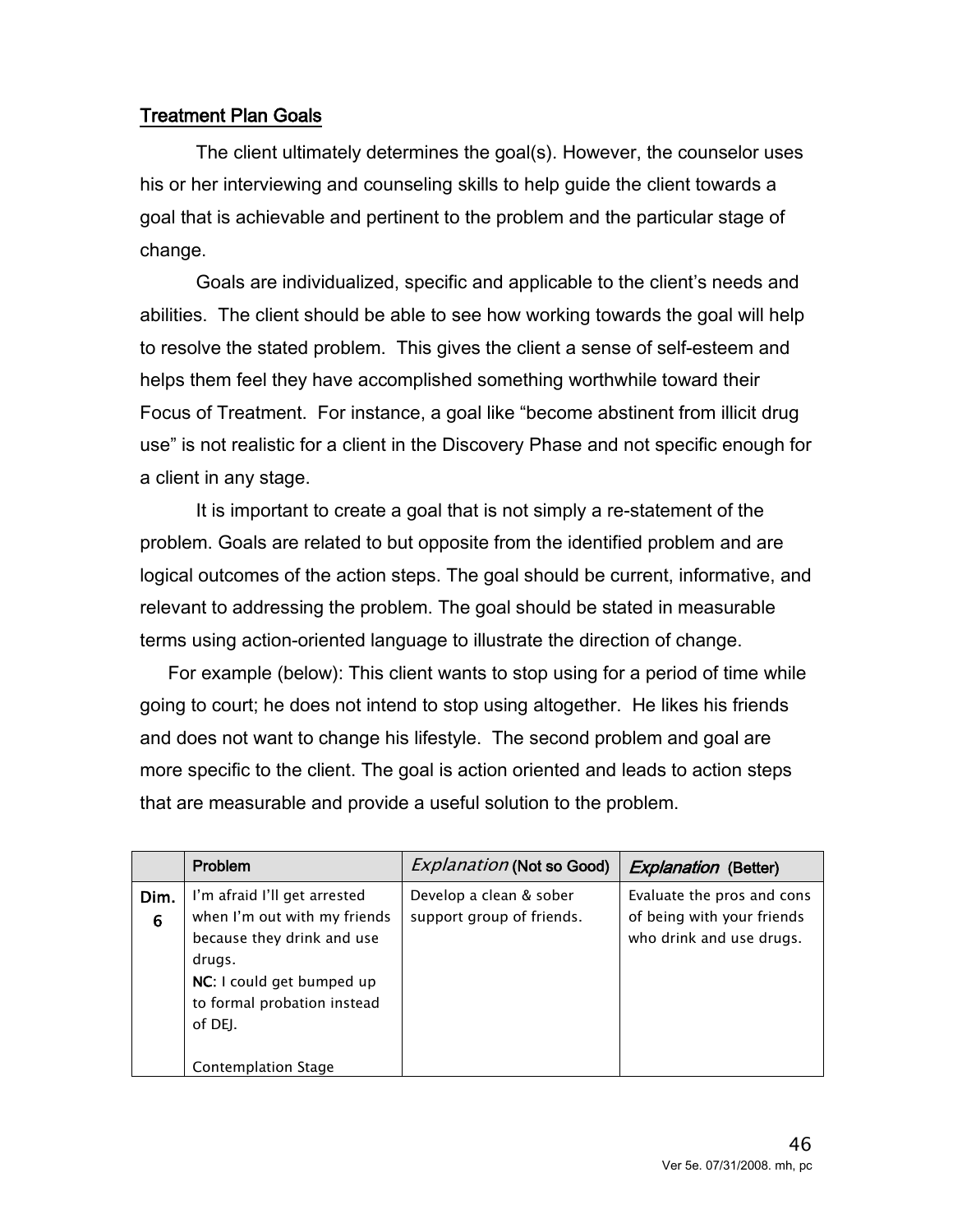Here are some additional examples of "not-so-good" and "better" Treatment Plan Goals developed around the client's particular Stage of Change. (See Section 3 Stages of Change)

|           | Problem                                                                                                                                                  | <b>Explanation (Not so</b>                         | <b>Explanation (Better)</b>                                                                                |
|-----------|----------------------------------------------------------------------------------------------------------------------------------------------------------|----------------------------------------------------|------------------------------------------------------------------------------------------------------------|
|           |                                                                                                                                                          | Good)                                              |                                                                                                            |
| Dim.<br>4 | I want to know how to get<br>off probation and still use.<br>NC: I can't keep my<br>girlfriend if I stop using.<br>Precontemplation Stage                | Recognize my problem<br>with drug and alcohol use. | Explore $w/$ counselor the<br>possibilities of continued use<br>and successful completion of<br>probation. |
| Dim.<br>4 | Problem: I'm not sure I<br>want to stop using drugs.<br>NC: My brother threatened<br>to kick me out of his<br>house.<br>Contemplation Stage              | Understand all I can about<br>addiction.           | Explore the advantages and<br>disadvantages of using.                                                      |
| Dim.<br>5 | Problem: I don't know how<br>to stay sober now that I am<br>out of jail.<br>NC: I don't take my child<br>to school when I am using.<br>Preparation Stage | Stay clean and sober.                              | Learn to apply coping and<br>relapse prevention skills.                                                    |

Regarding the issue of short-term goals vs. long- term goals, keep in mind that long-term goals are generally for treatment modalities of 6-months or more. In other words, try not to use goals that require extended time frames to solve a problem. Help the client choose goals that are realistic and obtainable within the current level of treatment. This supports the client to experience a successful and positive view of their treatment and gives them the motivation to move successfully through the continuum of care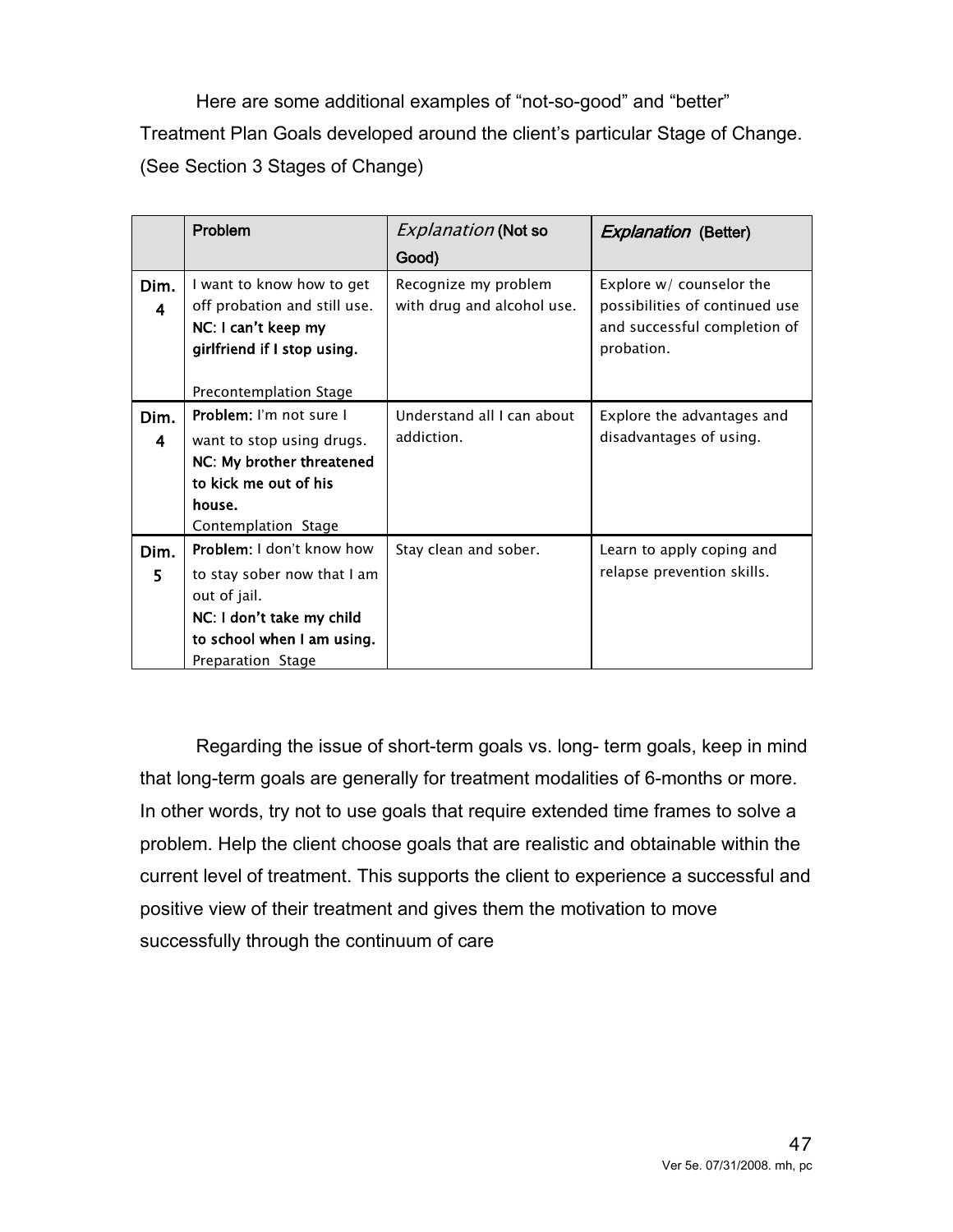#### ACTION STEPS

Action steps are the nuts and bolts of the treatment plan. They are the specific elements that combine to produce change for a given problem. Like problem statements and goals, action steps need to be current, relevant to the client, and achievable during the current treatment episode.

Action steps are better if they are informative of the treatment. They should explain the direction of the treatment and not just be lists of things to do. (E.g.: "Read the chapter on relapse issues" versus, "Read the chapter on relapse issues and list three ideas that were new to you. Bring the ideas to group in 2 weeks on 6/2").

#### • How to Create Action Steps

 By now the counselor and client have completed the assessment and the counselor thoroughly understands the clients Focus of Treatment and Stage of Change. The problem(s) and goal(s) are established. Guided by the Stage of Change for that problem, the client and counselor brainstorm what new thoughts, feelings, actions, and/or experiences, if practiced, would help the client achieve his/her goal. The counselor uses his or her expertise to formulate the two action steps so that they are directly related to the problem and are specific tasks the client can report back on. The action steps are incremental and logically built on each other so that the client can strategically accomplish the goal. If the action steps are on target, the action plan will make sense to the client and validate the client's own perception of the problem.

Steer clear of generic treatment plans. Most clients in treatment may need help with relapse prevention or a safe, supportive living environment; but avoid the pitfall of using the same action steps over and over for each client. Repeating problems, goals, and action steps creates generic treatment plans, which do not take into account the individual differences of the clients in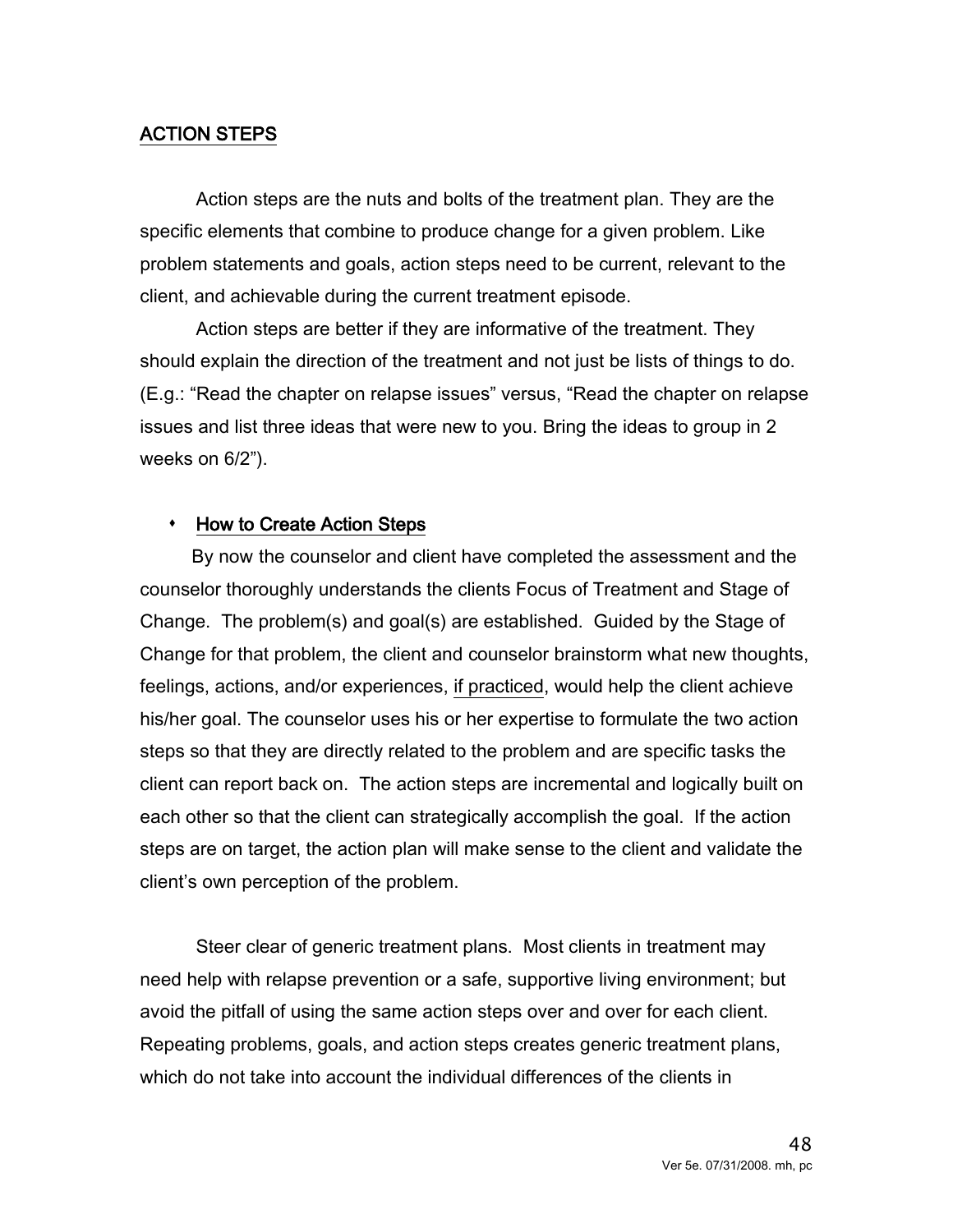treatment and cannot measure the client's response and movement during their treatment process. They fail the client in treatment because the client's personal motivation and Focus of Treatment are missing.

Use your creativity. Think about the person for whom you are writing. For example, if they are in a recovery stage of change for a certain problem, you will want to provide them with the means to help them accomplish their goal.

For example, the action step "Develop a relapse prevention plan", is not incremental. Some steps might be: 1) Read the handout describing ways to prevent relapse, 2) From the handout choose 2 relapse prevention ideas listed and discuss in group how you would use them, and 3) Begin practicing the relapse prevention ideas and write a brief note daily about when you use them and the result. The next progressive step might then look like:

| Problem                                                                                                  | Goal         | <b>Action Steps</b>                                                                                                                                                                        |
|----------------------------------------------------------------------------------------------------------|--------------|--------------------------------------------------------------------------------------------------------------------------------------------------------------------------------------------|
| Dim. 6<br>I'm worried I'll lose my job, but I<br>don't want to stop using.<br>Pre-contemplation          | Keep my job. | Brainstorm with counselor<br>any possible barriers to<br>achieving goal.<br>List 2 things I can do to keep<br>my drug use from resulting in<br>job loss. Discuss in next<br>group session. |
| Dim. 6<br>I'm worried I'll lose my job, but I<br>don't know if I want to stop<br>using.<br>Contemplation | Keep my job. | Compare and contrast my job<br>performance when I'm high<br>vs. when I'm clean. Bring<br>ideas to group on May 5.                                                                          |

Action Steps are treatment interventions and as such, are unique to each client. They are creative and informative. These new steps that the client has agreed to act on must be interesting and challenging enough to elicit the client's attention and motivation. They must make sense and be meaningful to the client. And perhaps, most importantly, they need to be achievable by the client. Action steps should not intimidate, overwhelm, or insult the client. Action steps that are completed give the client a sense of competency and confidence to carry out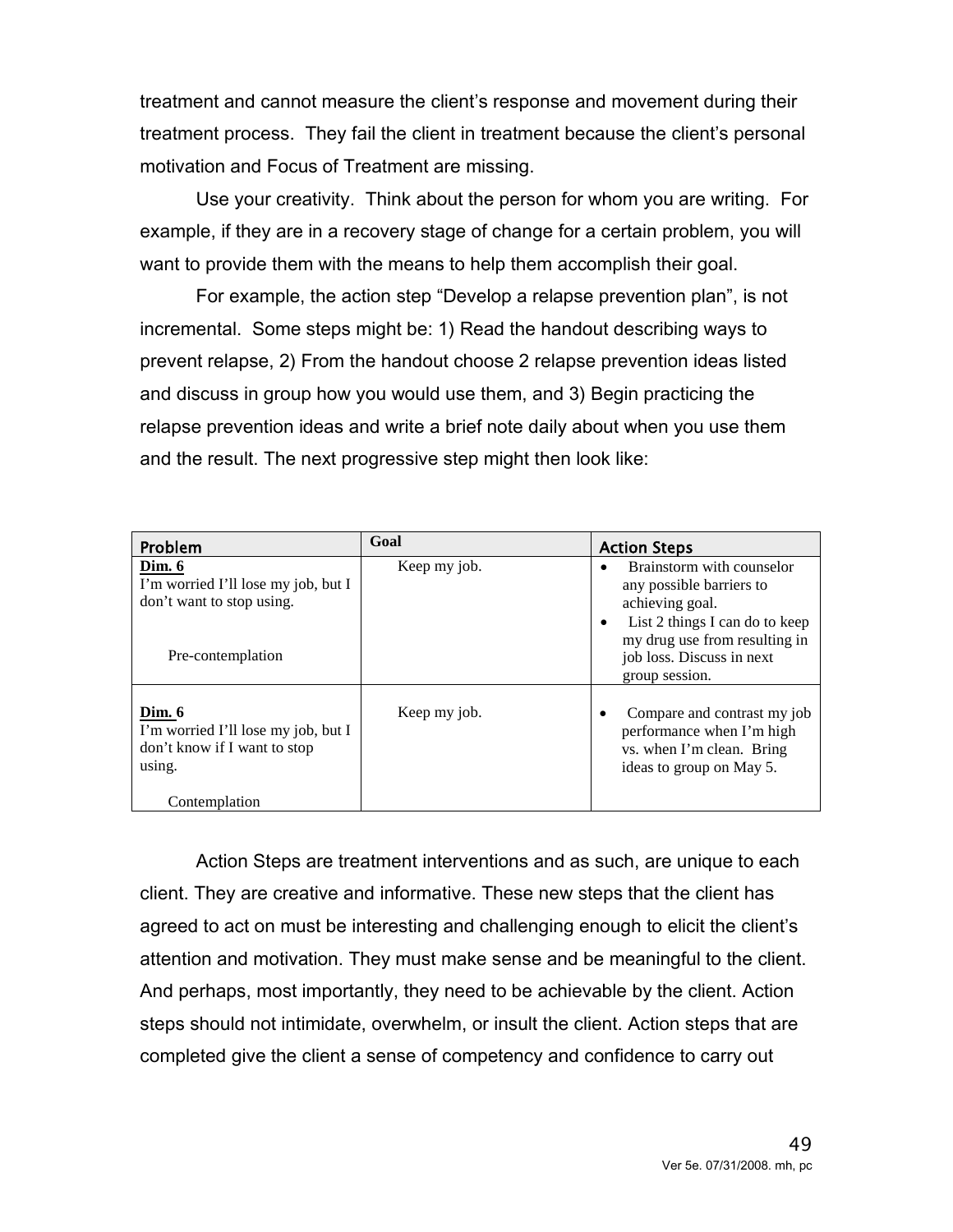more difficult tasks toward their improvement in the future. It is important that we create action steps that help our clients succeed.

It is essential to good treatment that client outcomes can be assessed. Action Steps need to be measurable and verifiable in order to determine their effect on client outcome. Action steps are tasks that have been agreed upon by the client to try in order to change/create new behaviors. Obviously, it is important to know if the client tried. This is why action steps must be measurable and verifiable. It is important to know if they had an effect. If the client didn't attempt to try out the new actions what was the reason? If there was no effect from the new actions what was the reason?

The action steps you create become a set of individualized directions that the client can follow to reach their goal. Imagine yourself to be the "YAHOO! Maps" program for your client. The client sits before you just like you sit in front of your computer and do a MAPS SEARCH for Driving Directions. The client knows where he/she wants to go. You have an enormous amount of street information at your disposal, but – you need to know the specifics of where the client wants to go first. If they say they want to go to San Jose, and you don't ask for more specific, individualized information, you could send them to Costa Rica!

The action steps are the directions we give to a client. It is vital to the success of their journey that we give them effective and efficient directions to solve their problems.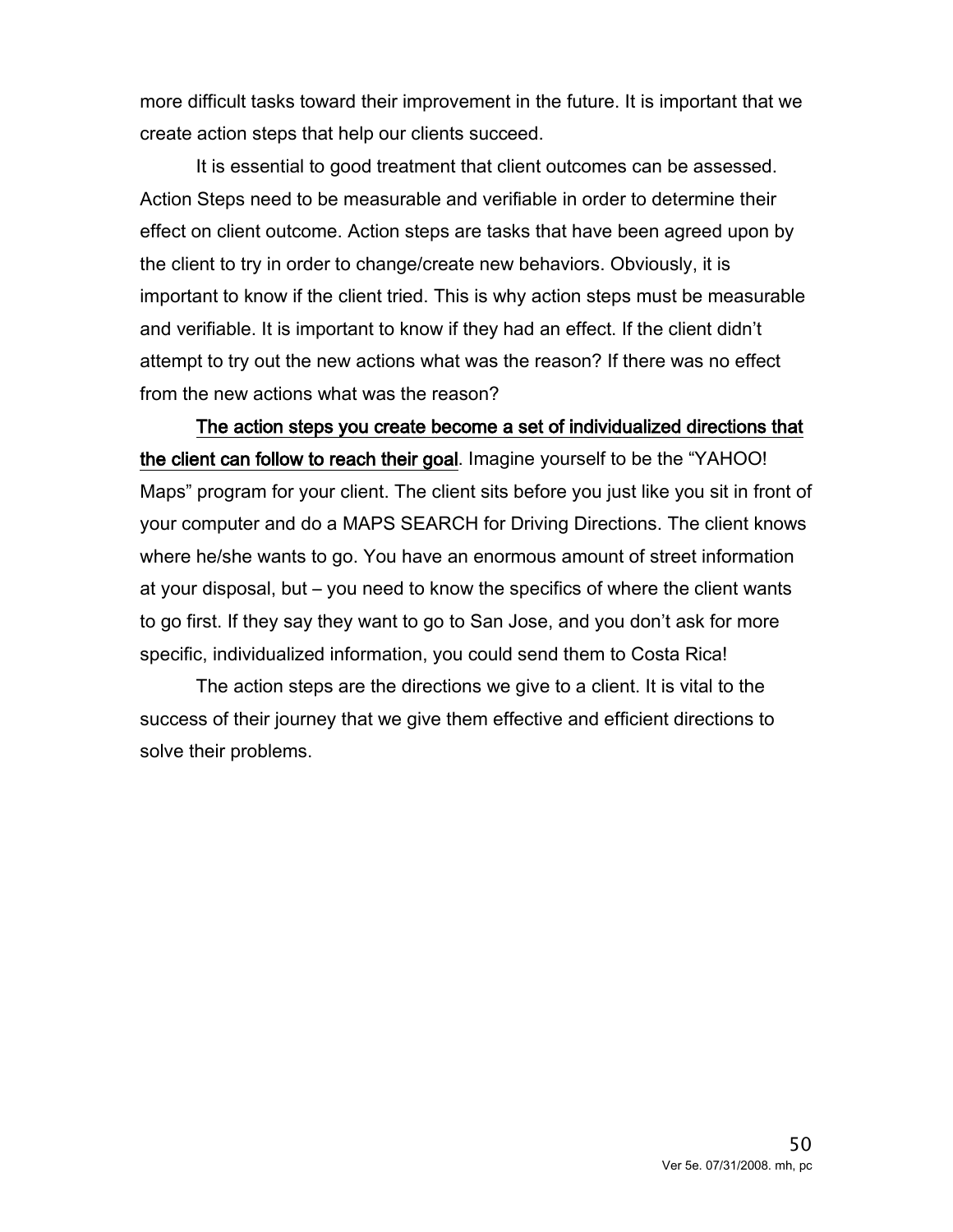# Chapter 4 PROGRESS NOTES

Progress notes are vital to good clinical treatment. Counselors often see progress notes as "busywork" and consequently write them in ways that don't enhance the client's treatment episode. Carefully documenting the treatment process can be time consuming, and often tedious, but it is critical to quality treatment. The written record supplies the details of how the client utilized their treatment plan. It is similar to drawing a map, in that it charts the client's journey through the continuum of care.

A quick review of progress notes is the best way to refresh your memory when you sit with your clinical team to discuss your client's progress. It is common to have case conferences with social workers, mental health case managers, PO's, and other related professionals. Life-changing decisions are often made in those meetings and it is essential that the counselor is able to give a complete picture of their client's progress and/or lack of progress.

Remember that the purpose of progress notes is not to satisfy supervisors and auditors; the primary purpose is to improve and enhance the treatment process by helping the counselor track the client's progress in treatment while staying focused on the treatment plan. Good progress notes also assist other program staff to participate intelligently in the client's treatment process. If the primary counselor is not available to provide support to the client, the chance that another counselor will be able to provide meaningful assistance may be dependent on the quality of documentation in the progress notes. A series of notes that only reports the client's attendance and indicating that they had "good participation" are clinically useless. [10](#page-50-0)

 $\overline{a}$ 

<span id="page-50-0"></span> $^{10}$  From: Calif. ADP Drug Medi-Cal Training Guide. 10march05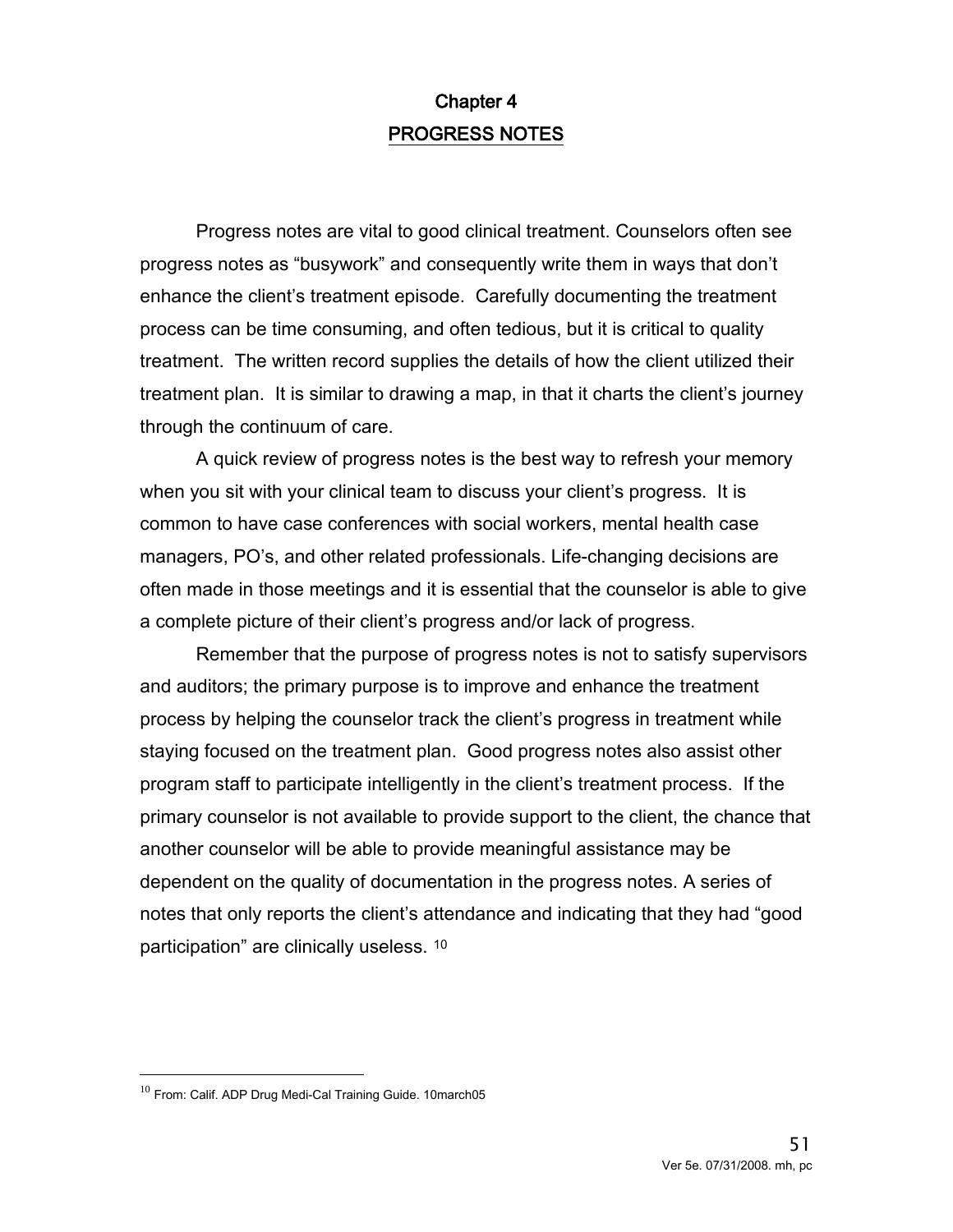## The Process of Change

Progress notes should contain three specific elements: 1) The Counselor's Interventions, 2) The Client's Response to those interventions and, 3) The Process of Change. Think of it as a simple formula: The Counselor's Interventions X The Client's Response = The Client's Process of Change.

The expected "standard of care" in the DADS system regarding chart documentation includes the expectation that progress notes include details that elaborate on how the client actually responded and/or related to a particular intervention, assignment, topic, discussion, film, etc. during counseling activities (individual, group, psycho-ed, etc.) In addition, progress notes should always connect the various aspects and interventions in treatment back to the primary purpose of providing substance use treatment services.

Counselors have a tendency to just note that the client attended a group or watched a film or was part of the discussion of a particular topic. Phrases like "good participation", "participated actively", "attended and participated appropriately", etc. do not document progress or lack of progress, only that the client was there and apparently talking. Even a statement that the client "shared her triggers with the group" does not provide enough detail to evaluate progress or lack of progress. A far better note would state "Client demonstrated an understanding of her relapse triggers by sharing that rainy days and Mondays (or whatever) always bring her down and makes her feel like using.["11](#page-51-0)

Counselors may need to make a shift in order to accommodate each client and their specific treatment plan during group. One really good way to do that is to remind clients to consider how the group topic relates to their treatment plan and invite them to discuss that.

In addition to recording treatment plan progress based on individual and group sessions, it is also important to note significant clinical observations. Make sure to distinguish between observations and personal opinions or judgments.

 $\overline{a}$ 

<span id="page-51-0"></span> $^{11}$  From: Calif. ADP Drug Medi-Cal Training Guide. 10march05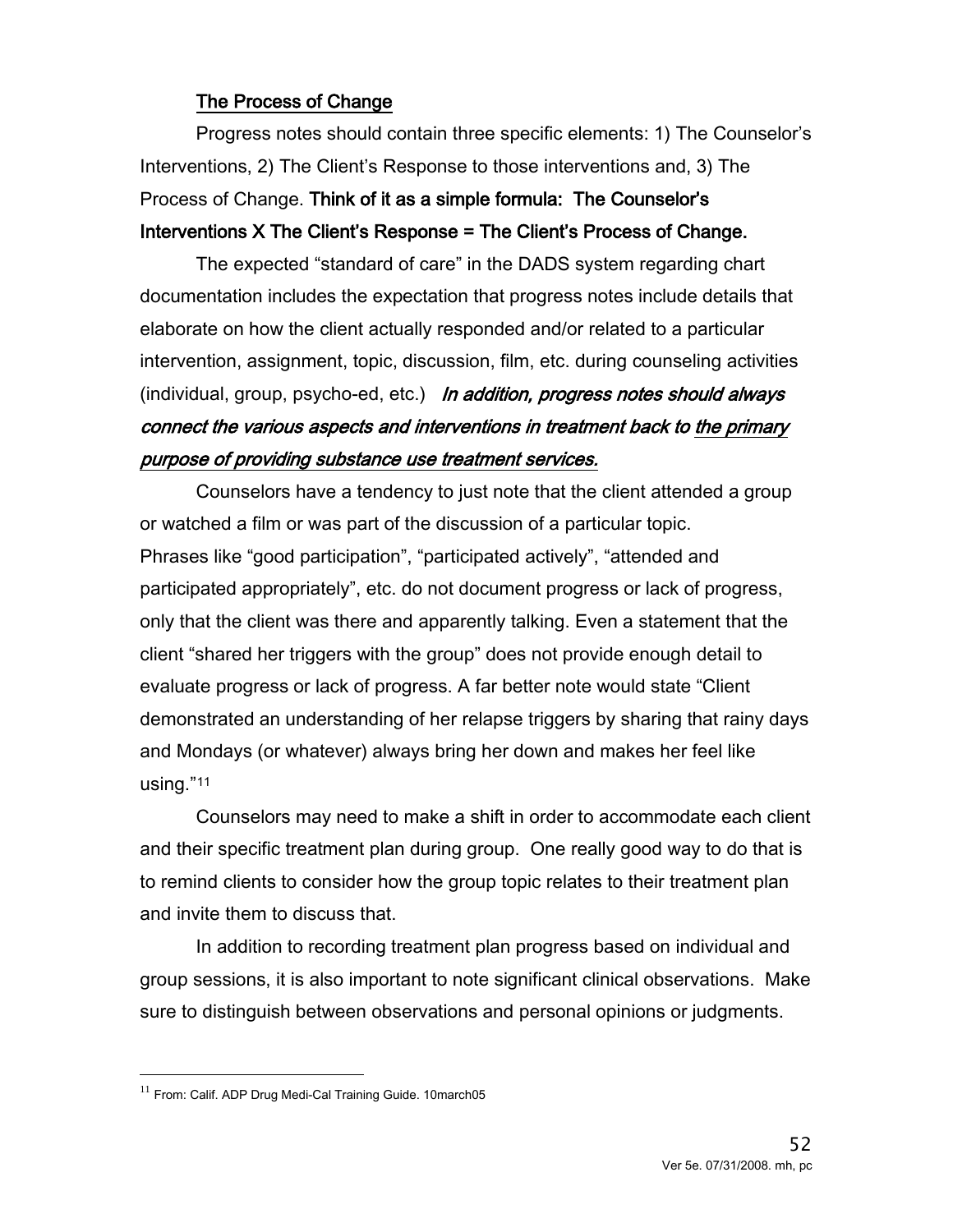Here is an example of a clinical observation: "Client appeared extremely angry in group; sat with fists clenched and rigid posture. When asked to talk, client refused." An opinion or judgment by the counselor would be, "Client was hostile toward others and looked like he was ready to hit someone. Client probably drank last night." Documenting clinical observations is important – documenting opinions and judgments is inappropriate.

#### The Counselor's Interventions

Clinical interventions are creative methods and techniques counselors use to help the client make progress. In short, they are the action steps used on treatment plans to assist clients in reaching their goals. The progress notes should reflect which of the interventions (action steps) you are referring to. Describe specifically what the client is working on and what they have discovered or accomplished up to this point.

#### Client Responses

Suppose the intervention asked for the client to interview others in recovery and get suggestions for what to do if they have a craving to use. Be brief but specific about what information they were given. In other words, don't simply say, "Client reports he asked three men in his support group for recovery ideas." Document what he learned and/or experienced: "Client was given phone numbers and told to call if needed. Client felt hopeful that people cared." Or, "It was suggested to client for him to volunteer for service, because having a commitment helps people when they feel like using. Client is ambivalent about making that commitment at this point." As treatment progresses, continue to follow up with the client and enquire what they are following through with and document that progress in the notes. This is a relevant indicator of the client's process of change.

At the same time, don't feel like you have to report everything the client tells you. If the client got lost and was ten minutes late to the meeting - that would not be relevant to the treatment plan assignment.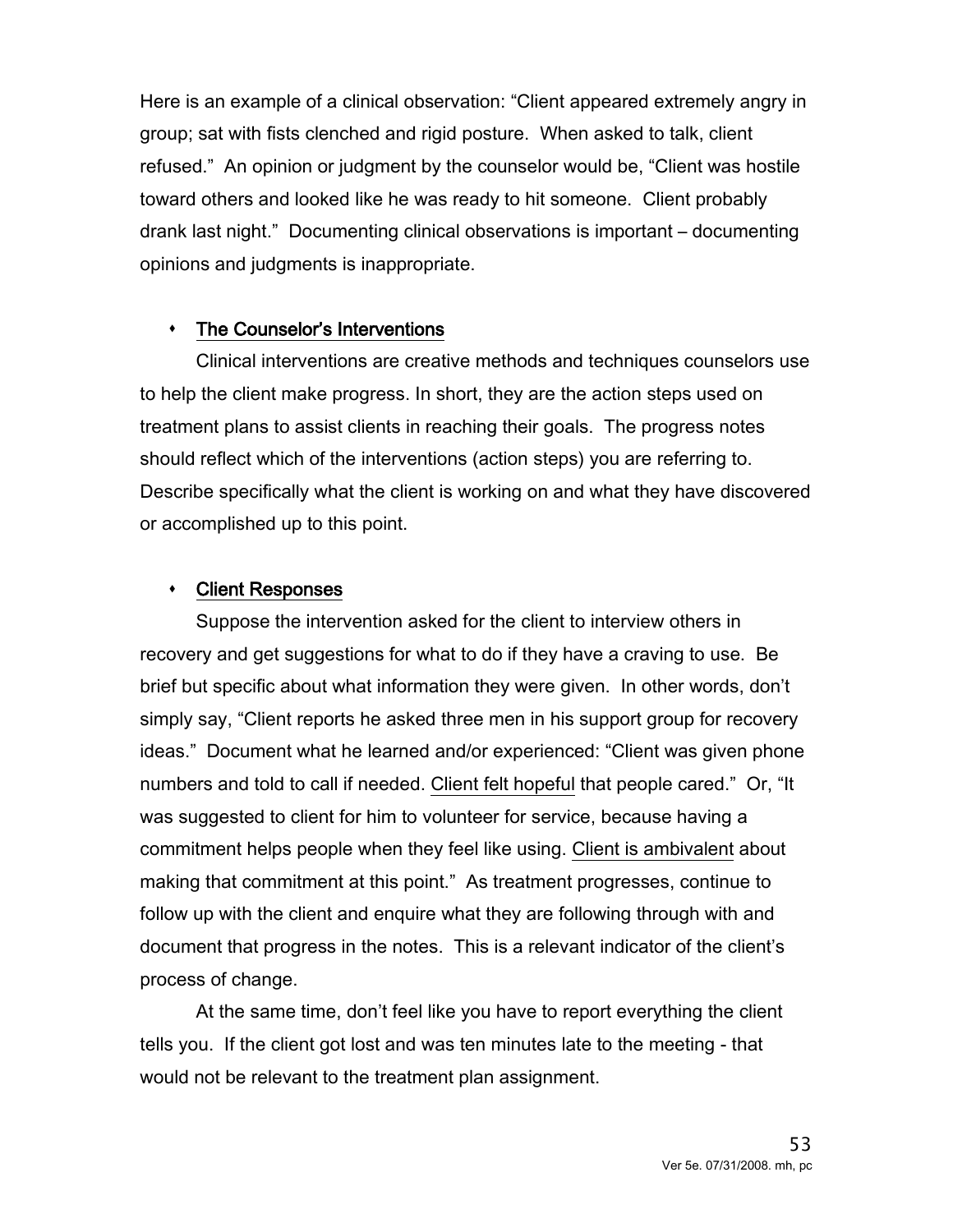## Lack of Progress

There are times when clients do not follow through with the interventions on their treatment plans. Try to catch this as early as possible because it may be an indication that the client does not have a "buy-in" on the treatment plan. Or it could be that a new issue has surfaced that is more immediate for the client. Sometimes the client is confused about what they agreed to do and needs additional clarification or help organizing her/his plan.

When there appears to be lack of progress, be sure and document the particular issue in the notes along with how you are helping the client work through it. Always update changes in the client's SOC along with their progress or lack thereof.

The progress notes are the record of your client's treatment experience. Progress notes tell the story of the treatment episode. As with any story, there must be enough detail to make the client come to life as a unique individual that is struggling to save his/her life.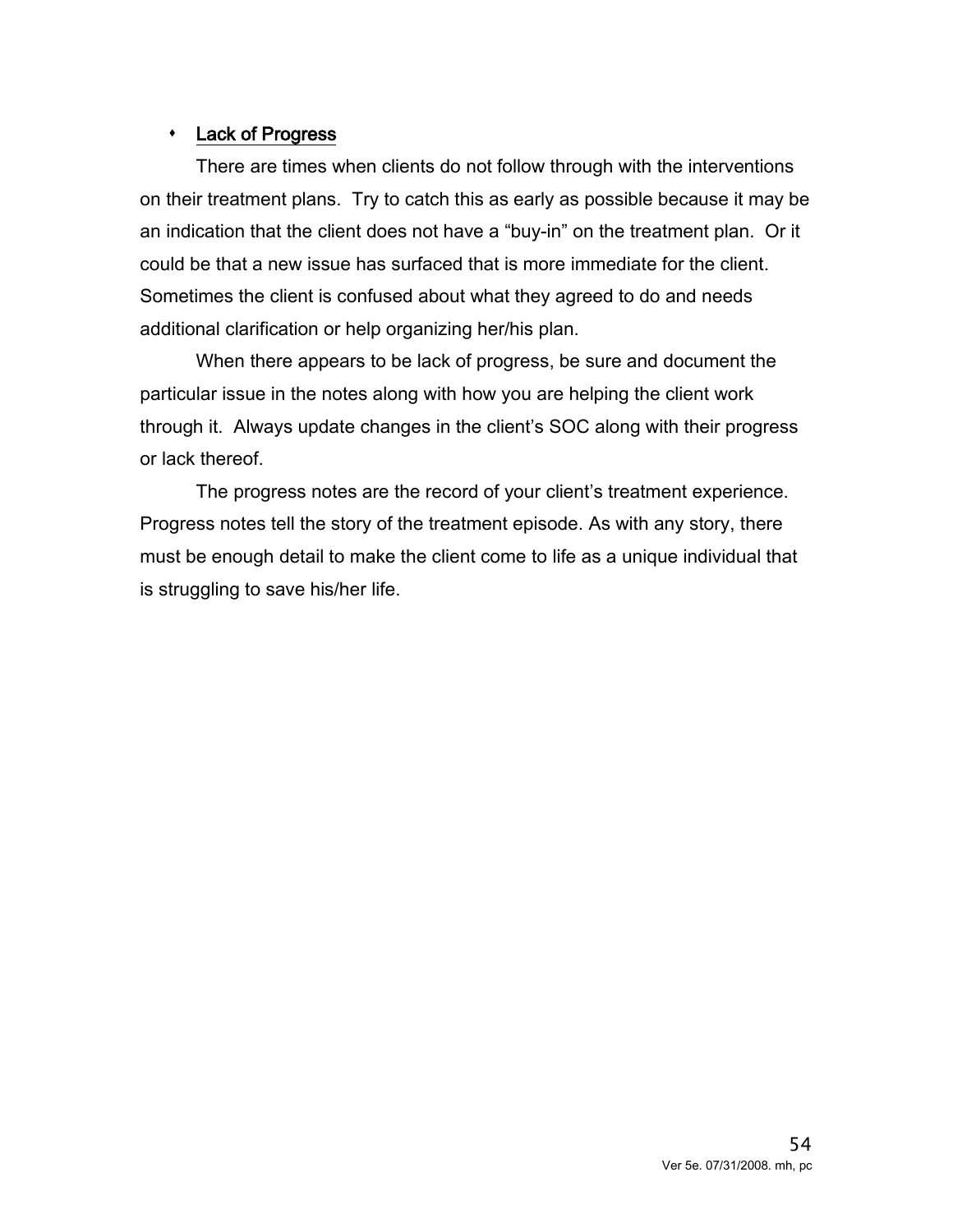# Chapter 5 Counselor's Thesaurus

The Counselor's Thesaurus is a compilation of terminology and descriptive synonyms that can help the clinician find just "the right word" and help with creativity.

AFFECT (Mood or Disposition) PLACID - PEACEFUL, RESTFUL, TRANQUIL PREOCCUPIED - ABSORBED, ENGROSSED, LOST IN THOUGHT PERSONABLE - FRIENDLY PLEASANT - AFFABLE, AGREEABLE, AMIABLE PASSIVE - INACTIVE, INERT, UNRESISTANT ENTHUSIASTIC - ENTHUSED, ARDENT, ZEALOUS TEARFUL - WEEPY, TEARY DEPRESSED - DEJECTED, DISPIRITED, DISHEARTENED CONTROLLED - DETERMINED, REGIMENTED, DISCIPLINED FLAT-SHALLOW, DULL, SPIRITLESS BLUNTED-CURT, ABRUPT, BRUSQUE DETACHED - INDIFFERENT, IMPERSONAL EUPHORIC - BOUYANT ELATED - JOYFUL JOVIAL - MARRY LIGHTHEARTED - CAREFREE CHEERFUL - HEARTY OPTIMISTIC - SMILING PLACID - QUIET SOBER - SEDATE SERIOUS - EARNEST SOLEMN - GRIM GRAVE - SOMBER BROODY - MEDITATIVE DEJECTED - DISHEARTENED DESPONDENT - DISMAL HOPELESS - DESPERATE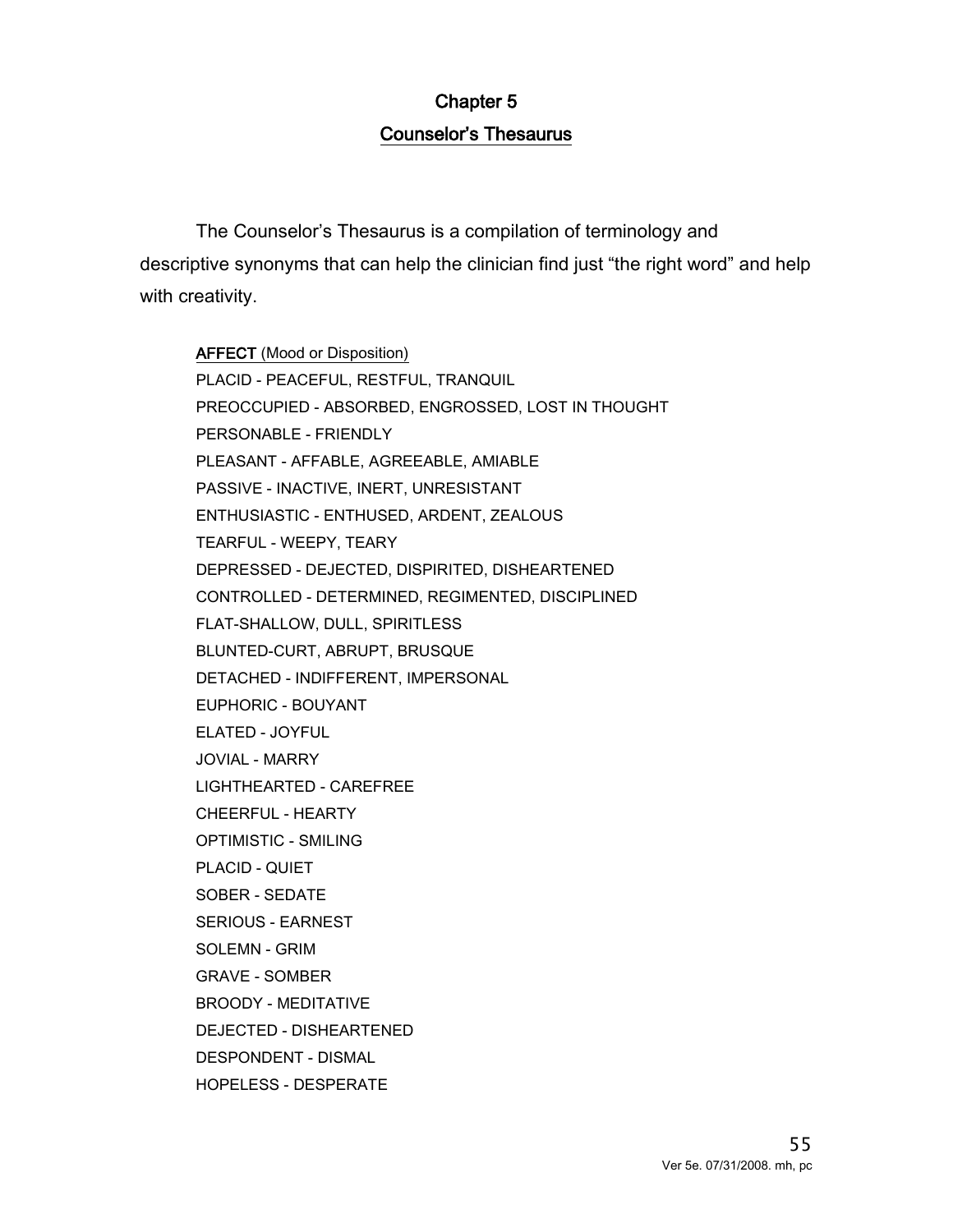APPROPRIATE - PROPER, CORRECT, LEGITIMITE EMOTIONALLY LABILE - INSTABILITY, MOOD SWINGS

#### APPEARANCE

EMACIATED

#### **ATTITUDE**

INDIFFERENT - NONCHALANT, UNCONCERNED APATHETIC - INERT, ABSENCE OF AFFECT SUSPICIOUS - DISTRUSTFUL BELLIGERENT - QUARRELSOME, DISAGREEABLE ANXIOUS - FEARFUL, APPREHENSIVE CHEERFUL – OPTIMISTIC

#### BEHAVIOR

1.IMPULSIVENESS (DETERMINATION) RECKLESS – IRRESPONSIBLE RASH - IMPRUDENT IMPETUOUS - IMPULSIVE EXCITABLE - ROUSING HASTY - HURRIED ABRUPT - UNEXPECTANT RESTLESS - UNEASY SPONTANEOUS - IMMEDIATE MOBILE - VARIABLE SELF-POSSESSED - SERENE COOL-HEADED - LEVEL-HEADED DELIBERATE - CAREFUL CONTROLLABLE - REGULAR RESTRAINABLE - REPRESSIBLE OVER-CAUTIOUS - TOO CAREFUL SLUGGISH - LETHARGIC 2.DOMINANCE DICTATORIAL - DOMINATIVE AUTOCRATIC - SELF-WILLED HIGH-HANDED MASTERFUL - SHOWING LEADERSHIP FORCEFUL - EFFECTIVE ASSERTIVE - CONFIDENT DECISIVE - CONCLUSIVE COOPERATIVE - CO-ACTIVE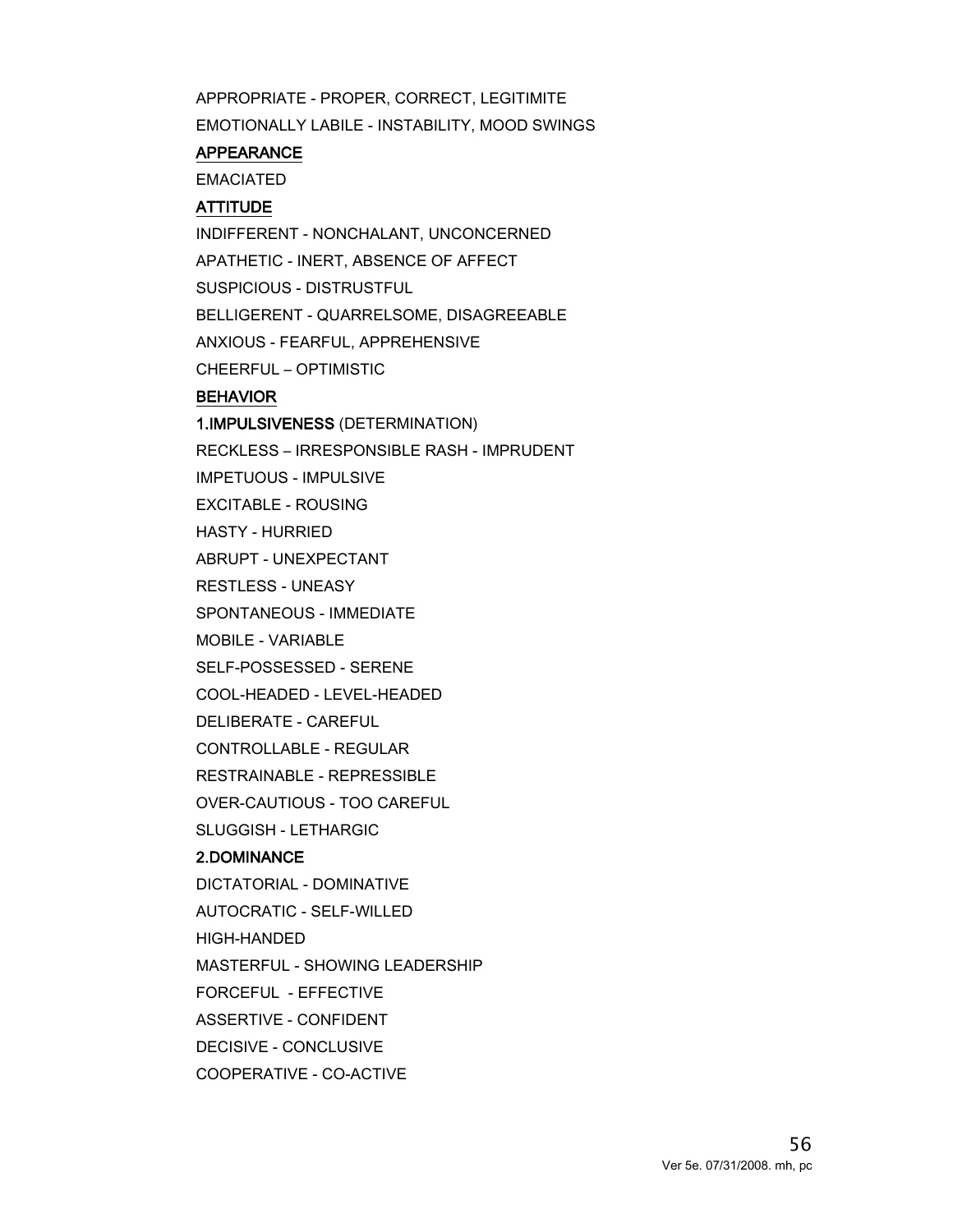CONFORMABLE - HARMONIOUS COMPLIANT - YIELDING

COURTEOUS - POLITE

TIMID - FEARFUL

MEEK - SUBMISSIVE

SERVILE-TOO OBEDIENT

#### 3.WORK HABITS

CONSISTENT-REGULAR DELIBERATE-MASTERFUL, FORCEFUL METICULOUT-NEAT DEPENDABLE-RELIABLE INITIATIVE-CREATIVE, SPONTANEOUS ERRATIC-INCONSISTENT NEEDS REASSURANCE ORGANIZED

FOLLOWS-THROUGH

NEED FOR APPROVAL

REACTION TO CRITICISM

NEED FOR SUPERVISION OR INSTRUCTION

COGNITION (THOUGHT PROCESS)

JUDGEMENT

PROBLEM SOLVING

DECISION MAKING

GOAL SETTING

**COMPREHENSION** 

**MEMORY** 

FLEXIBILITY (ACCOMODATION)

UNBENDING-UNYIELDING, RIGID

PERSERVING-TENACIOUS

STUBBORN-INFLEXIBLE, RESISTIVE

HABITUAL-REPEITITOUS

CONVENTIONAL-CUSTOMARY

ADAPTABLE-AMENABLE-SUGGESTIBLE

DOCILE-MANAGEABLE

YIELDING-SUBMISSIVE, PASSIVE

SPINELESS-NERVELESS

#### **ORIENTATION**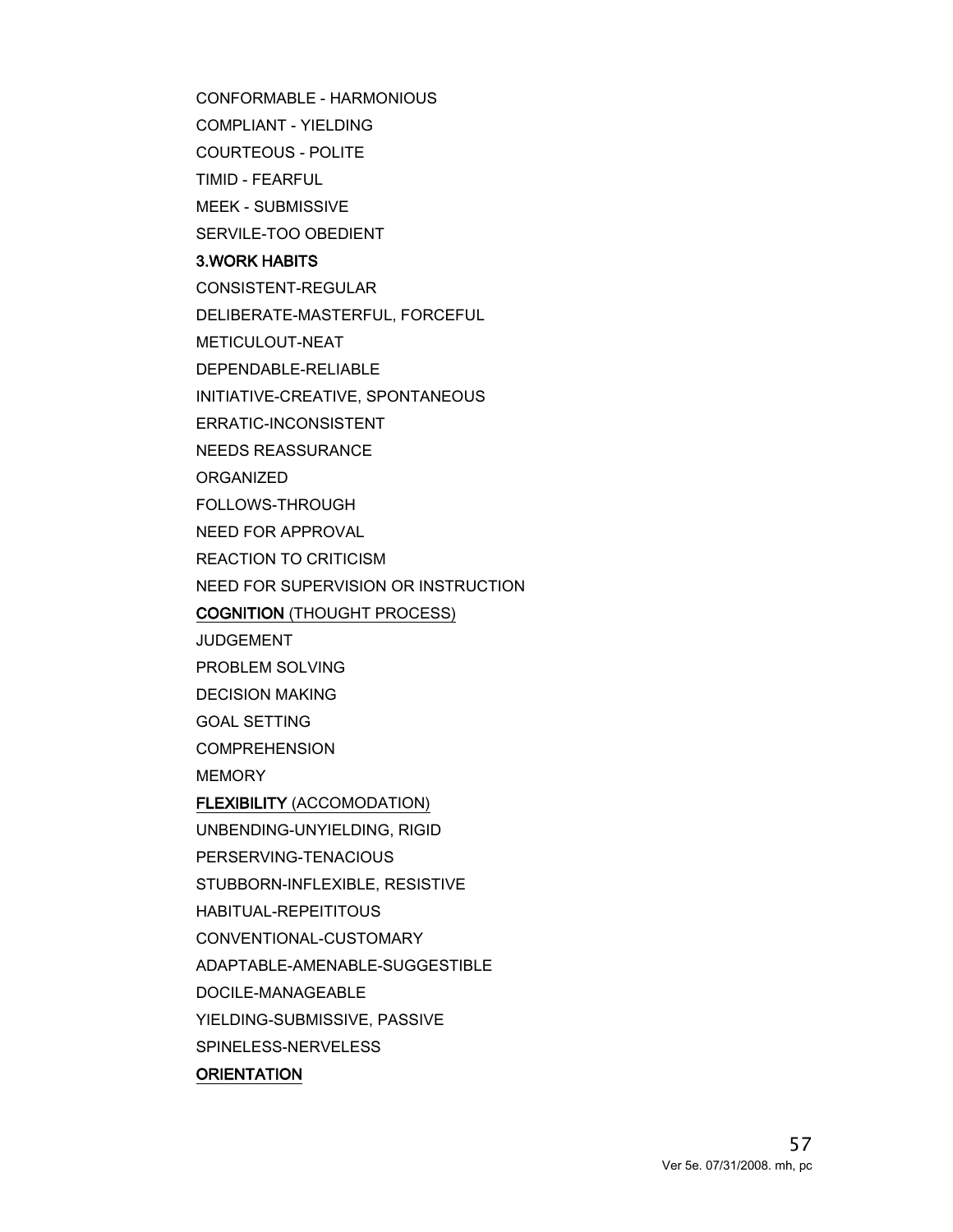FORGETFUL-MEMORY LOSS CONFUSED DISORIENTED TO TIME, PLACE PERSON ORIENTED POOR MEMORY FOR RECENT EVENTS WANDERS-ROAMS, PACES EASILY DISTRACTIBLE HALLUCINATIONE DELUSIONS DETACHED-DISTANT PSYCHOMOTOR FUNCTIONING LETHARGIC RESTLESS HYPERACTIVE GRIMACING POSTURING MANNERISMS **NERVOUS** AGGITATED **SEDUCTIVE HOSTILE** RIGID APATHETIC IMPULSIVE DESTRUCTIVE HESITANT **COMPULSIVE** ANXIOUS **NERVOUS** SLOW QUICK SELF-ESTEEM SELF-EXALTED - SELF-GLORIOUS POMPOUS - OSTENTATIOUS CONCEITED - VAIN, GLORIOUS BOASTFUL - BRAGGING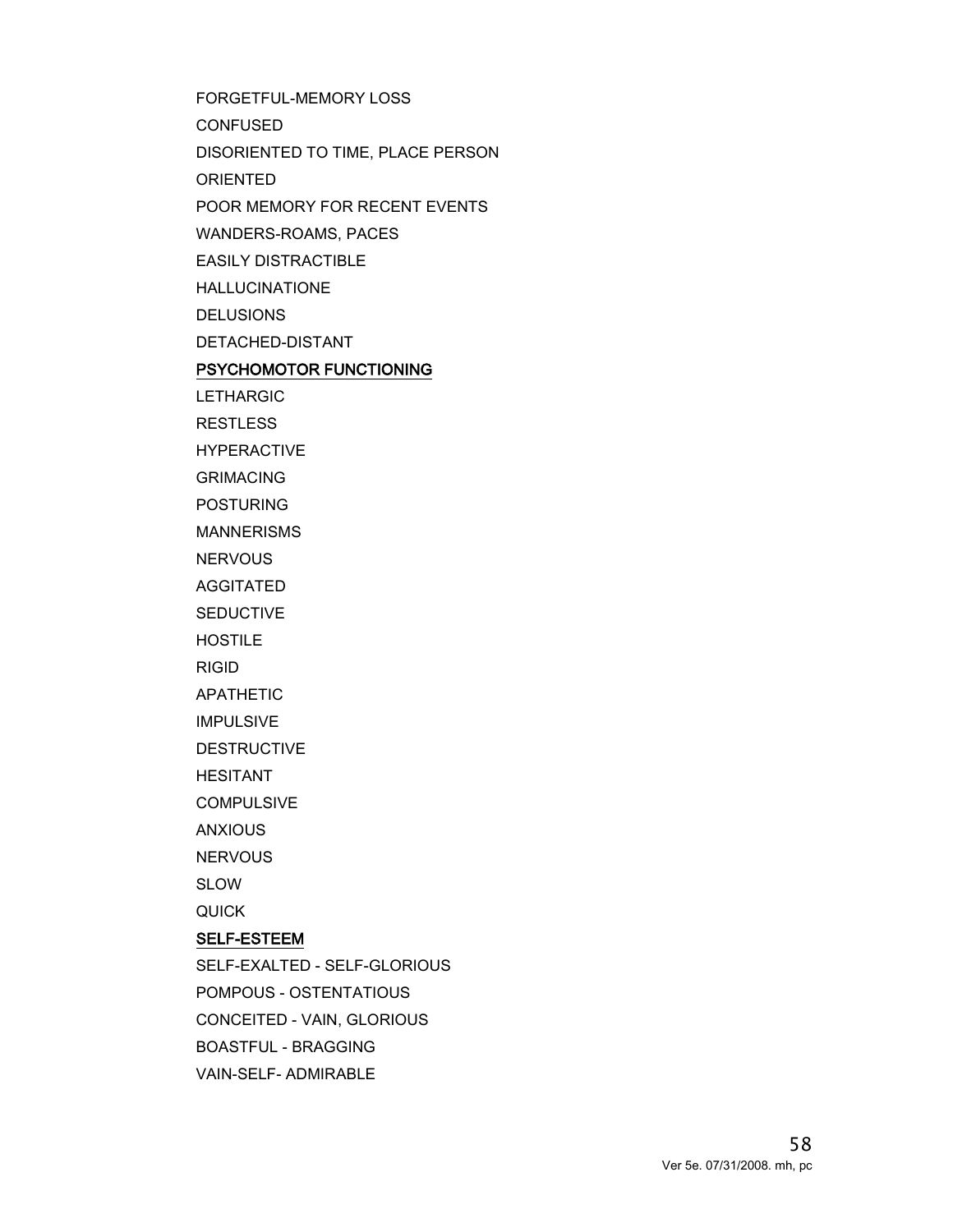COCKY - PERT CONFIDENT - SELF-RELIANT SELF-RESPECTIVE - SELF-ASSURABLE MODEST - PROPER UNASSUMING - UNPRETENTIOUS HUMBLE - UNASSUMING, MODEST SELF-UNCERTAIN, SELF-DOUBTFUL SELF-EFFACIVE - INCONSPICUOUS FORLORN - MISERABLE SOCIALIZATION (RESPONSE TO OTHERS) DEPENDENT POSSESSIVE HOSTILE RESISTIVE **COOPERATIVE** BELLIGERANT SARCASTIC CRITICAL **SEDUCTIVE** PROVOCATIVE **JEALOUS** DEMANDING HELPFUL SUPPORTIVE INGRATIATING CONFORMING AGGRESSIBE ASOCIAL MANIPULATIVE DOMINEERING EXHIBITIONISTIC **COMPETETIVE** DEFENSIVE SOCIAL SKILLS ACCEPTANCE OF OTHERS SPEECH 1. CONTENT

**SUPERFICIAL**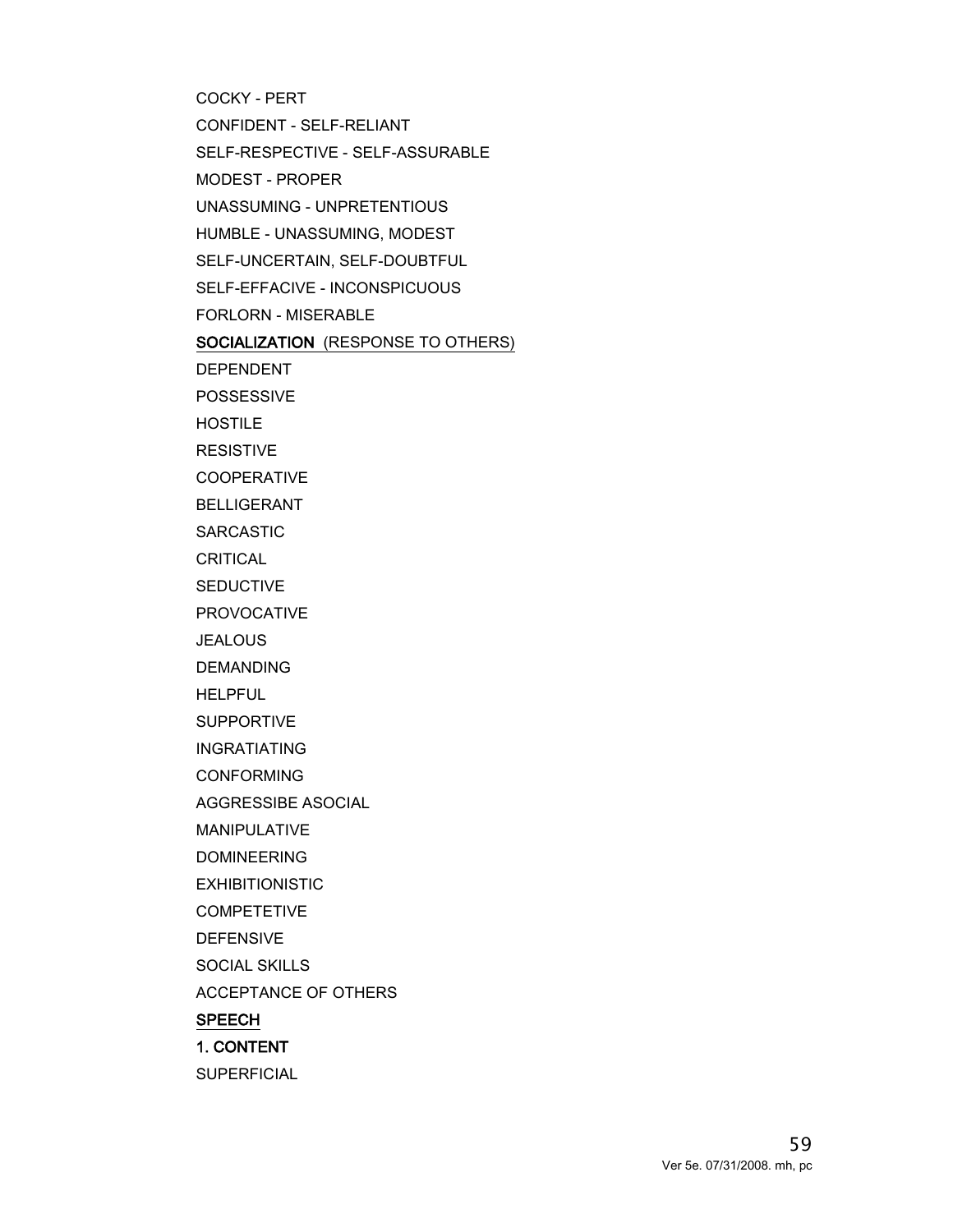SARCASTIC – CAUSTIC NAGGING - FAULT FINDING

GOSSIPY – PRYING VULGAR – COARSE

OBSCENE – INDELICATE

**INCOHERENT** 

BIZARRE

RAMBLING

NEGATIVE

HOSTILE

IDEATION

PARANOID

**OBSESSIVE** 

CRITICAL

DEROGATORY

EUPHORIC

IDEAS OF REFERENCE

INCONSISTENT

INSIGHTFUL

AMBIVALENT

FLIGHT OF IDEAS

WORD SALAD

ILLUSIONS

CONFABULATION

FLUENT

ELOQUENT

POETICAL - LYRICAL

WITTY - HUMOROUS

COMICAL - WHIMSICAL

PROSAIC - TEDIOUS

COMPLIMENTARY - FLATTERING

LAUDATORY - ADMIRABLE

POLITE - COURTEOUS

CONTEMPLATIVE - MEDITATIVE

FRANK - CANDID

EXPLANATORY - INFORMATIVE

LITERAL - EXACT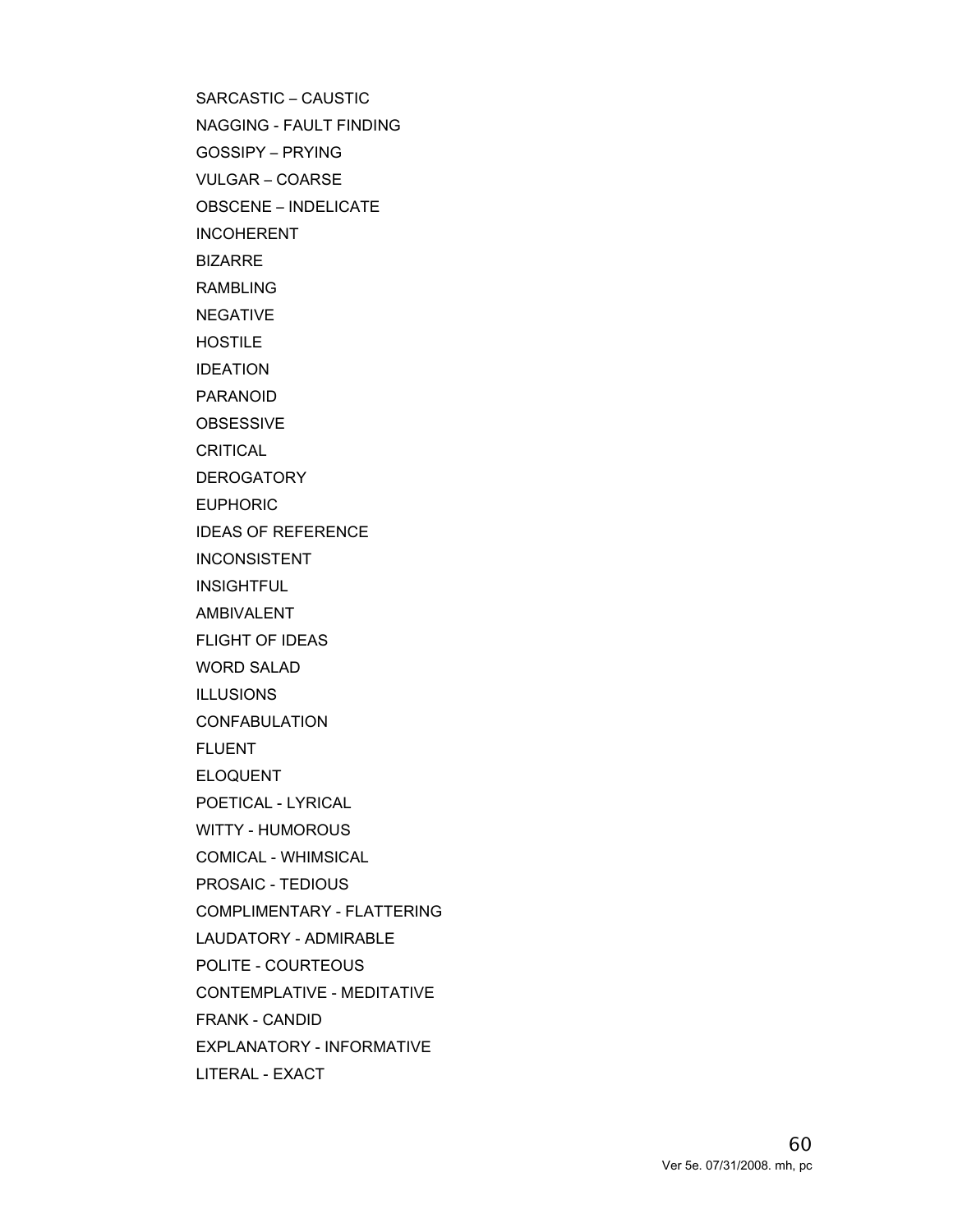EVASIVE - ELUSIVE 2. EXTENT (INTERACTION) MEDDLESOME INTIMATE - PERSONAL GREGARIOUS - SOCIABLE ASSOCIATIVE - PARTNER-LIKE COMPANIONABLE - FRIENDLY ACCESSIBLE - APPROACHABLE HESITANT - RELUCTANT RESERVED - WITHDRAWN BASHFUL - TIMID SHRINKING - SHY RETICENT - UNCOMMUNICATIVE SECLUSIVE - CLOISTERED SOLITARY - SINGLE ISOLATED - APART 3. FLOW (RHYTHM) RHYTHMIC - METRICAL CADENCED - UNIFORM FLUENT - FLOWING NATURAL - OSCILLATORY SLOW - RETARDED TREMBLING - FALTERING STAMMERING - HALTING SLURRING - INDISTINCT DYSPHASIA - DIFFICULTY SPEAKING ASPHASIA - INABILITY TO SPEAK

#### 4. TONE (PITCH)

LOUD LOW, QUIET BOISTEROUS - VOCIFEROUS EXHUBERANT - EFFUSIVE LOUD - CLAMEROUS LIVELY - VIVACIOUS MELLOW - DELICATE SOFT - GENTLE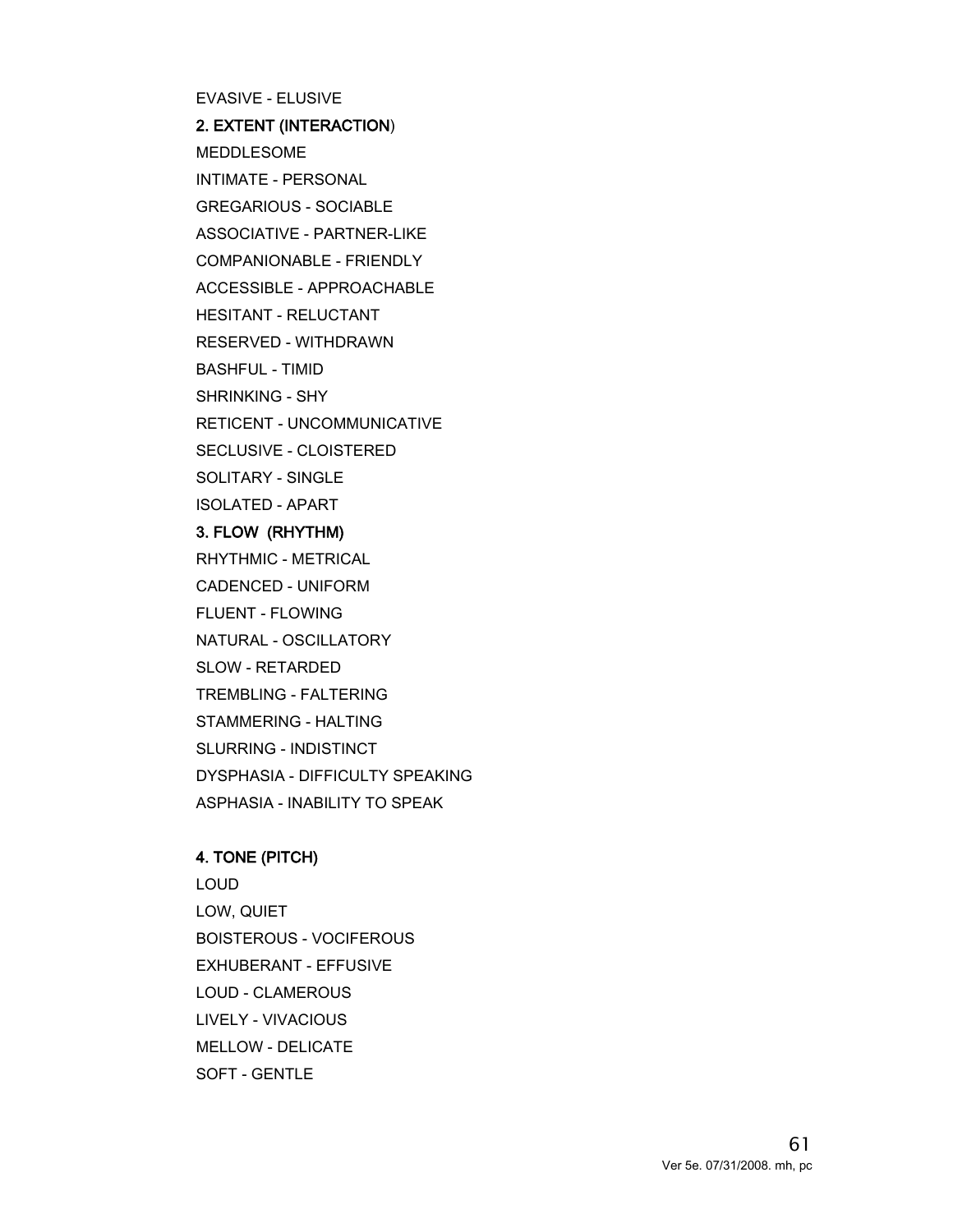QUIET - CALM SOBER - EVEN-TEMPERED MONOTONOUS - FLAT, DULL INARTICULATE WARMTH (REFLECTION) OVER-INDULGENT – EXCESSIVE DOTING - FOND SENTIMENTAL – EMOTIONAL TENDER – HUMANE COMPASSIONATE CONGENIAL - CORDIAL CONSIDERATE - CHARITABLE COOL - SLIGHTING UNRESPONSIVE - UNSYMPATHETIC DETACHED - ALOOF FRIGID - COLD, RESERVED UNFEELING - HARD, COARSE DISDAINFUL – SCORNFUL PASSIONATE – AVID VEHEMENT – INTENSE FERVENT - ENTHUSIASTIC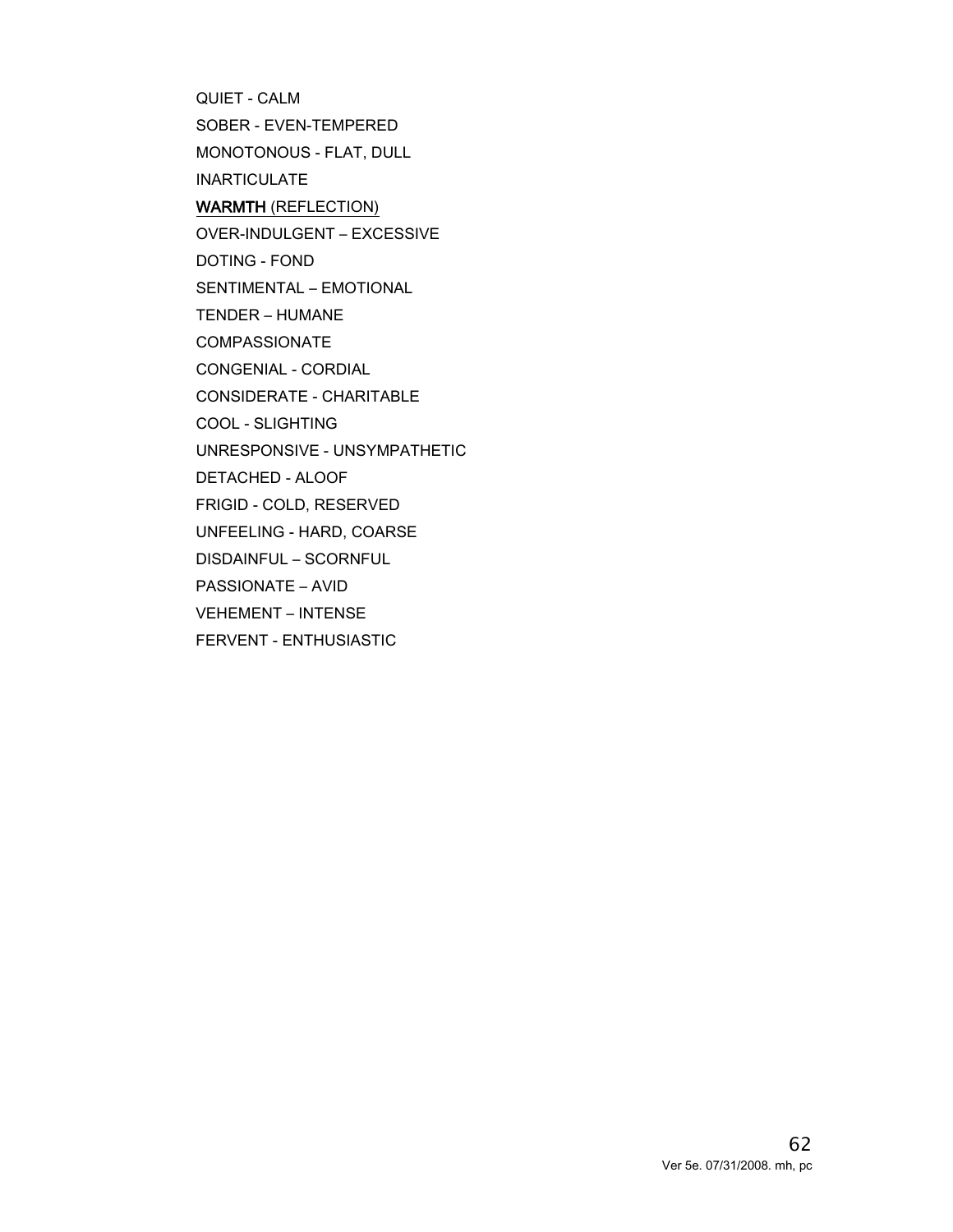# Chapter 6 Teaching Points for the Clinician's Guide

## Clinical Interviewing

• Overview

## Importance to the alliance

Defined – "conversation with a purpose"

 $-$  Several types – focus in on the 1<sup>st</sup> contact/intake

Benefits of doing a good interview

- Saves time
- Research shows outcomes higher when counselor attends to the relationship

You have to work with your client's perceptions of the problem/situation

## • Clinician Qualities/Attitude/Behaviors

Counselors need to be aware of their own preconceived perceptions/biases/beliefs. Give examples.

Counselor is working for the client

Qualities:

- **Transparent** Understanding
- **Tolerant**
- Patient
- Empathic
- Flexible
- Open
- **Curious**
- Stay open no assumptions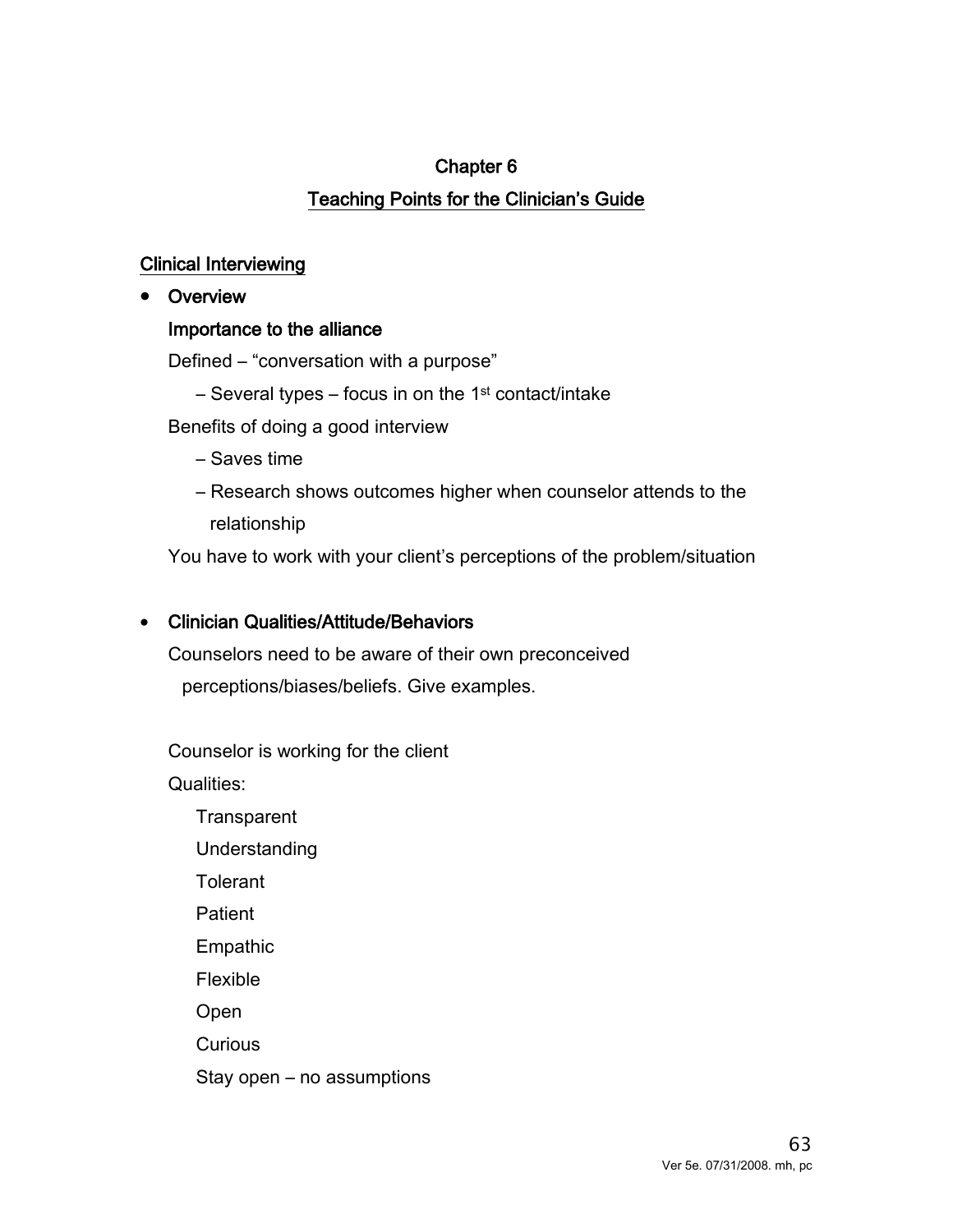## Questions, reflections, validation and let the client define why/what.

What do you do when you are stuck – make an empathic statement, keep asking until you've 'got it'

Time management

Define purpose of session

Keeping clients on track

Ending the conversation

Conversation + paperwork

Reading the client and responding to it (not reacting): verbal & nonverbal How do you know you're on the right track?

• 1<sup>st</sup> contact/"Intake"

## 1 - Assessment

- Focus of Treatment (FOT)
- Agreement to tx tx plan
- Multidimensional Assessment (MDA) define as ASAM Multi-Dimensional Assessment
- 2 Building Alliance Examples of how to build alliance while collecting info.
	- Session Rating Scale (SRS) "first line" tool

-Matching Stage of Change (SOC), language, affect and theory of change Client's definition of your role

Stress that both #1 and #2 are the objective

## Mental Health Issues with Clients

DDX capable – define, everyone in our system is…

Important to treat DDX clients with tolerance, flexibility, sensitivity to their illness and sx's

Get supervision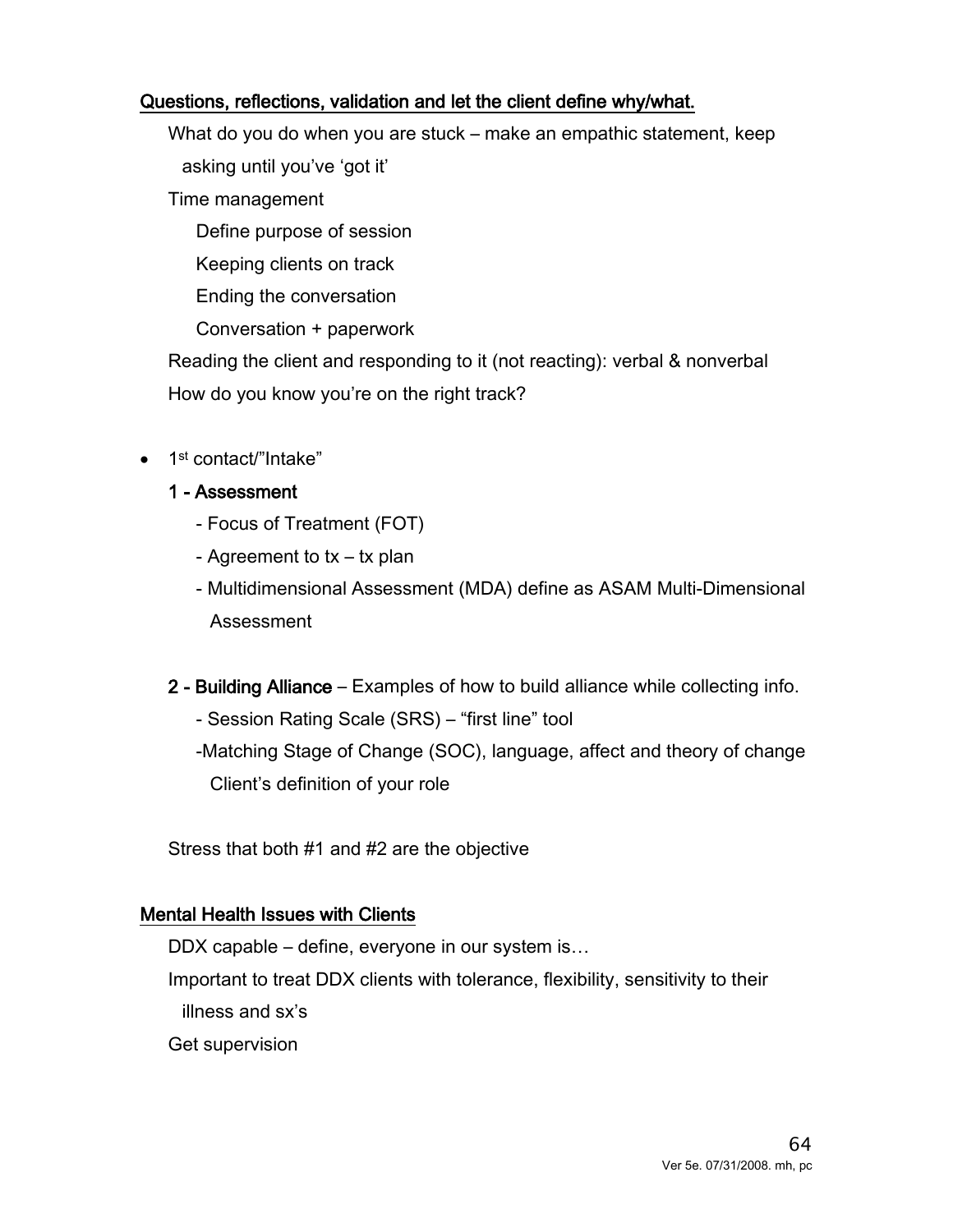## Other Contacts

Responsibility of tx alliance belongs to the counselor.

## Repairing tx alliance

Keep it working: apologies,

How (are we doing?) and When (No shows, hiding out)

## Crisis

Purpose is to assist client with an immediate crisis Focus on identifying the immediate problem and assess lethality Assist client in problem-solving ways to cope with the problem Assist client with referral for help **Empathy** 

Validation

## "1:1's"

Awareness of the intimate nature of 1:1's Reviewing of progress/assignments Client's Theory of Change Taking the temperature of the alliance

# Treatment Transitions

- Referrals
- Terminations
- Discharges

Professionalism – No client abandonment

If termination is aversive client not likely to access gains made in tx

Review strengths - make termination, completion, transfer, referral positive (if possible)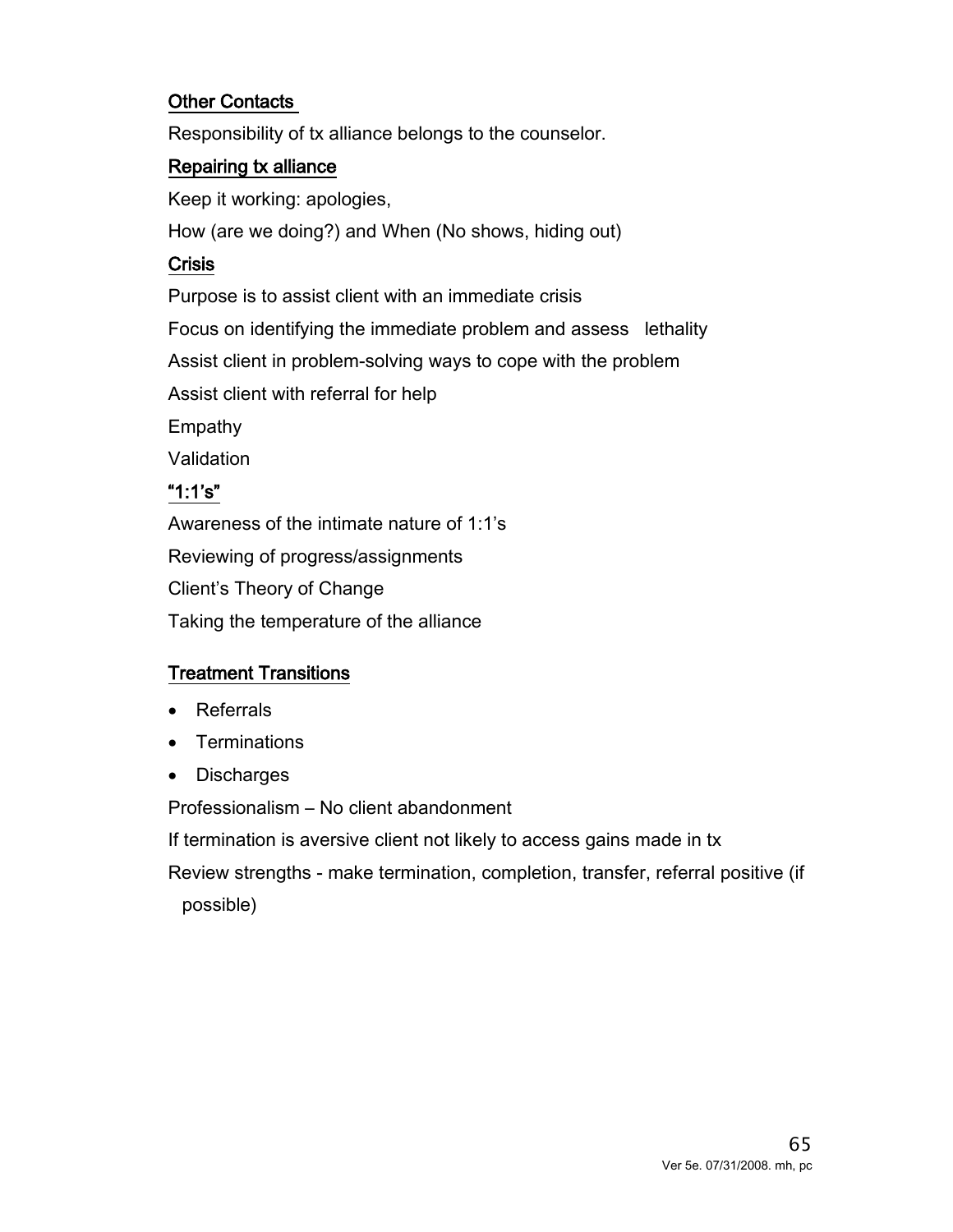## The Treatment Plan

## **Overview**

- client driven with clinical direction
- the importance of a tx plan: good tx, directs tx, helps tx, keeps tx focused, builds treatment relationships,
- gives client a sense of accomplishment and success
- Treatment Focus
- treatment relationship starts at assessment
- if you get the problem statement right the rest will come.

## Therapist Qualities During Treatment Planning

- empathy
- understanding
- patience
- tolerance
- focus on tx relationship
- validation

## Problem Statement

- Still a problem today?
- Narrow down/specific
- Negative Consequences directly related to the problem thought, feeling, behavior that occurs before you use or as a result of using
- What made you say that?
- Current
- A problem the client is willing to work on
- Informative
- Individualized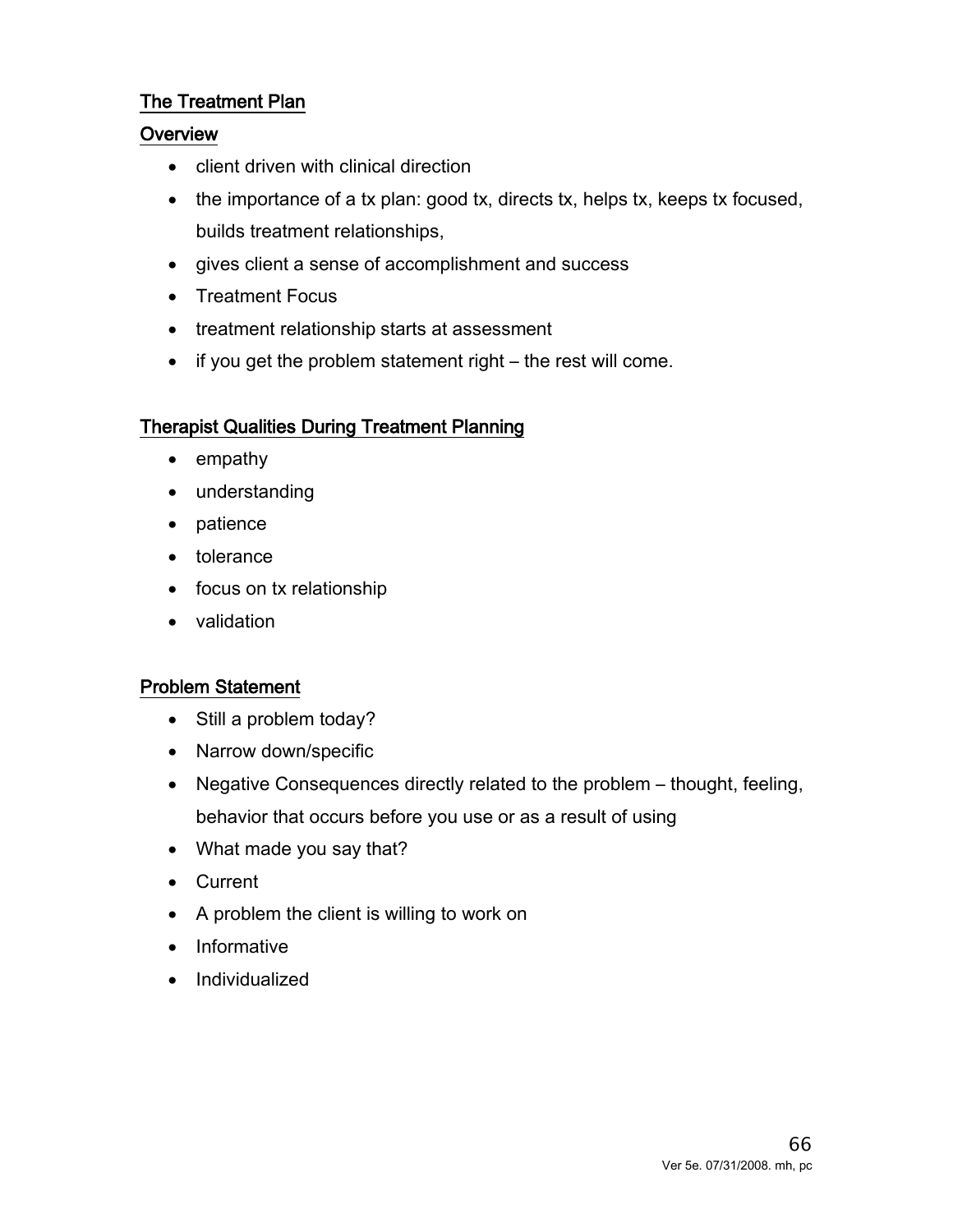## Stages of Change

- Specific for each problem
- Current
- Assessment not judgment
- Client's SOC not counselor's diagnosis
- Assess both words and actions

#### Goals

- Opposite of problem
- Reinforces SOC
- Keep the goal out of the problem
- Current
- Needs to be relevant to the problem
- Long term or short term
- Informative
- Individualized

#### Action Steps

- Reinforces goal
- Incremental
- Specific
- Realistic to client
- Matches SOC
- Measurable outcome
- Current
- Action step client can complete within treatment episode
- Creative
- Informative
- Individualized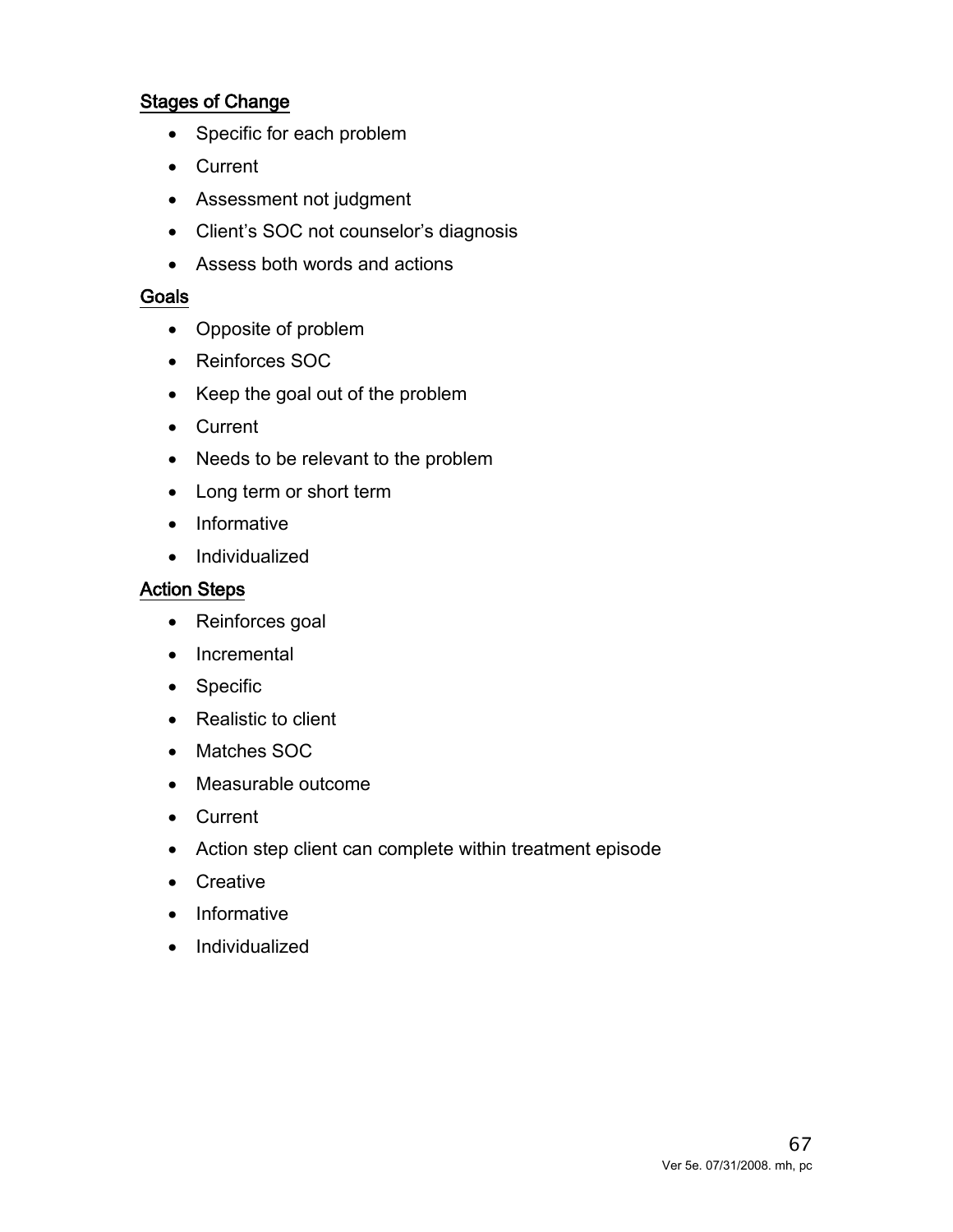## Progress Notes

#### **Overview**

- Majority will be relative to treatment plan
- Plus notes relative to incidents that occur during treatment episode
- Write specifics of interventions and responses
- Provide clearly marked interventions and responses correspond to # Dim, problem #, AS #
- Only clinical observations not opinions, judgments by counselor

#### 3 Elements

- 1. counselor interventions
- 2. client's responses
- 3. process of change; results of interventions and responses

#### Counselor's Interventions

- relevant to treatment corresponds to AS
- examples of interventions how to document interventions
- specifics of interventions
- clearly noted e.g. corresponds to Problem  $#$ , Dim  $#$ , AS  $#$  in the tx plan

#### Client Responses

- Specifics of responses
- clearly noted e.g.; corresponds to # Dim, problem #, AS  $#$
- brief, coherent, specific, succinct, only relevant information
- document significant clinical observations, not unsupported statements, judgments, personal feelings

#### Process Of Change

- picture of the client from beginning to end tell a story
- notes that indicate client is being prepared for next LOC and/or discharge